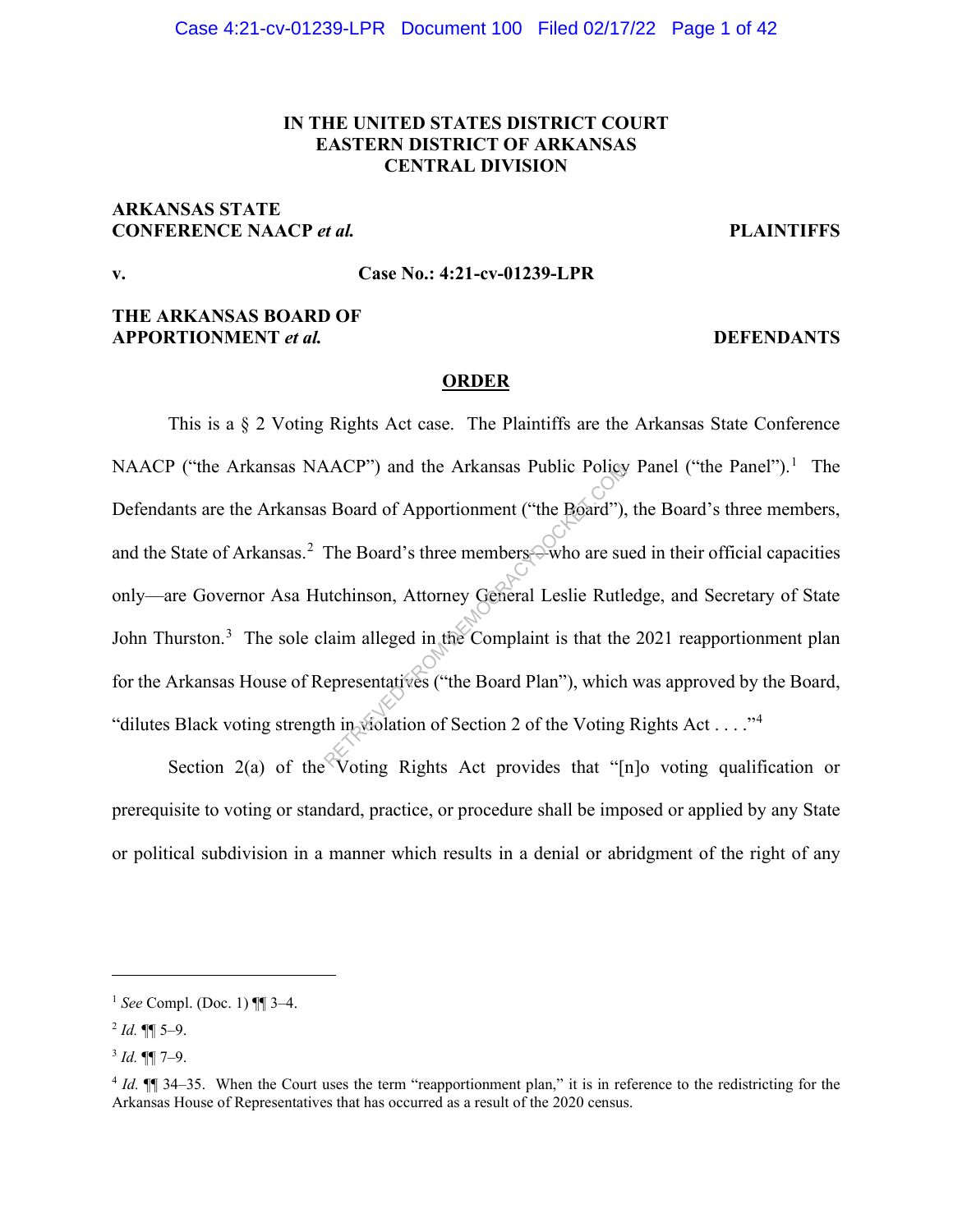# Case 4:21-cv-01239-LPR Document 100 Filed 02/17/22 Page 2 of 42

citizen of the United States to vote on account of race or color . . . . . . . Section 2(b) further clarifies this prohibition as follows:

A violation . . . is established if, based on the totality of circumstances, it is shown that the political processes leading to nomination or election in the State or political subdivision are not equally open to participation by members of a [protected] class of citizens . . . in that its members have less opportunity than other members of the electorate to participate in the political process and to elect representatives of their choice.<sup>6</sup>

The Supreme Court has long held that the scope of  $\S$  2's prohibition encompasses the alleged dilution of Black votes.<sup>7</sup>

This is not a case alleging intentional or purposeful discrimination by the Board or its members. As Plaintiffs themselves emphasize, "[i]n 1982, 'Congress substantially revised § 2 to make clear that a violation could be proved by showing discriminatory effect alone and to establish as the relevant legal standard the "results test" . . . .'"<sup>8</sup> Plaintiffs have repeatedly made clear in their filings and in their oral presentations that their case is primarily focused on the results of the Board Plan.<sup>9</sup> The nub of their argument is as follows: mselves emphasize, "[i]n 1982, 'Congress<br>
buld be proved by showing discriminatory<br>
d the "results test"....<sup>198</sup> Plaintiffs has<br>
presentations that their case is primarily<br>
presentations that their case is primarily<br>
ir a

The challenged plan contains just eleven majority-Black House districts even though more than sixteen percent of the state's population is Black[,] and it would be possible to draw sixteen (out of 100) geographically compact, majority-Black House districts. As a result, the challenged plan impermissibly dilutes Black voting strength in violation of Section  $2.^{10}$ 

 $5$  52 U.S.C. § 10301(a).

<sup>6</sup> *Id.* § 10301(b).

<sup>7</sup> *See, e.g.*, *Brnovich v. Democratic Nat'l Comm.*, 141 S. Ct. 2321, 2332–33 & 2333 n.5 (2021) (collecting cases).

<sup>8</sup> Br. in Supp. of Pls.' Mot. for Prelim. Inj. (Doc. 3) at 8 (quoting *Thornburg v. Gingles*, 478 U.S. 30, 35–36 (1986)).

<sup>9</sup> *See, e.g.*, *id.* at 8, 10; Prelim. Inj. Hr'g Tr., Vol. V (Doc. 94) at 1096:20–23 (Plaintiffs' counsel: "Section 2 of the Voting Rights Act . . . prohibits voting practices and procedures that result in unequal electoral opportunity on the basis of race, color or membership in a language minority.").

<sup>10</sup> Br. in Supp. of Pls.' Mot. for Prelim. Inj. (Doc. 3) at 1.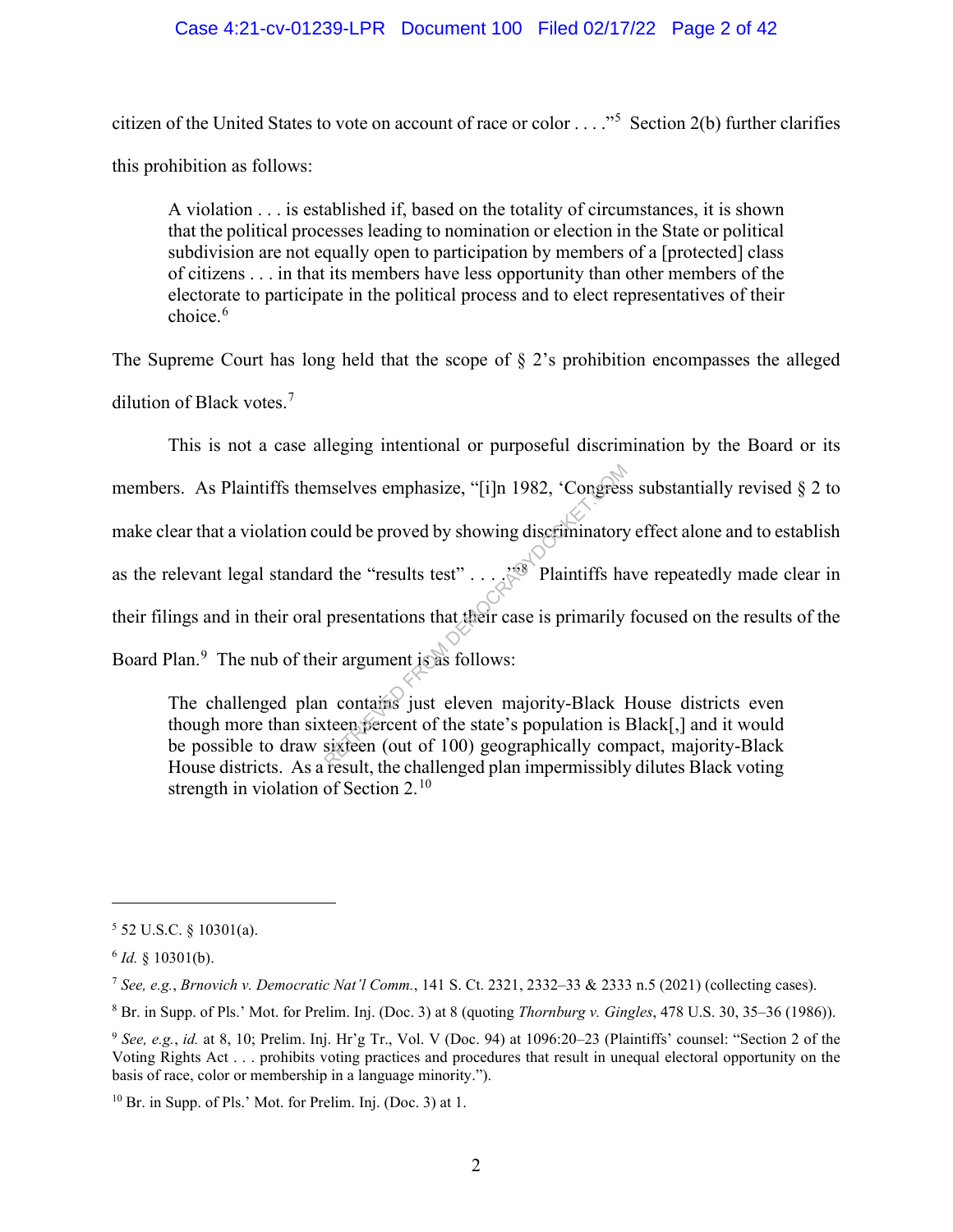### Case 4:21-cv-01239-LPR Document 100 Filed 02/17/22 Page 3 of 42

Pending before the Court is Plaintiffs' Motion for a Preliminary Injunction.<sup>11</sup> From what the Court has seen thus far, there is a strong merits case that at least some of the challenged districts in the Board Plan are unlawful under  $\S 2$  of the Voting Rights Act.<sup>12</sup> For the reasons discussed below, however, the Court cannot reach the merits. After a thorough analysis of the text and structure of the Voting Rights Act, and a painstaking journey through relevant caselaw, the Court has concluded that this case may be brought only by the Attorney General of the United States. Before dismissing this case, however, the Court will give the United States five calendar days from the date of this Order to join the case as a plaintiff. If the United States chooses to become a plaintiff in this case, it is the Court's intention to move expeditiously to a final merits determination.

# **I. BACKGROUND AND PROCEDURAL HISTORY**

The Arkansas Constitution requires that districts for the Arkansas House of Representatives be redrawn every ten years upon completion of the census.<sup>13</sup> The census is performed by the federal government, which shares the data (once it is compiled) with Arkansas. The Board uses this census data to draw new district lines for the Arkansas House of Representatives and the RETRIEVED FROM THE COUNTY STATE INTERNATION OF THE EXAMPLE THE EXAMPLE THE SURVEY OF THE SHARES the data (once it is compiled) with the shares the data (once it is compiled) with the district lines for the Arkansas House

 $11$  Pls.' Mot. for Prelim. Inj. (Doc. 2). During the preliminary injunction hearing, Plaintiffs orally moved to exclude portions of the testimony of two witnesses offered as experts by the Defendants. The Court conditionally allowed the testimony but took the motions under advisement. *See* Prelim. Inj. Hr'g Tr., Vol. III (Doc. 88) at 598:18–24 (Dr. Brad Lockerbie); Prelim. Inj. Hr'g Tr., Vol. IV (Doc. 93) at 901:15–23 (Andy Davis). These two *Daubert* motions are also pending before the Court.

 $12$  By using the word "strong," this Court does not mean to imply, and is not implying, that "the underlying merits are entirely clearcut in favor of the plaintiff." *Merrill v. Milligan*, Nos. 21-1086 & 21-1087, 2022 WL 354467, at \*2 (U.S. Feb. 7, 2022) (Kavanaugh, J., concurring in Order granting stay of preliminary injunction). The strength of the merits case is predicated on the current analytical framework by which the Supreme Court decides vote-dilution cases. The seminal Supreme Court case on vote dilution is *Thornburg v. Gingles*, 478 U.S. 30 (1986). That case, and its progeny, are "notoriously unclear and confusing." *Merrill*, 2022 WL 354467, at \*3 (Kavanaugh, J., concurring in Order granting stay of preliminary injunction). Indeed, "it is fair to say that *Gingles* and its progeny have engendered considerable disagreement and uncertainty regarding the nature and contours of a vote dilution claim." *Id.*, at \*4 (Roberts, C.J., dissenting from Order granting stay of preliminary injunction) (collecting cases and scholarly articles).

<sup>13</sup> Ark. Const. art. 8, §§ 1, 2, 4.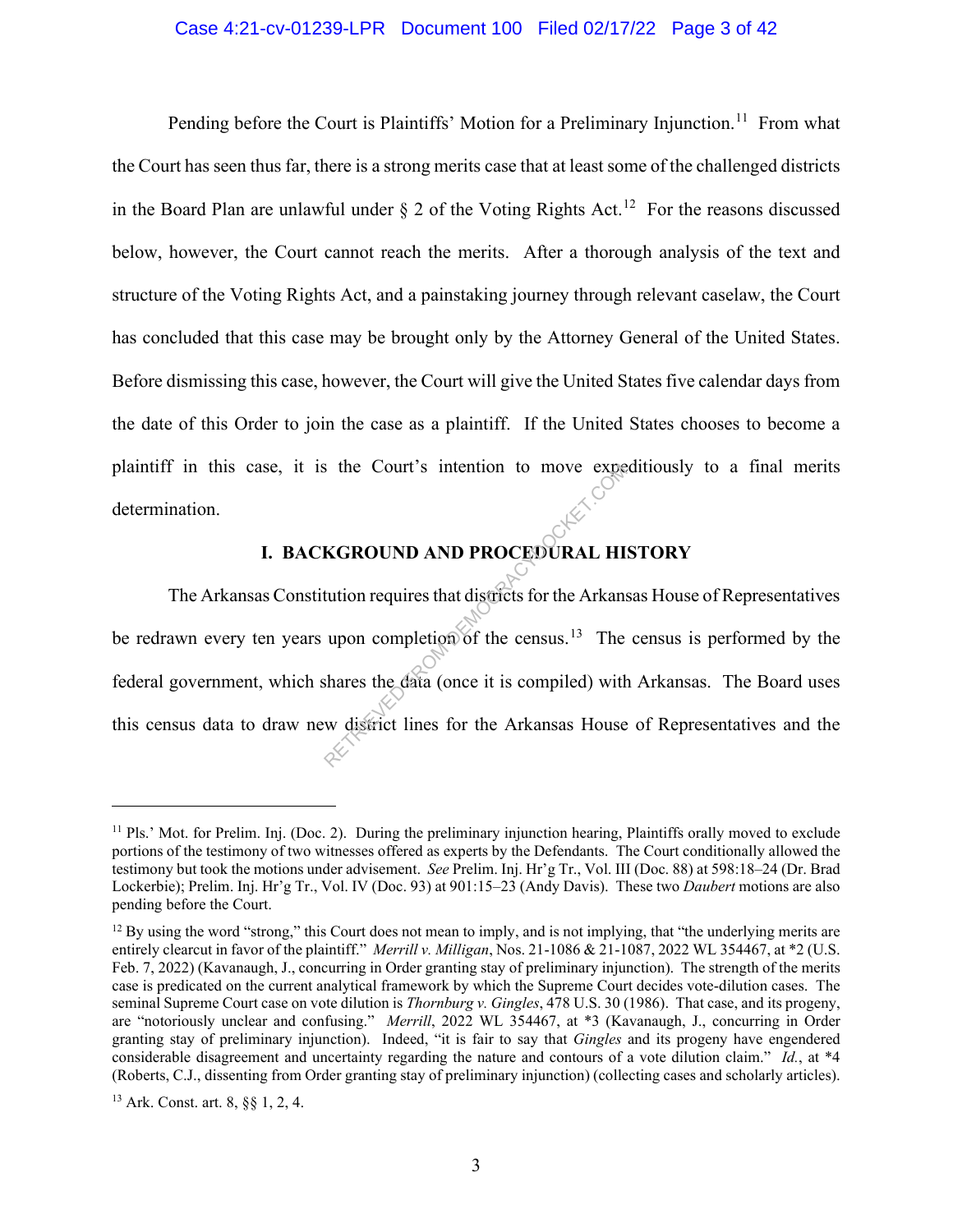# Case 4:21-cv-01239-LPR Document 100 Filed 02/17/22 Page 4 of 42

Arkansas Senate.<sup>14</sup> Because there was a significant delay in collection and compilation of the census data by the federal government, there was a concomitant significant delay in providing the necessary data to Arkansas (and other states).<sup>15</sup> Accordingly, the Board Plan was not released to the public until October 29, 2021.<sup>16</sup> On November 29, 2021, after a one-month comment period, the Board adopted the Board Plan.<sup>17</sup> The Board Plan took legal effect on December 29, 2021.<sup>18</sup> That same day, the Arkansas NAACP and the Panel filed this lawsuit and the pending Motion for a Preliminary Injunction.<sup>19</sup>

As it was originally filed, Plaintiffs' Motion for a Preliminary Injunction sought "preliminary injunctive relief prohibiting the State from implementing the dilutive plan for the 2022 election cycle and from failing to implement a plan that complies with Section 2."<sup>20</sup> Essentially, Plaintiffs requested that the Court require the creation of a new districting plan for the 2022 election. Plaintiffs also requested expedited consideration of the Motion, explaining that they needed to obtain the requested preliminary relief before March 1, 2022.<sup>21</sup> external implement of prohibiting the State from implement<br>om failing to implement a plan that c<br>ted that the Court require the creation of<br>so requested expedited consideration of<br>quested preliminary relief before March 1<br>

On December 30, 2021, one day after the Plaintiffs' Complaint and Motion were filed, the Court set a schedule that wrapped up motion briefing by Thursday, January 20, 2022, and called

<sup>14</sup> *Id.*

<sup>&</sup>lt;sup>15</sup> Br. in Supp. of Pls.' Mot. for Prelim. Inj. (Doc. 3) at 37 ("[T]he State started the redistricting process later than usual because of the delayed release of the census data . . . ."); Prelim. Inj. Hr'g Tr., Vol. IV (Doc. 93) at 1045:21–1046:16 (Josh Bridges, from the Arkansas Secretary of State's Office, testifying that "[i]t's not only the House and Senate district boundaries that were held up by the delay of the census data . . .").

<sup>16</sup> Prelim. Inj. Hr'g Tr., Vol. IV (Doc. 93) at 748:4–6.

<sup>17</sup> *Id.* at 748:7–15; Compl. (Doc. 1) ¶ 12.

<sup>&</sup>lt;sup>18</sup> Compl. (Doc. 1)  $\P$  12.

<sup>19</sup> Compl. (Doc. 1); Pls.' Mot. for Prelim. Inj. (Doc. 2).

 $20$  Br. in Supp. of Pls.' Mot. for Prelim. Inj. (Doc. 3) at 1.

 $^{21}$  *Id.* at 40.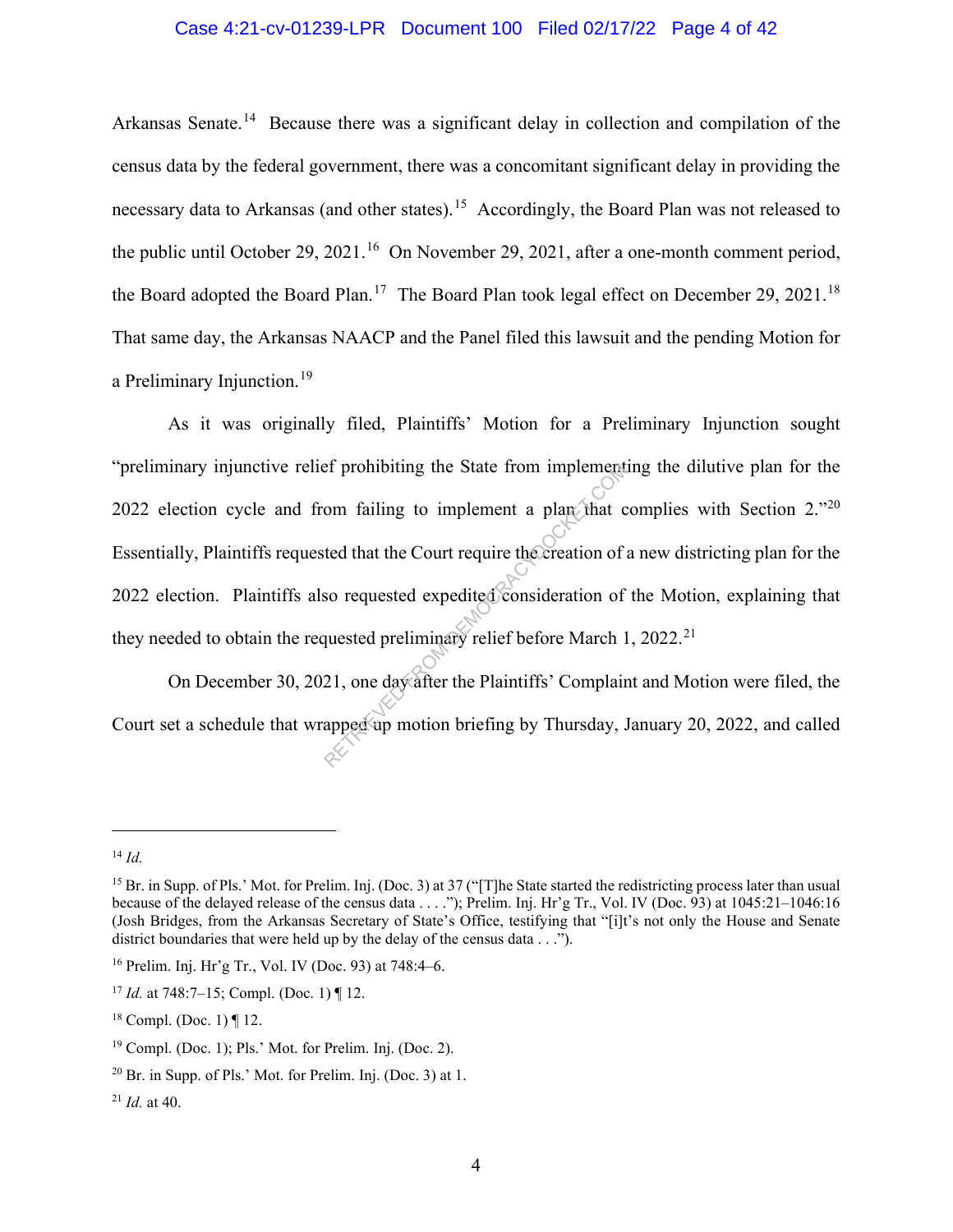### Case 4:21-cv-01239-LPR Document 100 Filed 02/17/22 Page 5 of 42

for a motion hearing to begin on Monday, January 24, 2022.<sup>22</sup> Subsequently, Defendants asked for an extension of both the briefing schedule and the hearing date.<sup>23</sup> The Court granted this request in part and denied it in part, providing a smaller extension than Defendants sought. The Court reshuffled the schedule so that briefing would wrap up on Wednesday, January 26, 2022, and the hearing would begin on Thursday, January 27, 2022. The Court explained that "[t]here [was] good cause for a very limited extension . . . considering how fact intensive this case is and the size and scope of Plaintiffs' filings," but that "Plaintiffs [were] . . . correct about the importance of getting to a decision without delay."<sup>24</sup> The Court attempted to balance these two competing interests. **HDOCKET.COM** 

Subsequently, on January 14, 2022, Plaintiffs subpoenaed seven witnesses to testify at the preliminary injunction hearing, including the Governor, the Arkansas Attorney General, and the Arkansas Secretary of State. Defendants moved to quash the subpoenas of these three state officials, but did not move to quash the subpoenas of the other four potential Board-staff witnesses. *See* Defs.' Mot. to Quash (Doc. 59). The Court quashed the three subpoenas, concluding that (in the context of a preliminary injunction hearing) requiring the testimony of these state officials would be unduly burdensome when balanced against the minimal relevance of their potential testimony and the availability of similar information from other sources, both documentary and testimonial. *See* Order Granting Defs.' Mot. to Quash (Doc. 74). However, in that Order, the Court noted that, at the close of evidence at the preliminary injunction hearing, the Court would allow Plaintiffs to proffer to the Court (in an *ex parte* manner) written questions that they still wanted to ask the three state officials. *Id.* at 16–17 n.69. The Court explained that, if the questions and developments at the preliminary injunction hearing warranted requiring information from the constitutional officers, the Court would make the state officials answer the written questions. *Id.* At the close of evidence at the preliminary injunction hearing, Plaintiffs said: "[W]e believe that we elicited the testimony we wanted from the lower level witnesses and don't need to proffer any questions for the constitutional officers." Prelim. Inj. Hr'g Tr., Vol. IV (Doc. 93) at 1089:4–12.

Plaintiffs issued two additional subpoenas for testimony from Kevin Niehaus, Director of Public Relations for Secretary of State Thurston, and Andres Rhodes, Counsel to Governor Hutchinson. Defs.' Br. in Supp. of Mot. to Quash (Doc. 80) at 1. These subpoenas were issued one day before the preliminary injunction hearing began. Upon motion of the Defendants, the Court quashed these subpoenas because they asked for testimony within an unreasonable timeframe. Prelim. Inj. Hr'g Tr., Vol. I (Doc. 86) at  $28:24-29:19$ . Federal Rule of Civil Procedure  $45(d)(3)(A)(i)$ tells a court to quash subpoenas that "fail[] to allow a reasonable time to comply." The subpoenas commanded that testimony be given somewhere around 48–72 hours after they were issued. That is not a reasonable timeframe, especially since Plaintiffs had known for weeks that a hearing was going to take place.

<sup>24</sup> Second Scheduling Order (Doc. 37).

<sup>22</sup> First Scheduling Order (Doc. 9).

<sup>&</sup>lt;sup>23</sup> Defs.' Mot. for Extension of Time (Doc. 30). In the meantime, on December 31, 2021, Plaintiffs filed a motion asking the Court to recuse from this case. (Doc. 27). Plaintiffs were clear that the motion was not predicated on an allegation of an actual conflict or actual bias, but rather was focused on the alleged appearance of impartiality. The Court denied the motion, concluding that a reasonable person would not question the Court's impartiality. *See* Order Den. Pls.' Mot. for Recusal (Doc. 42).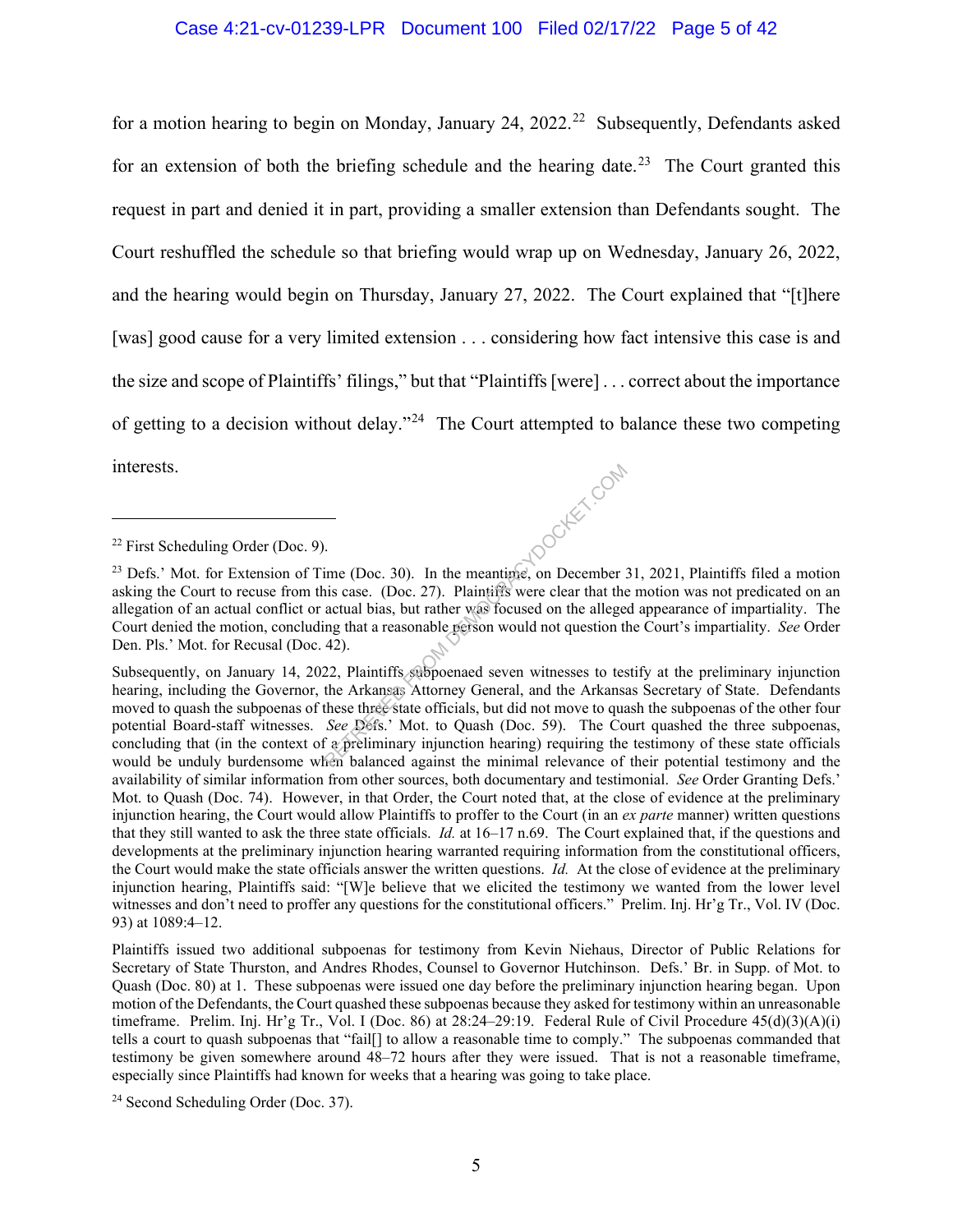### Case 4:21-cv-01239-LPR Document 100 Filed 02/17/22 Page 6 of 42

Briefing proceeded on schedule. However, sometime during the weekend of January 23, 2022, and despite being vaccinated and boosted, court personnel (me) contracted COVID-19.<sup>25</sup> This necessitated moving the preliminary injunction hearing to Tuesday, February 1, 2022<sup>26</sup> The preliminary injunction hearing consisted of four lengthy days of testimony—interrupted by a twoday winter storm that closed the courthouse—and one lengthy day of closing arguments and legal presentations. The hearing ended on Tuesday, February 8, 2022.

A fairly seismic development occurred as the preliminary injunction hearing was coming to a conclusion. Recall that Plaintiffs were originally asking, as a matter of preliminary relief, that the Court require the creation of a new districting plan for the upcoming 2022 election. In opposition to this request, Defendants argued that such relief would be impossible to implement without causing potentially catastrophic confusion and administrative errors given the current election schedule.<sup>27</sup> Plaintiffs disagreed with this apocalyptic prognostication, suggesting that there was plenty of time before the election, and that the Court could extend or move any problematic election-related deadlines.28 Plaintiffs' argument on this point relied heavily on a recent decision from a federal court in Alabama granting preliminary relief similar to the relief Plaintiffs wanted in our case.<sup>29</sup> But their reliance on this decision turned out to be premature. The districting plan for the and<br>Defendants argued that such relief would<br>catastrophic confusion and administrat<br>ffs disagreed with this apocalyptic prog<br>nefore the election, and that the Court<br>deadlines.<sup>28</sup> Plaintiffs' a

<sup>25</sup> *See* Order (Doc. 63).

<sup>26</sup> *See* Notice of Hr'g (Doc. 66).

<sup>&</sup>lt;sup>27</sup> Defs.' Opp'n to Pls.' Mot. for Prelim. Inj. (Doc. 53) at  $73-77$ .

<sup>&</sup>lt;sup>28</sup> Pls.' Reply in Supp. of Prelim. Inj. (Doc. 68) at  $42-46$ ; Prelim. Inj. Hr'g Tr., Vol. V (Doc. 94) at  $1133:4-1134:4$ .

<sup>29</sup> *See* Pls.' Reply in Supp. of Prelim. Inj. (Doc. 68) at 44–45 (citing *Milligan v. Merrill*, No. 2:21-cv-1530 (N.D. Ala. Jan. 24, 2022)). The *Milligan* plaintiffs challenged Alabama's congressional map on constitutional and statutory grounds. *Milligan*, slip op. at 2. *Milligan* was consolidated with *Singleton v. Merrill* for the "purpose of expedited preliminary injunction proceedings" and heard by a three-judge panel. *Id. Singleton* was solely a constitutional challenge to Alabama's congressional map. *Id.* On January 24, 2022, the three-judge panel found that the *Milligan*  plaintiffs were "substantially likely to establish that the [congressional map] violates Section Two of the Voting Rights Act," and that "the other requirements for preliminary injunctive relief" had been proven. *Id.*, slip op. at 4–5. Accordingly, the three-judge panel granted the *Milligan* plaintiffs' motion for a preliminary injunction and enjoined the Alabama Secretary of State from "conducting any congressional elections according to" the challenged map. *Id.*,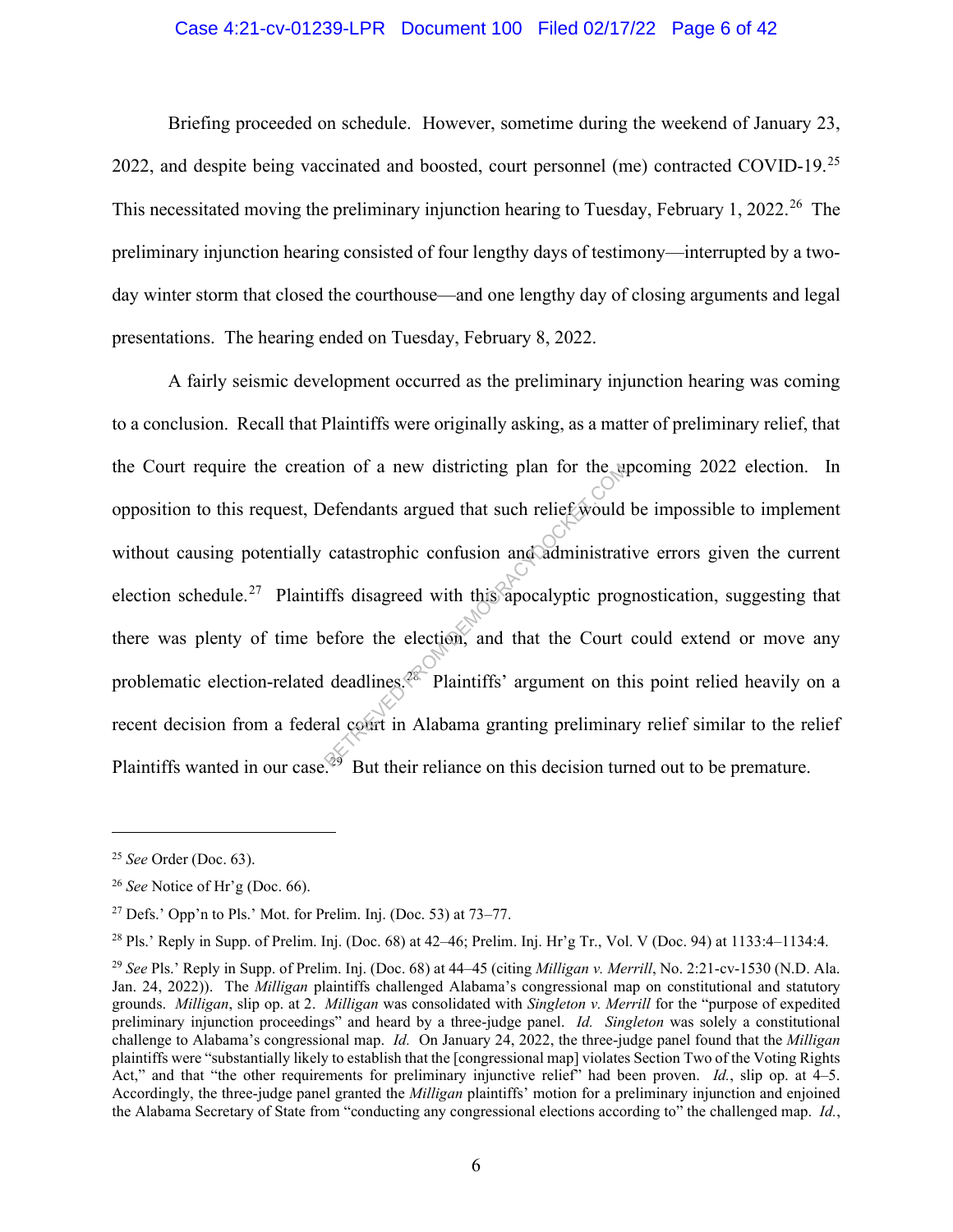### Case 4:21-cv-01239-LPR Document 100 Filed 02/17/22 Page 7 of 42

On the penultimate day of the preliminary injunction hearing in our case, the Supreme Court stayed the preliminary injunction that had been granted by the federal district court in Alabama. In a statement concurring in the grant of the stay, Justice Kavanaugh (joined by Justice Alito) explained that the Alabama district court's order violated the *Purcell* principle that "federal courts ordinarily should not enjoin a state's election laws in the period close to an election."30 Essentially, the concurrence explained that the merits of the Alabama case were "not clearcut in

<sup>30</sup> The concurrence elaborated on the *Purcell* principle as follows:

*Merrill*, 2022 WL 354467, at \*2 (Kavanaugh, J., concurring in Order granting stay of preliminary injunction) (collecting cases) (internal citations omitted).

slip op. at 5. The three-judge panel also stayed Alabama's candidate-qualification deadline for fourteen days to allow sufficient time to draw a new congressional map. *Id.*, slip op. at 6–7.

One member of that three-judge panel, Judge Manasco, was sitting as a single judge in *Caster v. Merrill*, No. 2:21 cv-1536-AMM (N.D. Ala. Jan. 24, 2022). The *Caster* plaintiffs challenged the congressional map solely on § 2 grounds. *Id.*, slip op. at 1. The *Milligan* and *Caster* parties "coordinate[d] their presentations of their statutory claims" and the parties agreed "that all evidence admitted in either case was admitted in both cases . . . ." *Id.*, slip op. at 4. Accordingly, in *Caster*, Judge Manasco "adopt[ed] the recitation of the evidence, legal analysis, findings of fact and conclusions of law explained in the preliminary injunction, memorandum opinion and order" entered in *Milligan*. *Id.* Example 1 also stayed Alabama's candidate-qualifications<br>gressional map.  $Id$ , slip op. at 6–7.<br>
Danel, Judge Manasco, was sitting as a single jud<br>
4, 2022). The *Caster* plaintiffs challenged the<br> *Higan* and *Caster* par

This Court has repeatedly stated that federal courts ordinarily should not enjoin a state's election laws in the period close to an election, and this Court in turn has often stayed lower federal court injunctions that contravened that principle.

That principle—known as the *Purcell* principle—reflects a bedrock tenet of election law: When an election is close at hand, the rules of the road must be clear and settled. Late judicial tinkering with election laws can lead to disruption and to unanticipated and unfair consequences for candidates, political parties, and voters, among others. It is one thing for a State on its own to toy with its election laws close to a State's elections. But it is quite another thing for a federal court to swoop in and re-do a State's election laws in the period close to an election.

Some of this Court's opinions, including *Purcell* itself, could be read to imply that the principle is absolute and that a district court may *never* enjoin a State's election laws in the period close to an election. As I see it, however, the *Purcell* principle is probably best understood as a sensible refinement of ordinary stay principles for the election context—a principle that is not absolute but instead simply heightens the showing necessary for a plaintiff to overcome the State's extraordinarily strong interest in avoiding late, judicially imposed changes to its election laws and procedures. Although the Court has not yet had occasion to fully spell out all of its contours, I would think that the *Purcell* principle thus might be overcome even with respect to an injunction issued close to an election if a plaintiff establishes at least the following: (i) the underlying merits are entirely clearcut in favor of the plaintiff; (ii) the plaintiff would suffer irreparable harm absent the injunction; (iii) the plaintiff has not unduly delayed bringing the complaint to court; and (iv) the changes in question are at least feasible before the election without significant cost, confusion, or hardship.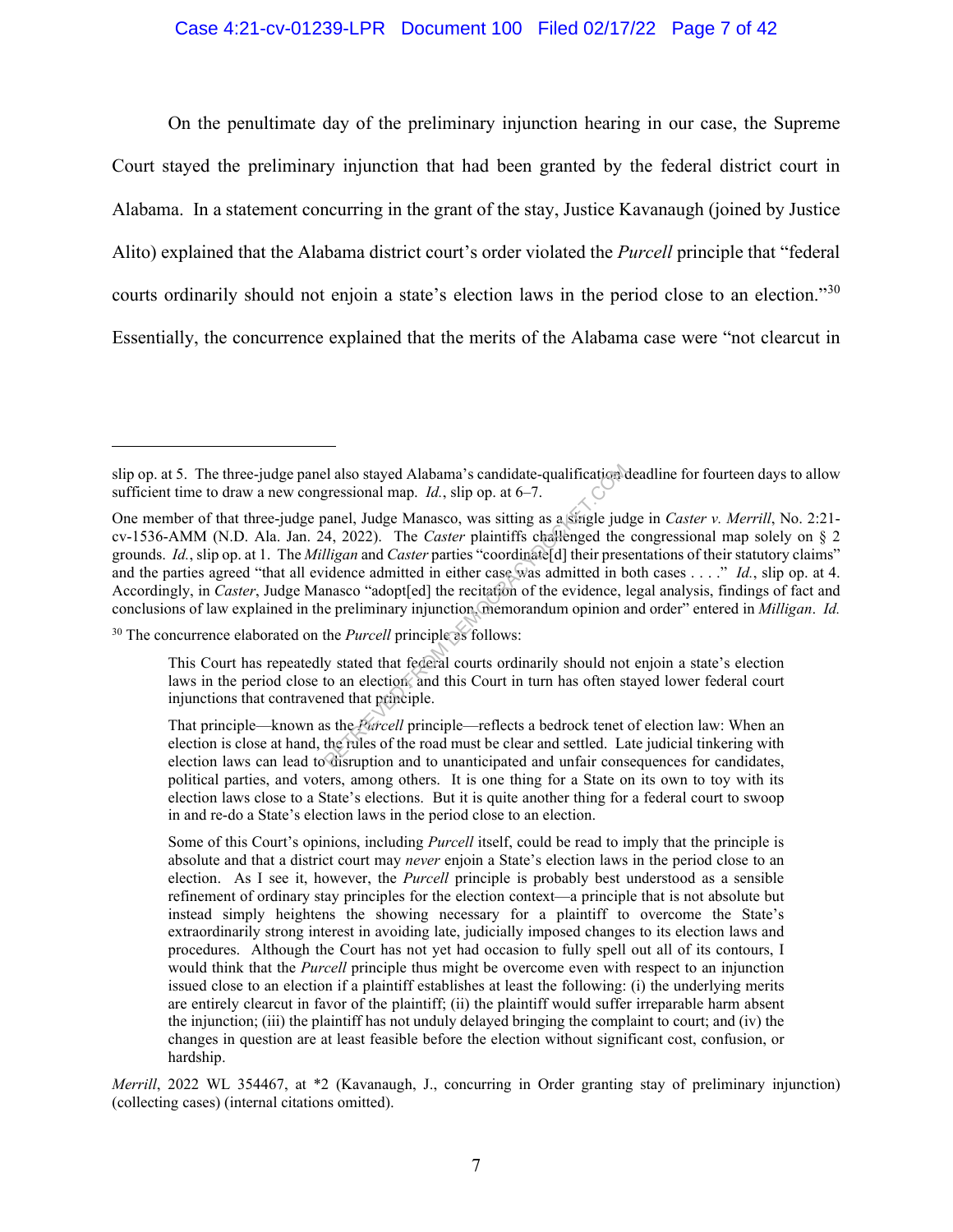#### Case 4:21-cv-01239-LPR Document 100 Filed 02/17/22 Page 8 of 42

favor of the plaintiffs" and that the plaintiffs had not established that the election-related changes ordered by the district court were "feasible without significant cost, confusion, or hardship."<sup>31</sup>

In response to this development, Plaintiffs in our case took two tacks. Plaintiffs first argued that there was some legally significant daylight between the situation in Alabama and the one here in Arkansas. Specifically, Plaintiffs suggested that they had a more clearcut case than the one in Alabama, and that the election schedule in Arkansas would make judicially imposed changes easier to accomplish and less burdensome on state and county election officials.<sup>32</sup> Without getting into the weeds too much, it suffices to say that this argument is an incredibly difficult sell. Indeed, Plaintiffs likely know as much—which explains their new, alternative request for relief. That new request would have the Court allow the 2022 elections to take place using the challenged Board Plan, but then order a special election for all Arkansas House districts in 2023 using a new map.<sup>33</sup>

# **II. DISCUSSION**

Sometimes one or more threshold issues prevent a judge from reaching the merits of a motion or a case. This is one of those times. And the Court is well aware that the inability to "get to the merits" can be frustrating to the parties, lawyers, and public alike. In such circumstances, it is important for a judge to fully explain what the threshold issues are and why they are so important. That discussion follows. Ch—which explains their new, alternative<br>
rt allow the 2022 elections to take place<br>
l election for all Arkansas House districts<br> **II. DISCUSSION**<br>
nore threshold issues prevent a judge free of those times. And the Court i

Our democratic republic is anchored by a strong federal government of enumerated powers. Both its strength and its status as a government of enumerated powers are vital to the American experiment. And they are not just a happy accident. They are a product of experience, crisis,

<sup>31</sup> *Id.* at \*3.

<sup>32</sup> Prelim. Inj. Hr'g Tr., Vol. V (Doc. 94) at 1135:17–1136:7.

<sup>33</sup> *Id.* at 1136:9–1138:14.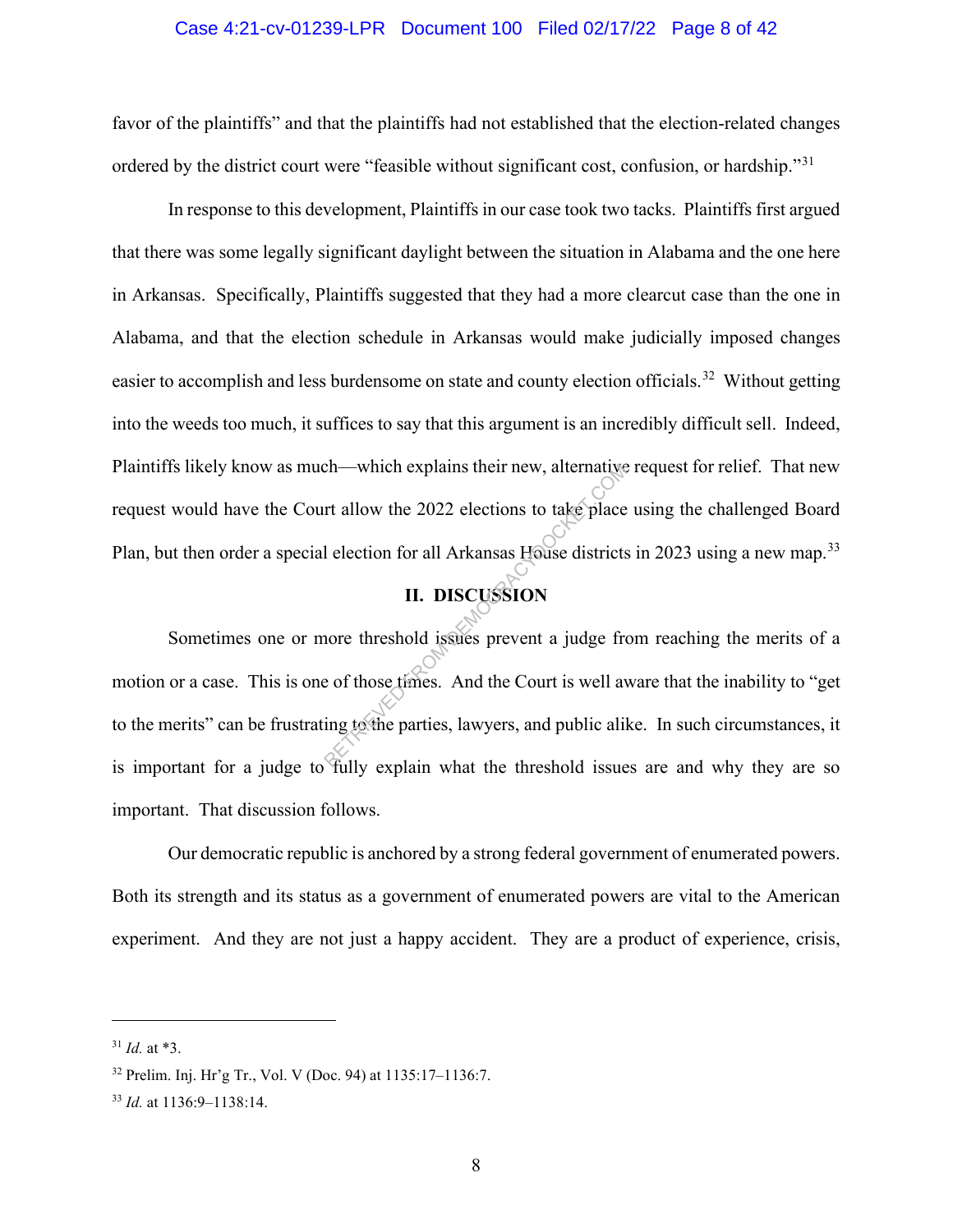#### Case 4:21-cv-01239-LPR Document 100 Filed 02/17/22 Page 9 of 42

deliberate thought, and significant compromise. During the Revolutionary War, the States created a confederation with an intentionally weak central government.<sup>34</sup> For numerous reasons, that setup proved disastrous.<sup>35</sup> Soon, nearly everyone in the founding era understood the need to strengthen the central government.<sup>36</sup> This feeling ultimately gave birth to a constitutional convention. $37$  Although some wanted to maintain (but moderately strengthen) the central government created by the Articles of Confederation, most sought to alter our confederated system into a federated one and create a vastly stronger national government. 38 The debates at the constitutional convention and during the ratification era were focused on how strong the new national government should be and how to ensure that a national government strong enough to function effectively would not trample on the rights and liberties of its people.<sup>39</sup>

The genius of our founders lay in their answer to this latter question. They came up with two principal restraints to place upon the federal government that remain with us to this day. First, unlike the state governments, the federal government is a government of enumerated powers. That means that the federal government (including the judiciary) only has the specific powers affirmatively set forth in the Constitution.<sup>40</sup> Second, the enumerated powers are intentionally divided among the three branches of the federal government in a way that motivates each branch be and how to ensure that a national good trample on the rights and liberties of it<br>unders lay in their answer to this latter que upon the federal government that rem<br>t, the federal government is a government<br>vernment (in

<sup>34</sup> G. Edward White, *Revisiting the Ideas of the Founding*, 77 Cin. L. Rev. 969, 972–74 (2009).

<sup>35</sup> Gregory E. Maggs, *A Concise Guide to the Articles of Confederation as a Source for Determining the Original Meaning of the Constitution*, 85 Geo. Wash. L. Rev. 397, 414–17 (2017).

<sup>36</sup> *Id.* at 417.

<sup>&</sup>lt;sup>37</sup> *Id.* (citing 32 Journals of the Continental Congress 1774–1789, at 71–74 (Roscoe R. Hill ed., 1936)).

<sup>38</sup> Peter J. Smith, *Sources of Federalism: An Empirical Analysis of the Court's Quest for Original Meaning*, 52 UCLA L. Rev. 217, 234–38 (2004).

<sup>39</sup> *The Federalist No. 45*, at 289 (James Madison) (Clinton Rossiter ed., Signet Classics 2003) [hereinafter *Federalist*]; *Federalist No. 84*, at 515–19 (Alexander Hamilton).

<sup>40</sup> *McCulloch v. Maryland*, 17 U.S. 316, 405 (1819).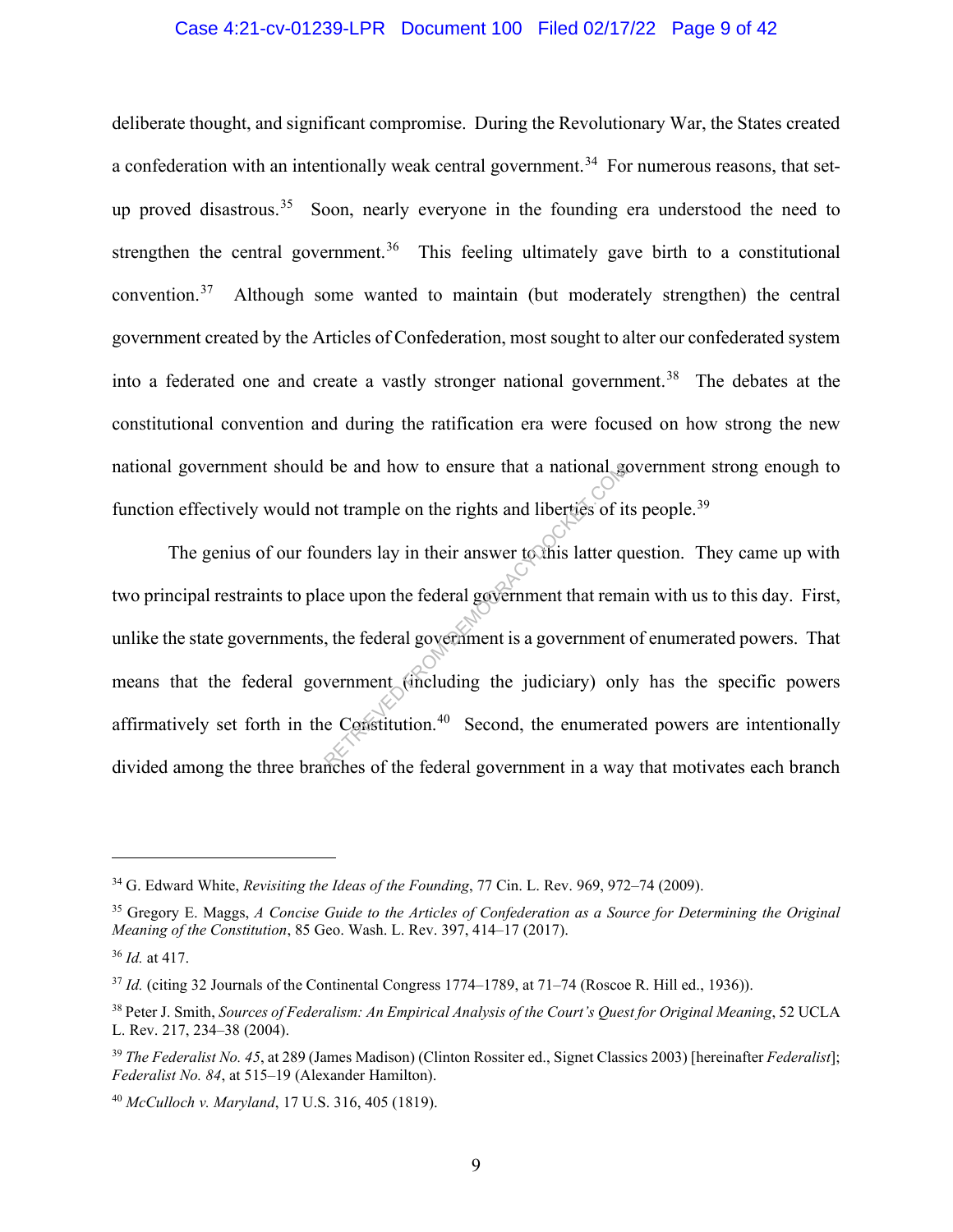#### Case 4:21-cv-01239-LPR Document 100 Filed 02/17/22 Page 10 of 42

to use its powers to curb the potential excesses of the other branches.<sup>41</sup> Every American knows the name of this principle: checks and balances. What every American might not know—but should—is that the creation of a limited and divided government combined with the use of checks and balances is the great bulwark of our liberty.<sup>42</sup> Of course, the Bill of Rights and later amendments to the Constitution contain incredibly important protections of individual liberty. But the founders knew that such amendments would amount to little more than words on a page unless the federal government was structured in a way that inherently prevented (or at least mitigated) aggrandizements of power.

Indeed, in Federalist No. 47, James Madison acknowledged the critical importance "of the political maxim that the legislative, executive, and judiciary [branches] ought to be separate and distinct."<sup>43</sup> He called this an "essential precaution in favor of liberty," and explained that "[n]o political truth is certainly of greater intrinsic value, or is stamped with the authority of more enlightened patrons of liberty . . . . "44 In Federalist No. 78, quoting no less a source than Montesquieu's Spirit of Laws, Alexander Hamilton emphasized that "there is no liberty if the power of judging be not separated from the legislative and executive powers."<sup>45</sup> He added that "liberty can have nothing to fear from the judiciary alone, but would have everything to fear from its union with either of the other [branches]  $\dots$  ."<sup>46</sup> It should be no surprise, then, that the most famous of the Federalist Papers, No. 51, is dedicated to the principle of checks and balances: RETRIEVED FROM DEMOCRACYDOCKET.COM

<sup>41</sup> *Federalist No. 51*, at 318–19 (James Madison).

<sup>42</sup> *See Morrison v. Olson*, 487 U.S. 654, 697 (1988) (Scalia, J., dissenting) ("Without a secure structure of separated powers, our Bill of Rights would be worthless, as are the bills of rights of many nations of the world that have adopted, or even improved upon, the mere words of ours.").

<sup>43</sup> *Federalist No. 47*, at 297 (James Madison).

<sup>44</sup> *Id.* at 297–98.

<sup>45</sup> *Federalist No. 78*, at 465 (Alexander Hamilton).

<sup>46</sup> *Id.*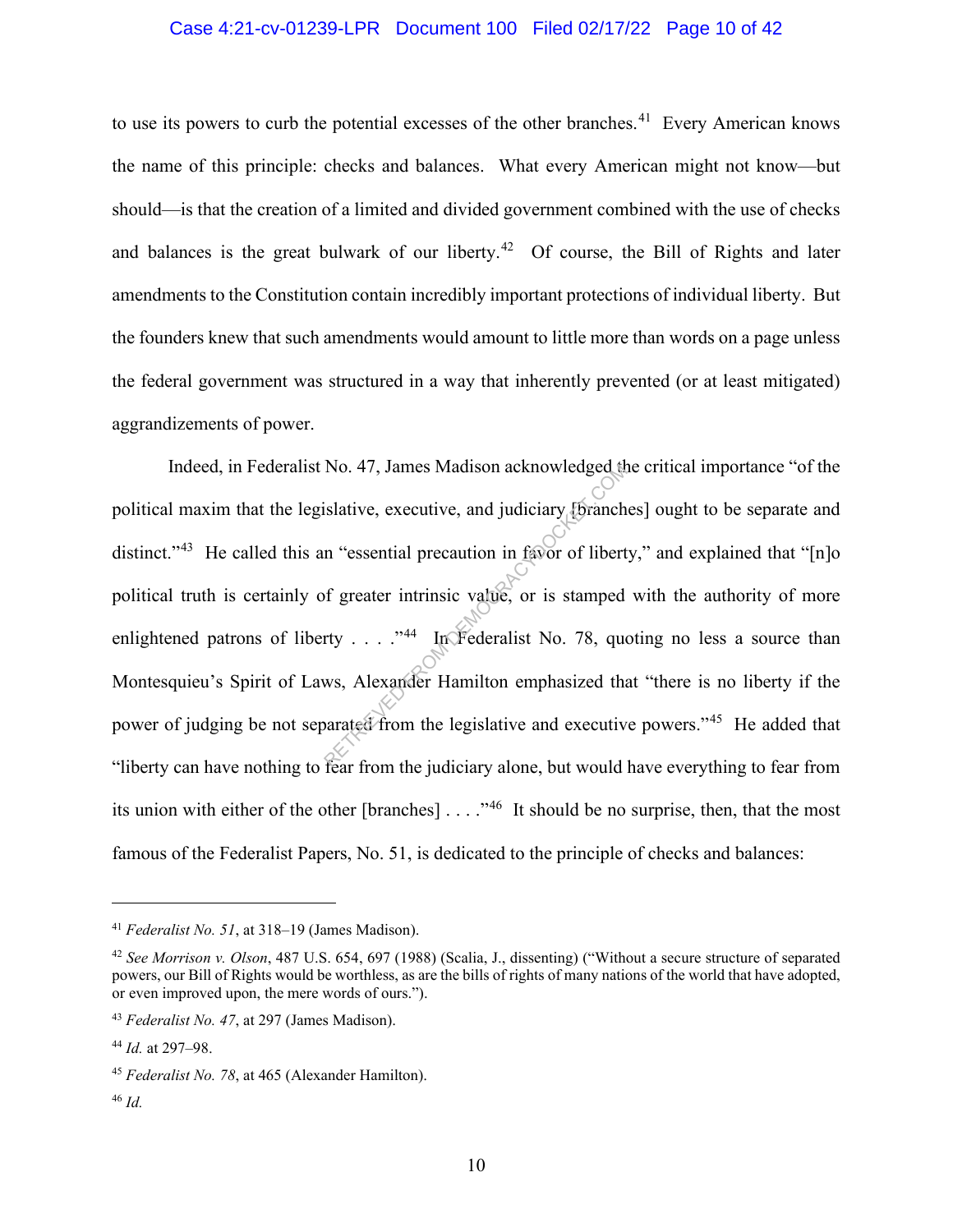To what expedient, then, shall we finally resort, for maintaining in practice the necessary partition of power among the several [branches] as laid down in the Constitution? The only answer that can be given is that as all these exterior provisions are found to be inadequate the defect must be supplied, by so contriving the interior structure of the government as that its several constituent parts may, by their mutual relations, be the means of keeping each other in their proper places.

. . .

[T]he great security against a gradual concentration of the several powers in the same [branch] consists in giving to those who administer each [branch] the necessary constitutional means and personal motives to resist encroachments of the others. $47$ 

The foregoing principles enshrined in the structure of the Constitution are relevant to our case in two ways. First, Article III of the United States Constitution only extends the federal judicial power to "cases or controversies."<sup>48</sup> The case-or-controversy requirement ensures that federal courts do not step outside their constitutional boundaries by rendering advisory opinions.49 Second, the Constitution expressly gives Congress the power to create "inferior Courts,"<sup>50</sup> like the federal district and circuit courts. This includes the power to define by statute the subject-matter jurisdiction of federal courts, *i.e.*, which cases a federal court has the authority to decide. Federal courts must do their utmost to scrupulously honor these constitutional limitations and statutory checks on judicial power. rticle III of the United States Constitution<br>controversies."<sup>48</sup> The case-or-controver<br>stide their constitutional boundaries by re<br>pressly gives Congress the power to create<br>ourts. This includes the power to define<br>it, *i.* 

#### **A. Standing**

In most cases, and certainly in this one, the Article III case-or-controversy requirement boils down to a standing analysis. Standing is the "irreducible constitutional minimum" that must

<sup>47</sup> *Federalist No. 51*, at 317–19 (James Madison).

<sup>48</sup> *Braitberg v. Charter Commc'ns, Inc.*, 836 F.3d 925, 929 (8th Cir. 2016).

<sup>49</sup> *Pub. Water Supply Dist. No. 8 of Clay Cnty., v. City of Kearny*, 401 F.3d 930, 932 (8th Cir. 2005).

<sup>50</sup> U.S. Const. art. III, § 1.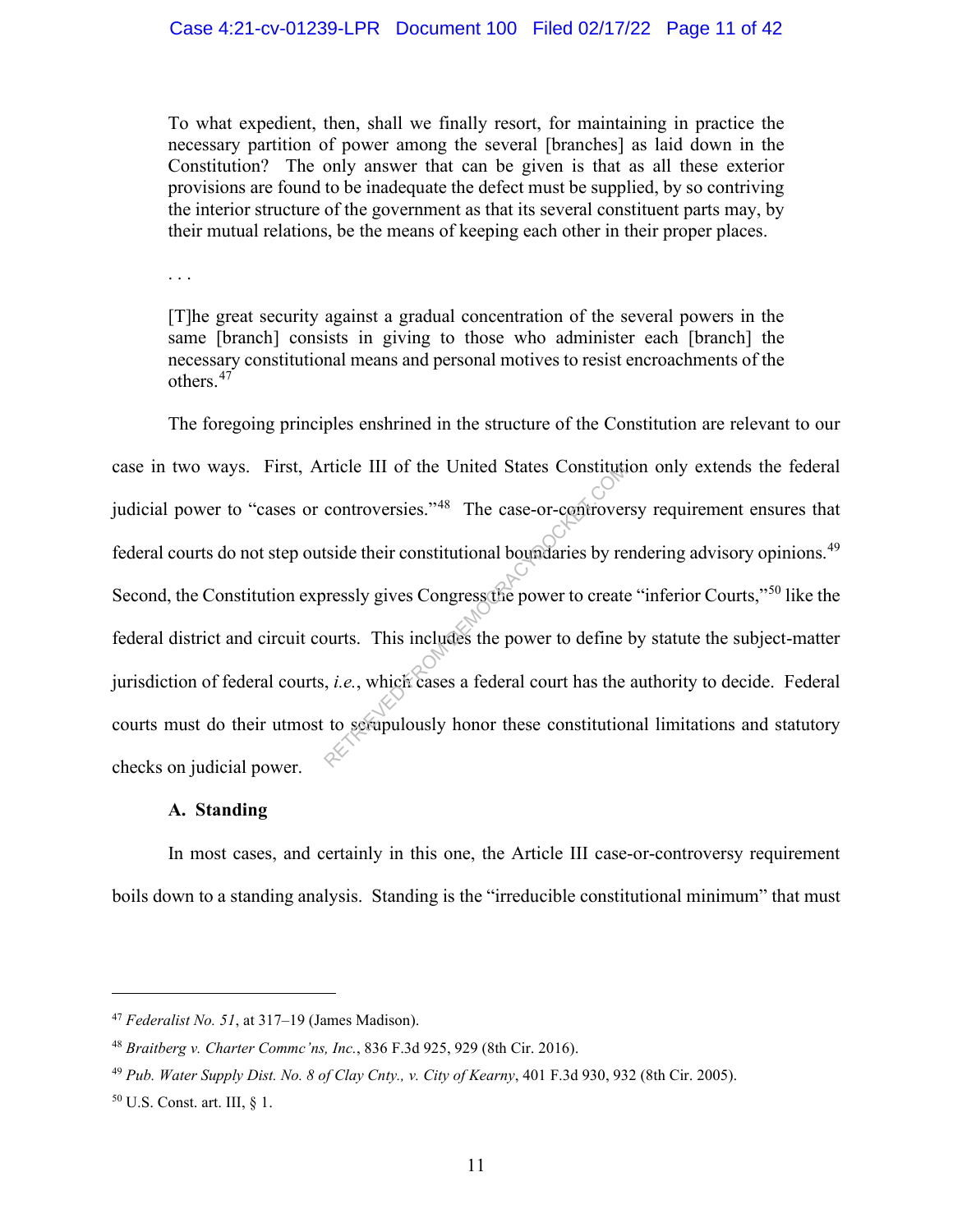### Case 4:21-cv-01239-LPR Document 100 Filed 02/17/22 Page 12 of 42

be met before a federal court has the constitutional authority to adjudicate a plaintiff's claim.<sup>51</sup> When a plaintiff seeks to invoke the federal judicial power, he or she must sufficiently allege: (1) that he or she has suffered an injury-in-fact; (2) that the injury is fairly traceable to the alleged wrongdoing of the defendant; and (3) that a favorable judicial decision will cure the injury.<sup>52</sup> The Article III case-or-controversy requirement is so important that a federal court has an independent obligation to ensure that a plaintiff has standing even if a defendant does not raise the issue.<sup>53</sup>

In *Lujan v. Defenders of Wildlife*, the Supreme Court explained that "each element [of standing] must be supported in the same way as any other matter on which the plaintiff bears the burden of proof, *i.e.*, with the manner and degree of evidence required at the successive stages of the litigation."54 Accordingly, before this Court could grant the pending Motion for a Preliminary Injunction, Plaintiffs would have to prove with actual evidence that they were "likely to prevail" on the Article III standing issue. 55 However, as discussed elsewhere in this Order*,* the Court is not reaching the merits of the Motion for a Preliminary Injunction. Accordingly, at most, the standing analysis in this Order should reflect the plausibility standard applicable at the motion-to-dismiss stage. $56$ e manner and degree of evidence require<br>
ly, before this Court could grant the pendi<br>
have to prove with actual evidence that t<br>
sue.<sup>55</sup> However, as discussed elsewhere i<br>
otion for a Preliminary Injunction. Accord<br>
d ref

There is no question that an individual Black voter living in a district alleged to violate  $\S 2$ of the Voting Rights Act would meet the requirements for Article III standing. But there are no

<sup>51</sup> *Lujan v. Defenders of Wildlife*, 504 U.S. 555, 560 (1992).

<sup>52</sup> *Id.*

<sup>53</sup> *Summers v. Earth Island Inst.*, 555 U.S. 488, 499 (2009).

<sup>54</sup> *Lujan*, 504 U.S. at 561.

<sup>55</sup> *See Planned Parenthood Minn., N.D., S.D. v. Rounds*, 530 F.3d 724, 732–33 (8th Cir. 2008) (en banc) (holding that the "likely to prevail" standard applies when a plaintiff seeks a preliminary injunction to prevent "government action based on presumptively reasoned democratic processes").

<sup>56</sup> *See Braden v. Wal-Mart Stores, Inc.*, 588 F.3d 585, 594 (8th Cir. 2009) ("The plausibility standard requires a plaintiff to show at the pleading stage that success on the merits is more than a 'sheer possibility.'") (quoting *Ashcroft v. Iqbal*, 556 U.S. 662, 678 (2009)).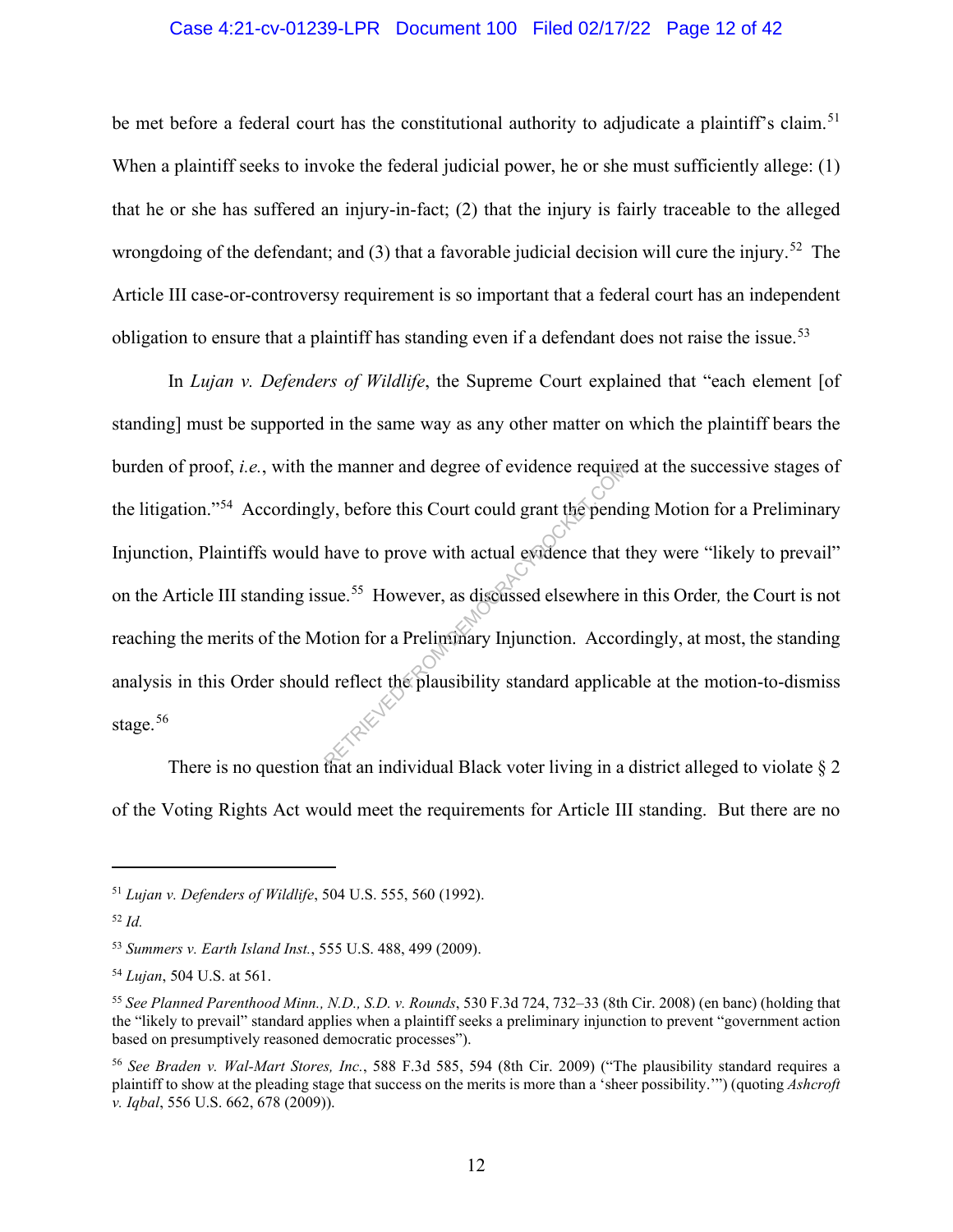### Case 4:21-cv-01239-LPR Document 100 Filed 02/17/22 Page 13 of 42

individual voters in this case. Instead, both Plaintiffs are organizations that seek to enforce  $\S 2$  on behalf of their members. That is, Plaintiffs seek to proceed based on "associational standing," essentially by stepping into the shoes of their members. To do so at this stage of the litigation, Plaintiffs must allege sufficient facts that, if proven, would establish that: (1) the organization's members have standing to sue in their own right; (2) the interests asserted in the lawsuit are "germane" to the organization's purpose; and (3) the lawsuit does not require the individual members to participate in the litigation.<sup>57</sup> This is known as the *Hunt* test.

Supreme Court precedent is clear that redistricting lawsuits must proceed district-bydistrict.<sup>58</sup> Accordingly, to have constitutional standing to bring a vote-dilution claim, an individual plaintiff (or in this case, a member of the Plaintiff-organizations) must live in a district that is allegedly "packed" or "cracked."<sup>59</sup> Plaintiffs' Complaint alleged that the Arkansas NAACP and the Panel each has "members who are African-American registered voters in each of the areas where the plaintiffs allege that vote dilution is occurring."<sup>60</sup> The Complaint went on to allege that "[t]hese members are irreparably harmed by living and voting in districts whose boundaries dilute Black voting strength."<sup>61</sup> The Court was concerned that the language used in the Complaint especially the phrase "each of these areas"—was vague and general. At no point in the Complaint a vote.<br>
member of the Plaintiff-organizations) n<br>
ked."<sup>59</sup> Plaintiffs' Complaint alleged that<br>
rs who are African-American registered<br>
at vote dilution is occurring."<sup>60</sup> The Con<br>
rably harmed by living and voting in dis

<sup>57</sup> *Hunt v. Wash. State Apple Advert. Comm'n*, 432 U.S. 333, 343 (1977).

<sup>58</sup> *See Gill v. Whitford*, 138 S. Ct. 1916, 1930 (2018) ("To the extent the plaintiffs' alleged harm is the dilution of their votes, that injury is district specific. . . . The boundaries of the district, and the composition of its voters, determine whether and to what extent a particular voter is packed or cracked. This disadvantage to the voter as an individual therefore results from the boundaries of the particular district in which he resides.") (cleaned up); *see also Ala. Legis. Black Caucus v. Alabama*, 575 U.S. 254, 262 (2015) (stating that racial gerrymandering claims must proceed "districtby-district").

<sup>59</sup> *Gill*, 138 S. Ct. at 1930–31. *Gill* was a partisan gerrymandering case. The Court reached its conclusion by relying on racial gerrymandering cases such as *United States v. Hays*, 515 U.S. 737 (1995). Many lower courts have applied the reasoning of *Hays* and *Gill* to determine whether a plaintiff has standing to pursue a § 2 vote-dilution claim. *See Larry v. Arkansas*, No. 4:18-cv-00116, 2018 WL 4858956, at \*5–8 (E.D. Ark. Aug. 3, 2018) (collecting cases).

 $60$  Compl. (Doc. 1) [[ 3–4.

<sup>61</sup> *Id.*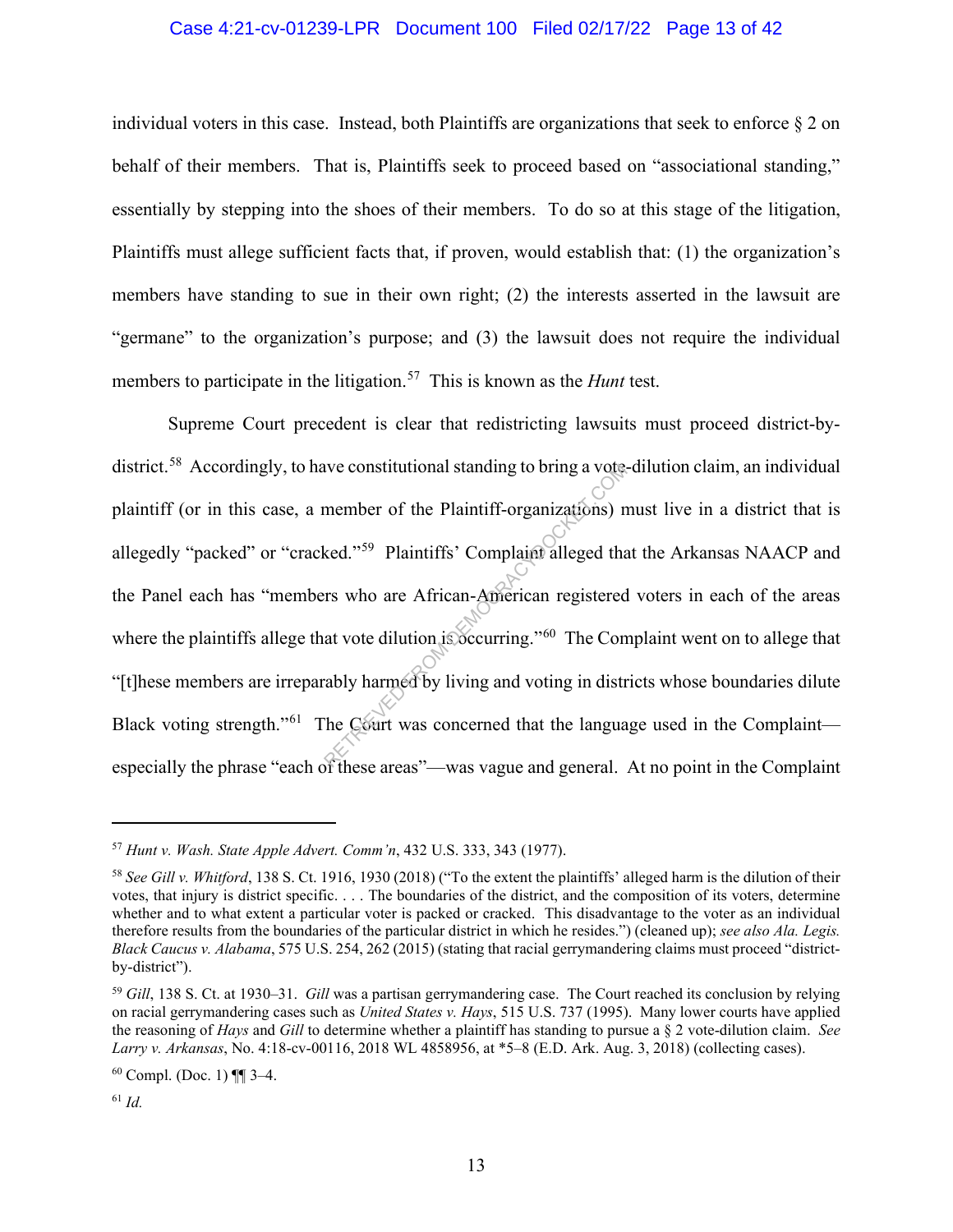#### Case 4:21-cv-01239-LPR Document 100 Filed 02/17/22 Page 14 of 42

did Plaintiffs expressly allege that they had members in all of the particular districts they were challenging.

 The Court requested that the Plaintiff-organizations provide more information to ensure that both could proceed under the associational standing doctrine.<sup>62</sup> Specifically, the Court asked each Plaintiff-organization to inform the Court whether it had members in all of the Board Plan districts that allegedly diluted Black voting strength.<sup>63</sup> Both organizations filed supplemental declarations.<sup>64</sup> From these declarations, it is clear that each organization is alleging that it has members in each of the challenged districts. In the context of this case and at this stage of the litigation, those allegations are really all that is necessary to meet the first prong of *Hunt*. <sup>65</sup> And no one is arguing that Plaintiffs have any problems with respect to the second or third prong of *Hunt*.

At the preliminary injunction hearing, through witness examination and then in argument, Defendants emphasized that the Panel does not have a traditional membership structure and has an overly broad definition of members that includes, for example, anyone who has donated to the Panel even once in the last three years.<sup>66</sup> If the Court were to reach the merits of the Motion for a Preliminary Injunction, evidence such as this might impact the determination of whether the Panel is likely to actually meet the first prong of the *Hunt* test. But since the Court cannot reach the are really all that is necessary to meet the<br>tiffs have any problems with respect to the<br>ignore of the panel does not have a traditional m<br>f members that includes, for example, any<br>are years.<sup>66</sup> If the Court were to reach

<sup>62</sup> Order (Doc. 44) at 2 (quoting *Ala. Legis. Black Caucus*, 575 U.S. at 270–71).

<sup>63</sup> *Id.*

<sup>64</sup> *See* Decl. of Bill Kopsky on Behalf of the Panel (Doc. 57); Decl. of Barry Jefferson on Behalf of the Arkansas NAACP (Doc. 58).

<sup>65</sup> What about redressability? There have been no allegations that Plaintiffs' members who reside in the challenged Board Plan districts would ultimately end up in any of the majority-Black districts presented in Plaintiffs' Illustrative Plan. The Court has considered this issue and finds that requiring such allegations is unnecessary. The Illustrative Plan serves to show that a remedy is *possible*. It is not meant to be the Plaintiffs' exact or only remedy. *See, e.g.*, *Mo. State Conf. NAACP v. Ferguson-Florissant Sch. Dist.*, 894 F.3d 924, 934 (8th Cir. 2018).

<sup>66</sup> *See* Prelim. Inj. Hr'g Tr., Vol. V (Doc. 94) at 1176:17–1179:2.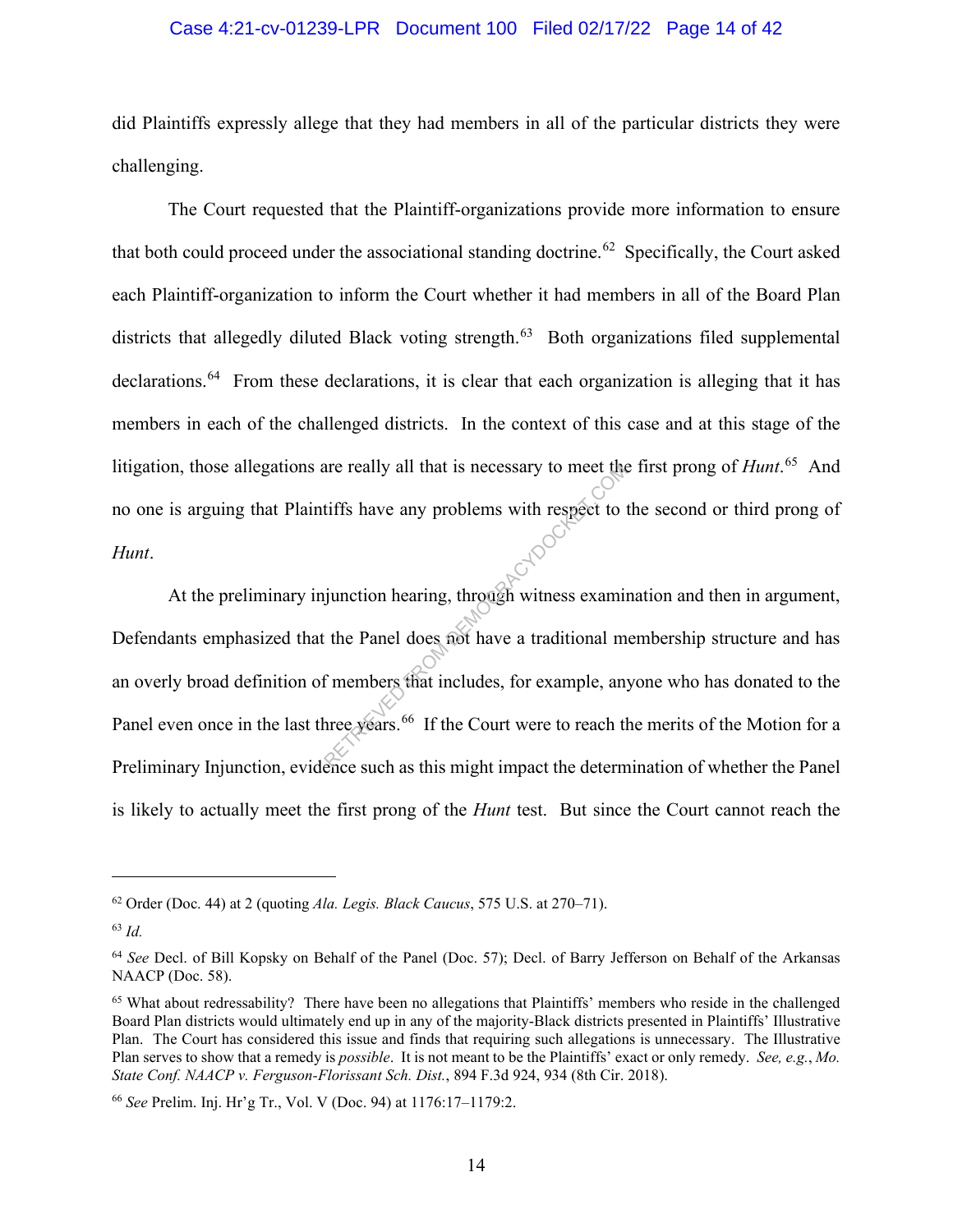#### Case 4:21-cv-01239-LPR Document 100 Filed 02/17/22 Page 15 of 42

merits of the Motion for a Preliminary Injunction, the standing analysis is confined to whether the Panel sufficiently alleged that it has members in all relevant districts. It did. Because the Panel therefore has standing, the Court need not address any argument concerning the Arkansas NAACP's standing.<sup>67</sup>

#### **B. Subject-Matter Jurisdiction**

The existence of an Article III case or controversy is necessary for a federal district court to hear and decide a lawsuit. But it is not sufficient. A federal district court must also have subjectmatter jurisdiction over the suit. Subject-matter jurisdiction is conferred on a federal district court by statute.<sup>68</sup> And the requirement that a judge not act unless a statute gives him or her jurisdiction to do so is the principal manifestation (as to the judiciary) of the horizontal separation of powers that our founders knew was critical to the success of our form of government.<sup>69</sup> That is likely why courts have an independent obligation to assure themselves that they have subject-matter jurisdiction over a lawsuit before they reach the merits.<sup>70</sup> ement that a judge not act unless a statute<br>infestation (as to the judiciary) of the hor-<br>critical to the success of our form of gove-<br>to-bligation to-assume themselves tha-<br>efore they reach the merits.<sup>70</sup><br>issue that prev

This is the threshold issue that prevents the Court from reaching the merits of Plaintiffs' Motion for a Preliminary Injunction. In short, because no private right of action exists to enforce § 2 of the Voting Rights Act, none of the jurisdictional statutes identified by Plaintiffs actually confer jurisdiction on this Court. Before explaining in detail how the Court reached this conclusion, it is worthwhile to make clear the specific question before the Court. The question is

<sup>67</sup> *Sierra Club v. U.S. Army Corps of Eng'rs*, 645 F.3d 978, 986 (8th Cir. 2011).

<sup>68</sup> *Patchak v. Zinke*, 138 S. Ct. 897, 907 (2018) ("[W]ith limited exceptions, a congressional grant of jurisdiction is a *prerequisite* to the exercise of judicial power.").

<sup>69</sup> *See Steel Co. v. Citizens for a Better Env't*, 523 U.S. 83, 94 (1998) (noting that a court acting "beyond the bounds of authorized judicial action . . . offends fundamental principles of separation of powers"); s*ee also supra* notes 41– 49 and accompanying text.

<sup>70</sup> *See Arbaugh v. Y&H Corp.*, 546 U.S. 500, 514 (2006).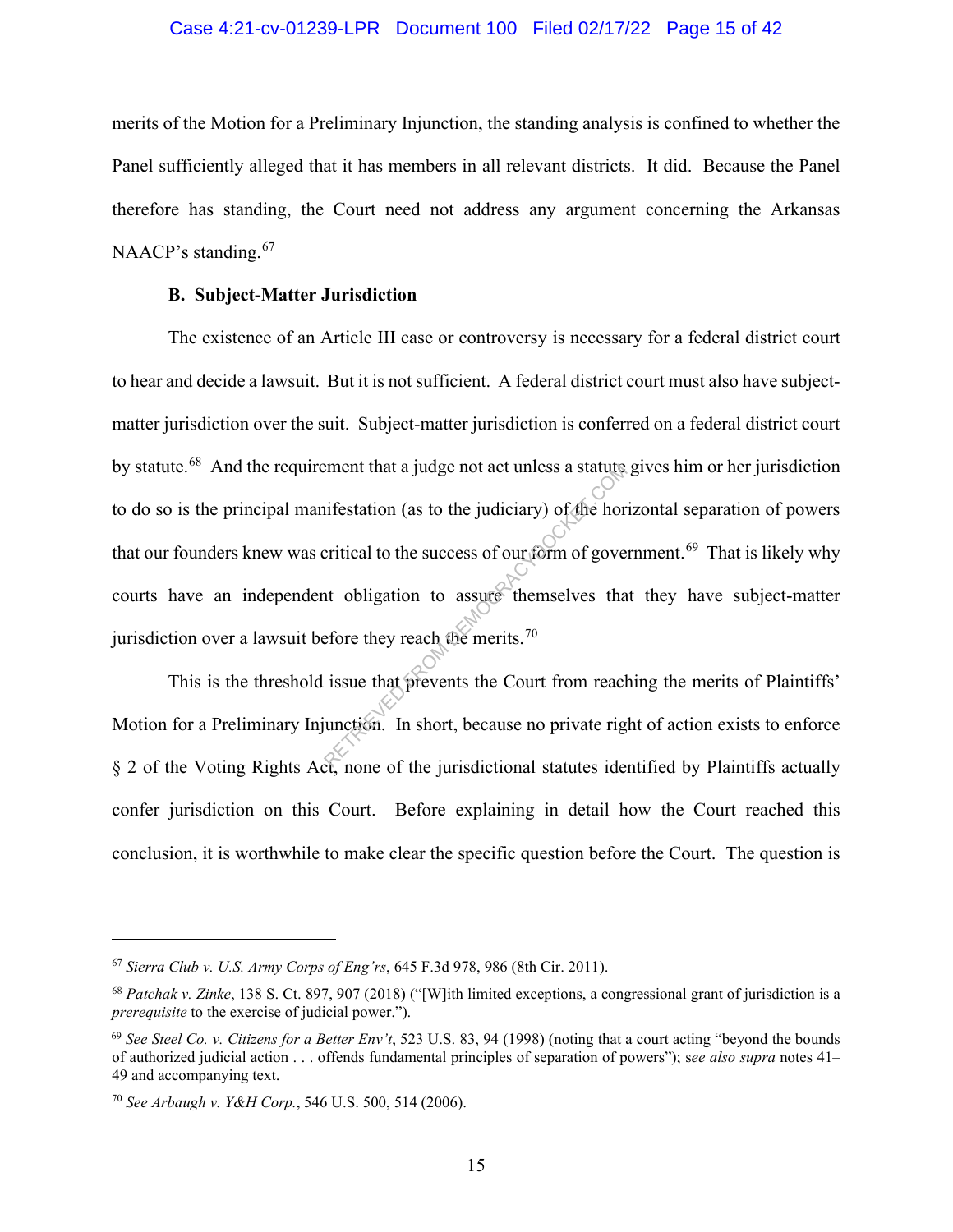#### Case 4:21-cv-01239-LPR Document 100 Filed 02/17/22 Page 16 of 42

not whether the Court believes the Voting Rights Act has been and continues to be a force for good and progress in our society. (I do.) The question is not whether the Court believes that sometime in the last fifty-seven years Congress should have expressly included a private right of action in the Voting Rights Act. (I do.) The question is not whether the Court believes cases like this one are important to pursue. (I do.) The narrow question before the Court is only whether, under current Supreme Court precedent, a court should imply a private right of action to enforce  $\S 2$  of the Voting Rights Act where Congress has not expressly provided one. The answer to this narrow question is no. Only the Attorney General of the United States can bring a case like this one.

# *1. Judicial Implication of a Private Right of Action to Enforce § 2*

It is undisputed that Congress did not include in the text of the Voting Rights Act a private right of action to enforce § 2. Plaintiffs contend that this Court should—actually, Plaintiffs contend that this Court must—nonetheless judicially imply a private right of action to enforce  $\S 2<sup>71</sup>$  In a concurring opinion in a recent § 2 case, *Brnovich v. Democratic National Committee*, Justice Gorsuch (joined by Justice Thomas) wrote separately to "flag" an issue "not decide[d]" by the Supreme Court that day: the existence or non-existence of a private right of action to enforce § 2. mplication of a Private Right of Action.<br>Congress did not include in the text of the<br>Plaintiffs contend that this Court should-<br>heless judicially imply a private right of<br>ent § 2 case, *Britovich v. Democratic l*<br>Thomas) w

Our cases have assumed—without deciding—that the Voting Rights Act of 1965 furnishes an implied cause of action under  $\sqrt{2}$ . Lower courts have treated this issue as an open question.<sup>72</sup>

It is to this "open question" the Court now turns.<sup>73</sup>

 $71$  In response to the Court's request to the parties for briefing on the private-right-of-action question, the United States submitted a Statement of Interest. (Doc. 71). The Court has reviewed this Statement and the law it cited. The United States' legal argument is generally the same as Plaintiffs' legal argument. Accordingly, for the most part, the Court's references to the Plaintiffs' legal arguments should be taken to include the similar legal arguments raised by the United States.

 $72$  141 S. Ct. at 2350 (Gorsuch, J., concurring).

 $<sup>73</sup>$  Plaintiffs contend that the private-right-of-action question is not really an "open" one. Their point seems to be that</sup> because (1) no court has affirmatively held that  $\S 2$  is not privately enforceable, (2) some courts have held that  $\S 2$  is privately enforceable, and (3) many courts have assumed that  $\S$  2 is privately enforceable, then the only possible conclusion is that § 2 is privately enforceable. Pls.' Reply in Supp. of Prelim. Inj. (Doc. 68) at 37–41. This argument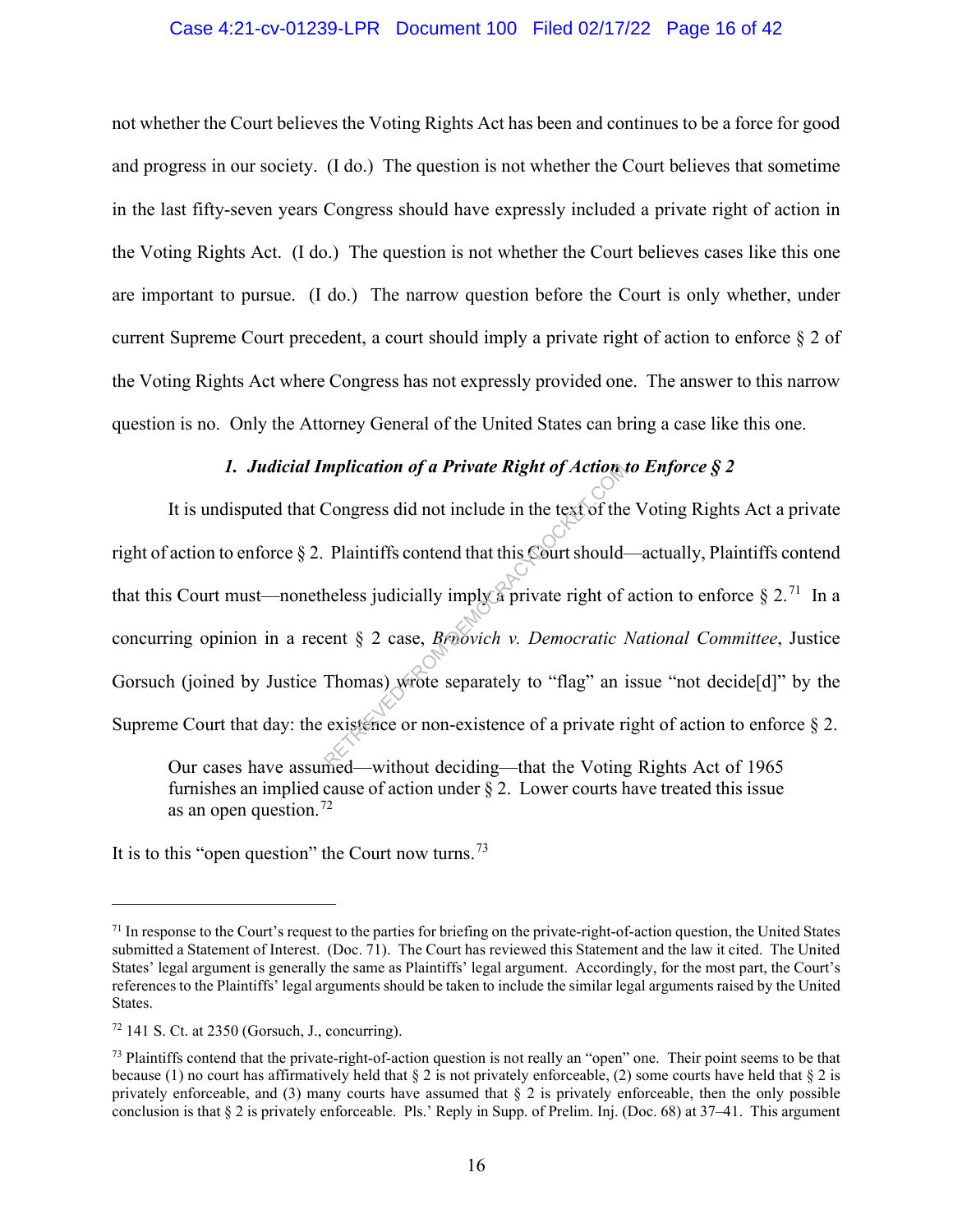### Case 4:21-cv-01239-LPR Document 100 Filed 02/17/22 Page 17 of 42

The Supreme Court's current jurisprudence on implied private rights of action is notoriously tight-fisted. That's to be expected; after all, the question at hand is whether a court should "read into" a statute something that Congress did not "write into" the statute. What a strange thing for courts to do—especially in the modern era.

A line of Supreme Court cases, beginning with *Alexander v. Sandoval*, has made quite clear that judicially implied private rights of action are now extremely disfavored.<sup>74</sup> If Congress wants private litigants to be able to enforce federal statutes, Congress should express that desire in the statute. *Sandoval* and its progeny don't entirely foreclose the possibility of implied private rights of action. However, those cases do set pretty strict requirements for when a court may imply a private right of action to enforce a statutory provision. First, Congress must use rights-creating language in the statutory provision at issue.<sup>75</sup> Second, Congress must provide for a private remedy.<sup>76</sup> Both are necessary before a private party can enforce a federal statute. The Court need not determine whether § 2 of the Voting Rights Act contains rights-creating language. Even if it does, Plaintiffs cannot show that Congress provided for a private remedy to enforce § 2. cases do set pretty strict requirements to<br>force a statutory provision. First, Congr<br>rovision at issue.<sup>75</sup> Second, Congress<br>ry before a private party can enforce a fed<br>f the Voting Rights Act contains rights-c<br>that Congre

is in one sense reasonable. It certainly gives the Court pause to be the first federal court in the nation to affirmatively conclude that the judiciary may not imply a private right of action to enforce  $\S$  2. However, to the extent Plaintiffs mean to suggest that this Court is somehow bound by the way other courts have treated this question, Plaintiffs are wrong. As explained in this Order, neither the Supreme Court nor the Eighth Circuit has decided this issue one way or the other. It is true, as Justice Gorsuch noted, that the Supreme Court has assumed the existence of a judiciallyimplied private right of action. So has the Eighth Circuit. But assumptions like these are not binding.

<sup>74</sup> 532 U.S. 275 (2001); *see also Gonzaga Univ. v. Doe*, 536 U.S. 273 (2002); *Stoneridge Inv. Partners, LLC v. Scientific-Atlanta*, 552 U.S. 148 (2008); *Ziglar v. Abbasi*, 137 S. Ct. 1843 (2017).

<sup>75</sup> *Sandoval*, 532 U.S. at 286–88.

<sup>76</sup> *Id.* Typically, plaintiffs suing under 42 U.S.C. § 1983 don't have much trouble satisfying the private-remedy prong of the test "because § 1983 generally supplies a remedy for the vindication of rights secured by federal statutes." *Gonzaga Univ.*, 536 U.S. at 284. Section 1983 "presumptively" creates a private remedy, *id.*, although that presumption can be rebutted if the rights-creating statute contains a remedial scheme that is "sufficiently comprehensive" to suggest that Congress intended to preclude the § 1983 remedy. *Middlesex Cnty. Sewerage Auth. v. Nat'l Sea Clammers Ass'n*, 453 U.S. 1, 19–20 (1981); *see also Sandoval*, 532 U.S. at 290. In any event, Plaintiffs do not bring suit in this case under § 1983. Thus, the only question for the Court is whether the Voting Rights Act itself contains a private right of action to enforce § 2.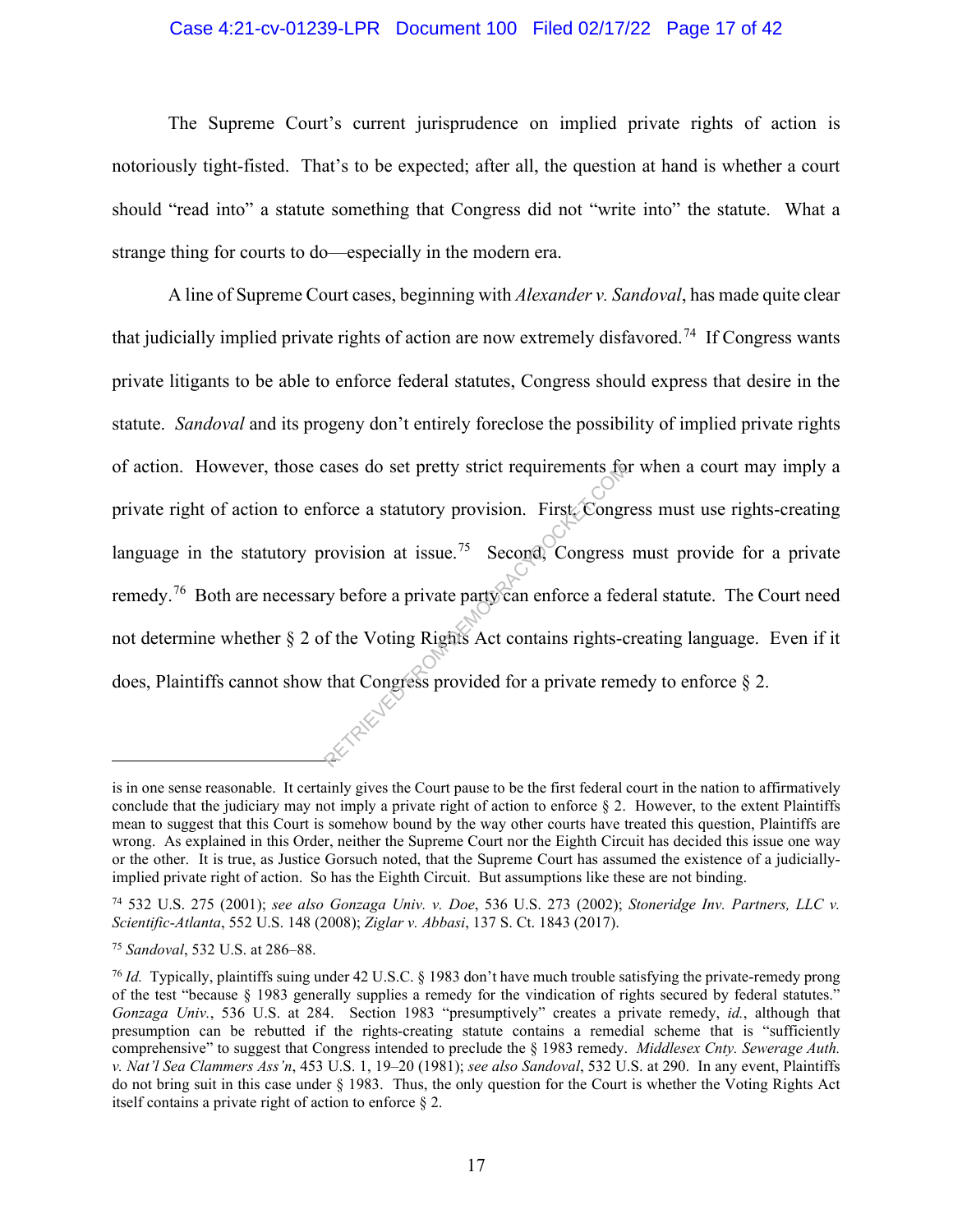### Case 4:21-cv-01239-LPR Document 100 Filed 02/17/22 Page 18 of 42

When analyzing whether Congress provided for a private remedy to enforce a particular provision of federal law, "[t]he judicial task is to interpret the statute Congress has passed to determine whether it displays an intent to create . . . a private remedy."<sup>77</sup> "Statutory intent on this  $\ldots$  point is determinative."<sup>78</sup> To discern the statutory intent, a court begins (and often ends) by examining "the text and structure" of the statute.<sup>79</sup> If this examination makes it clear one way or the other whether the statute provides a private remedy, then the private-remedy inquiry ends.

#### **a. The Text and Structure of the Voting Rights Act**

Section 2 of the Voting Rights Act has two subsections. The first subsection prohibits a State or political subdivision from imposing or applying any voting qualification, prerequisite, standard, practice, or procedure "which results in a denial or abridgement of the right of any citizen of the United States to vote on account of race or color  $\mathbb{R}^{5}$ . <sup>80</sup> The second subsection elaborates on how a violation of the "results test" set forth in the first subsection is proven. In from imposing or applying any voting<br>
ure "which results in a denial or abridgem<br>
on account of race or color (2...<sup>780</sup> The s<br>
ssults test" set forth in the first subsection<br>
essults test" set forth in the first subsec

Section 2's scope goes well beyond the voting guarantees of the Constitution. For example, while the Fourteenth Amendment and  $\sqrt{$}$  of the Voting Rights Act both prohibit vote dilution based on race, a racially dilutive voting map violates the Fourteenth Amendment only if the map was enacted or maintained with discriminatory *intent*. 81 On the other hand, § 2 is violated if the results of a map dilute Black voting strength, even if the purpose behind the map was entirely race-

<sup>77</sup> *Sandoval*, 532 U.S. at 286.

<sup>78</sup> *Id.*

<sup>79</sup> *Id.* at 288 n.7.

<sup>80</sup> 52 U.S.C. § 10301(a).

<sup>81</sup> *See Rogers v. Lodge*, 458 U.S. 613, 617–22 (1982); *see also City of Mobile v. Bolden*, 446 U.S. 55 (1980).The Supreme Court has never held, nor even "suggested," that the Fifteenth Amendment addresses vote dilution. *Reno v. Bossier Parish Sch. Bd.*, 528 U.S. 320, 334 n.3 (2000) *(Reno II)*.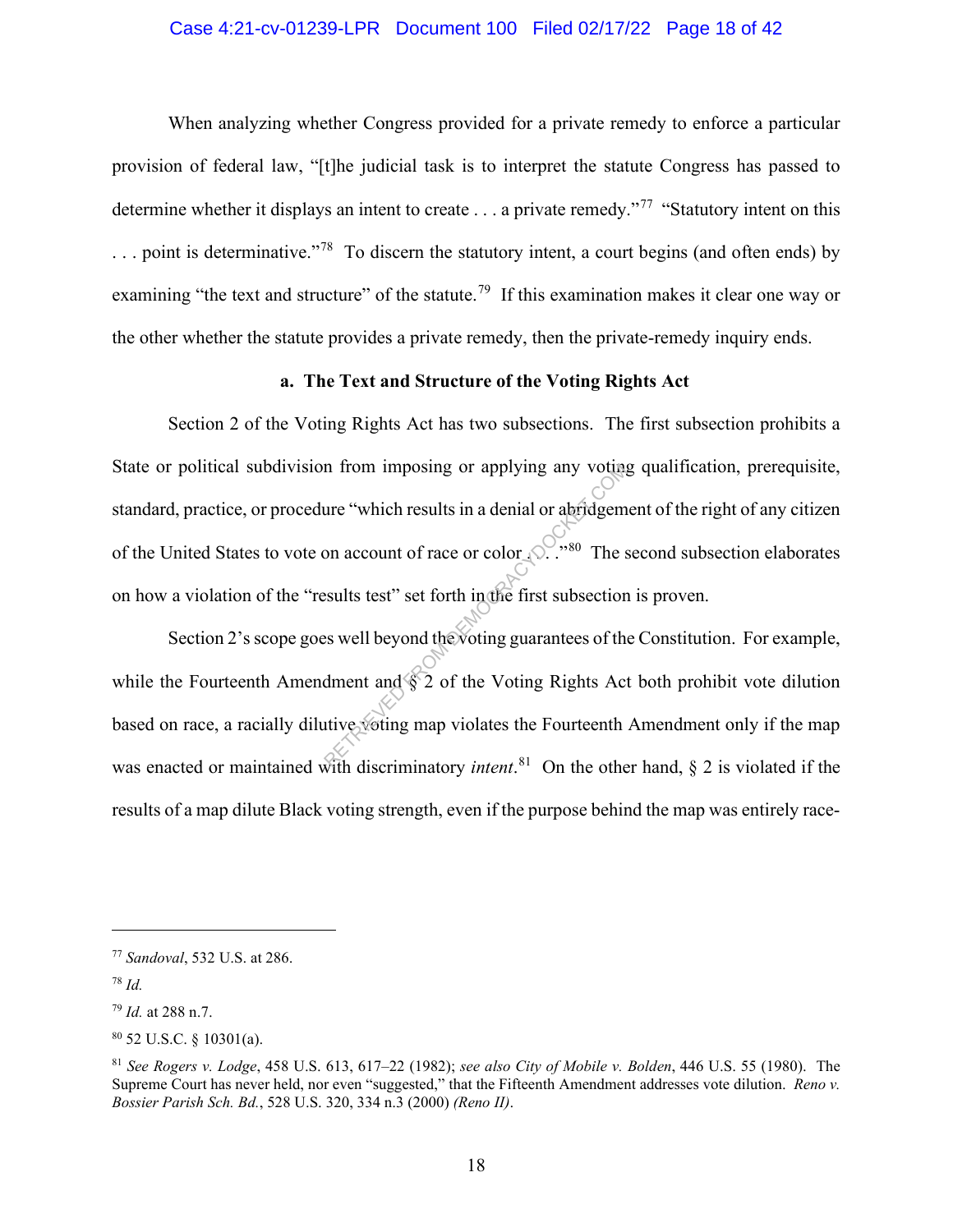#### Case 4:21-cv-01239-LPR Document 100 Filed 02/17/22 Page 19 of 42

neutral. To be clear, § 2 protects a right different from, and broader than, the right secured by the Constitution.<sup>82</sup>

Section 2 is completely silent as to the remedies available for a violation of that statutory provision. Of course, Congress is not required to place a remedy in every provision of every statute it passes. The Voting Rights Act is a large and complex statute. It is necessary to consider the text and structure of the entire Act when analyzing whether the Act "manifests an intent 'to create  $\ldots$  a private remedy" for  $\S$  2 violations.  $83$ 

Section 12 of the Act ("Civil and criminal sanctions") appears to be the only remedial provision that Congress provided for violations of  $\S 2$ .<sup>84</sup> A comprehensive reading of  $\S 12$  clearly establishes that it is focused entirely on enforcement proceedings instituted by the Attorney General of the United States. That's a problem for the Plaintiffs because "[t]he express provision of one method of enforcing a substantive rule suggests that Congress intended to preclude others."<sup>85</sup> Vided for violations of  $\S 2$ . A comprehend<br>
ed entirely on enforcement proceedings<br>
. That's a problem for the Plantiffs because of<br>
g a substantive rule suggests that Contract Compares to the Supervisor of Supervisors (

For example, consider subsections (a) and (c) of  $\S$  12. Those subsections provide that anyone who violates, attempts to violate, or conspires to violate §§ 2, 3, 4, 5, 10, or 11 of the Act shall be fined up to \$5,000 and/or be imprisoned for up to five years.<sup>86</sup> It would be highly

<sup>82</sup> *Reno v. Bossier Parish Sch. Bd.*, 520 U.S. 471, 482 (1997) *(Reno I)*. As discussed in more detail below, the Voting Rights Act itself distinguishes between constitutional and statutory rights. *Compare* 52 U.S.C. §§ 10302, 10310, *with* 52 U.S.C. § 10308.

<sup>83</sup> *Gonzaga Univ.*, 536 U.S. at 284 (emphasis removed) (quoting *Sandoval*, 532 U.S. at 286); *Does v. Gillespie*, 867 F.3d 1034, 1043 (8th Cir. 2017) ("Congressional intent or meaning is not discerned by considering merely a portion of a statutory provision in isolation, but rather by reading the complete provision in the context of the statute as a whole.").

<sup>84</sup> 52 U.S.C. § 10308.

<sup>85</sup> *Sandoval*, 532 U.S. at 290; *see also Nat'l R.R. Passenger Corp. v. Nat'l Ass'n of R.R. Passengers*, 414 U.S. 453, 457–58 (1974); *Botany Worsted Mills v. United States*, 278 U.S. 282, 289 (1929) ("When a statute limits a thing to be done in a particular mode, it includes the negative of any other mode.").

<sup>86</sup> 52 U.S.C. § 10308. Subsection (b) is not relevant to this case.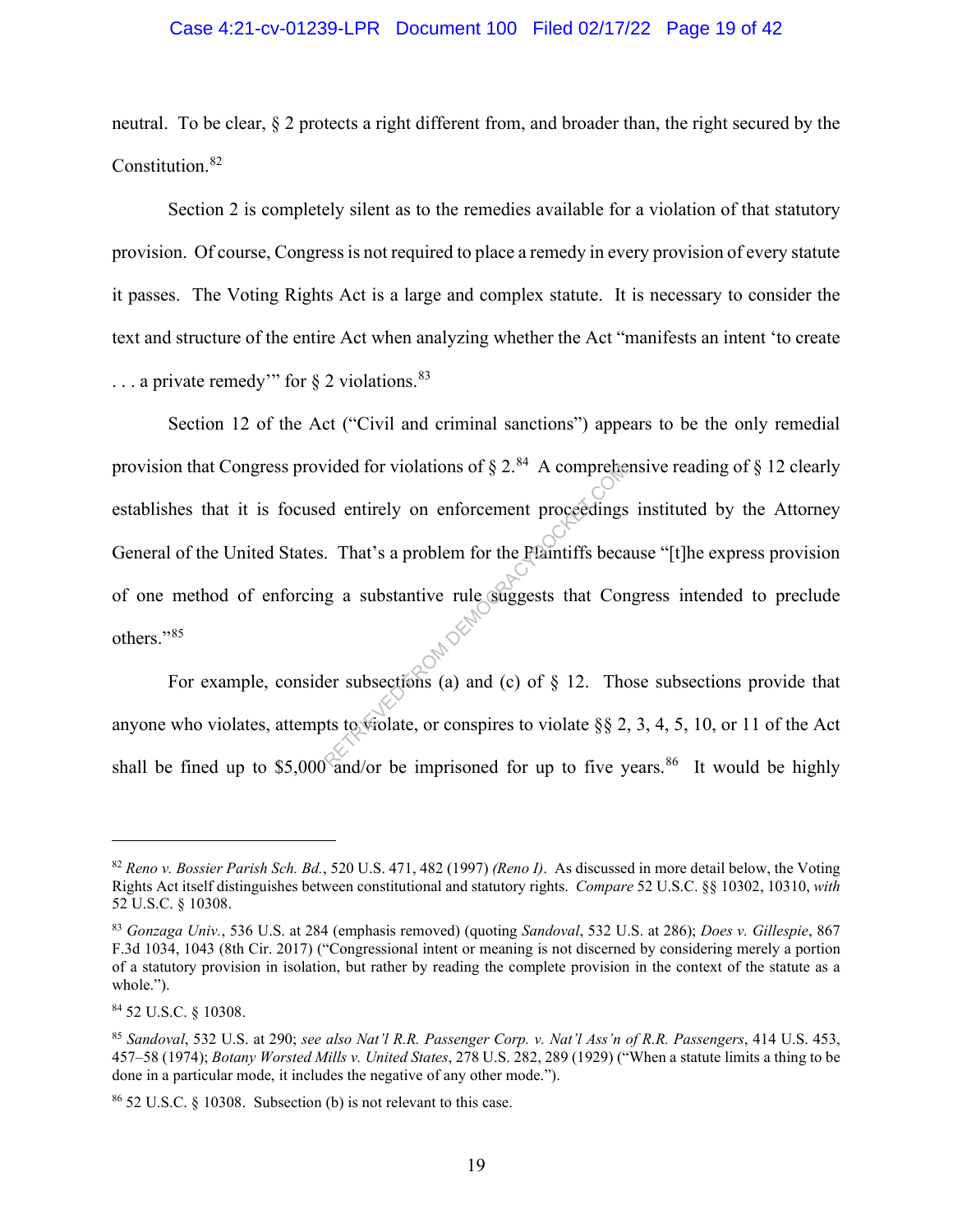#### Case 4:21-cv-01239-LPR Document 100 Filed 02/17/22 Page 20 of 42

unusual—to say the least—to conclude that Congress intended for private enforcement of such fines and imprisonment.<sup>87</sup> There is nothing in the Act to suggest Congress intended §§ 12(a) and (c) to be enforced by private parties. Indeed, Plaintiffs do not argue that §§ 12(a) or (c) creates or suggests a private right of action to enforce  $\S 2$ .

There's even more to  $\S$  12 that suggests a private right of action cannot be implied to

enforce § 2. Consider § 12(d):

Whenever any person has engaged or there are reasonable grounds to believe that any person is about to engage in any act or practice prohibited by [§§ 2, 3, 4, 5, 10, or 11], section 1973e of Title 42, or subsection (b) of this section, the Attorney General may institute for the United States, or in the name of the United States, an action for preventive relief, including an application for a temporary or permanent injunction, restraining order, or other order, and including an order directed to the State and State or local election officials to require them  $(1)$  to permit persons listed under chapters 103 to 107 of this title to vote and  $(2)$  to count such votes.<sup>88</sup>

So, when "there are reasonable grounds to believe" that a violation of  $\S 2$  is forthcoming,  $\S 12(d)$ affirmatively authorizes the Attorney General of the United States to seek a preliminary or permanent injunction to prevent the violation. But  $\S$  12(d) makes no mention of private parties, which (as noted above) strongly implies their exclusion. This is another problem for the Plaintiffs, especially considering that injunctive relief to prevent a § 2 violation is exactly what they seek. It'd be hard to find a provision more on point than this one. relief, including an application for a tem<br>g order, or other order, and including an<br>al election officials to require them (1) to<br> $> 107$  of this title to vote and (2) to count<br>ble grounds to believe" that a violation of<br>

Neither party (nor the United States) argues about whether § 12(f) supports a private right

of action. However, that is the only portion of § 12 that might potentially cut in Plaintiffs' favor.

It is therefore worth a detailed discussion. Section 12(f) provides:

The district courts of the United States shall have jurisdiction of proceedings instituted pursuant to this section and shall exercise the same without regard to whether a person asserting rights under the provisions of chapters 103 to 107 of this

<sup>87</sup> *See, e.g.*, *Frison v. Zebro*, 339 F.3d 994, 999 (8th Cir. 2003) (noting that "it is well-settled that criminal statutes will rarely [provide a private right of action under] § 1983") (collecting cases).

<sup>88</sup> 52 U.S.C. § 10308(d).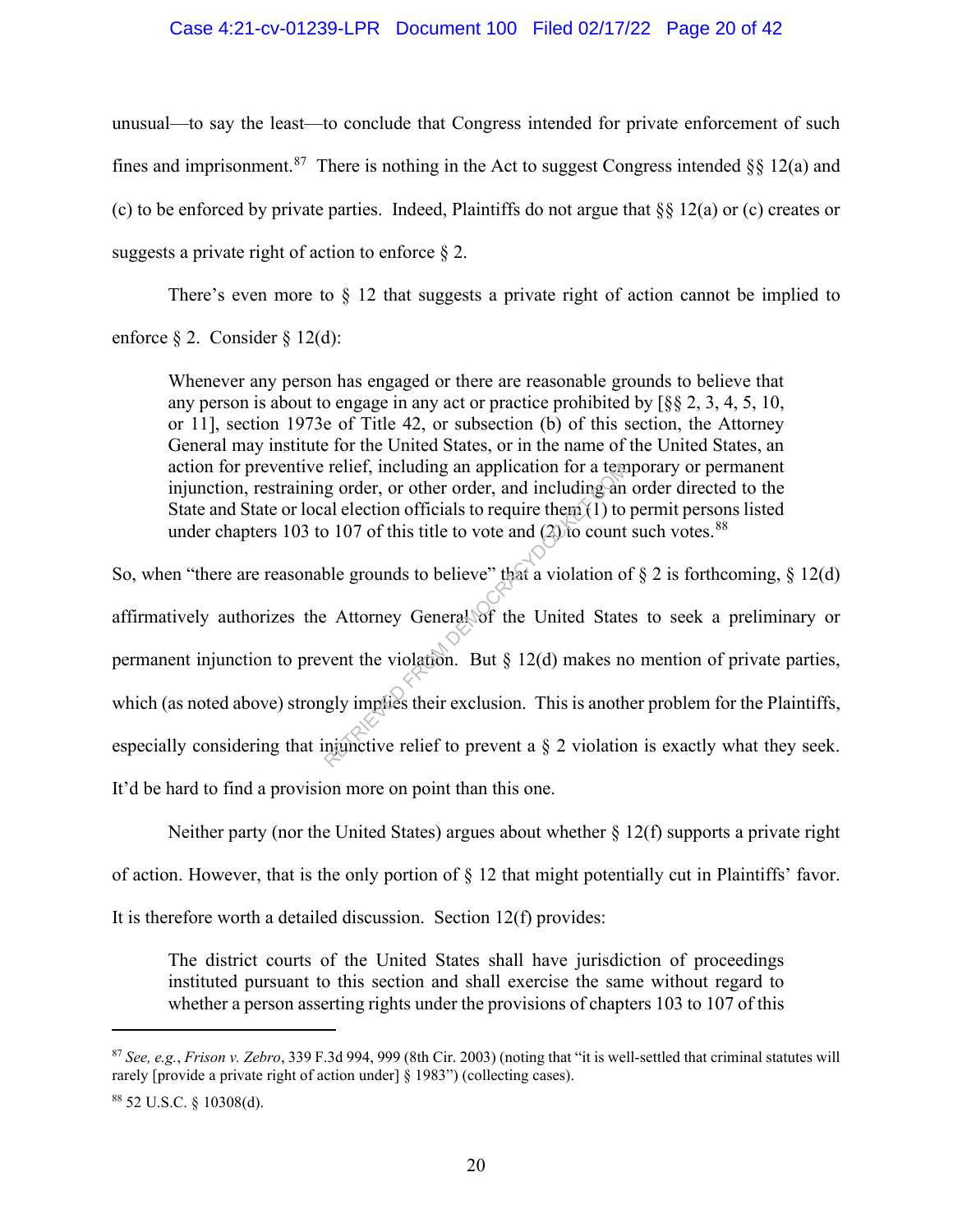# Case 4:21-cv-01239-LPR Document 100 Filed 02/17/22 Page 21 of 42

title shall have exhausted any administrative or other remedies that may be provided by  $\text{law.}^{89}$ 

Read in isolation, this subsection might indicate that Congress thought any person could bring suit to enforce § 2 (part of Chapter 103). After all, it is unnatural to talk of anyone other than a private litigant as having to exhaust administrative remedies.

But we know that  $\S 12(f)$  must be read "in view of its structure and of the physical and

logical relation" to the rest of § 12.<sup>90</sup> And once § 12(f) is read in light of § 12(e), it becomes

apparent that § 12(f) is not creating, recognizing, or assuming a private right of action. Section

12(e) provides:

Whenever . . . there are observers appointed . . . [and] any persons allege to such an observer within forty-eight hours after the closing of the polls that notwithstanding (1) their listing under chapters 103 to 107 of this title or registration by an appropriate election official and (2) their eligibility to vote, they have not been permitted to vote in such election, the observer shall forthwith notify the Attorney General if such allegations in his opinion appear to be well founded. Upon receipt of such notification, the Attorney General may forthwith file with the district court an application for an order providing for the marking, casting, and counting of the ballots of such persons and requiring the inclusion of their votes in the total vote before the results of such election shall be deemed final and any force or effect given thereto. The district court shall hear and determine such matters immediately after the filing of such application. The remedy provided in this subsection shall not preclude any remedy available under State or Federal law.<sup>91</sup> re observers appointed ... [and] any pers-<br>
eight hours after the closing of the polls<br>
ler chapters 103 to 107 of this title of<br>
official and (2) their eligibility to vote,<br>
such election, the observer shall forthwith<br>
at

The "person asserting rights" language in  $\S$  12(f) is not describing a hypothetical private plaintiff

in a  $\S$  2 enforcement proceeding. Instead, "the person asserting rights" language in  $\S$  12(f) is

referencing a person on whose behalf the Attorney General of the United States brings suit under

 $§ 12(e).$ 

<sup>89</sup> *Id.* § 10308(f).

<sup>90</sup> *Gillespie*, 867 F.3d at 1043 ("Perhaps no interpretive fault is more common than the failure to follow the wholetext canon, which calls on the judicial interpreter to consider the entire text, in view of its structure and of the physical and logical relation of its many parts.") (quoting Antonin Scalia & Bryan A. Garner, *Reading Law: The Interpretation of Legal Texts* 167 (2012)).

<sup>91</sup> 52 U.S.C. § 10308(e).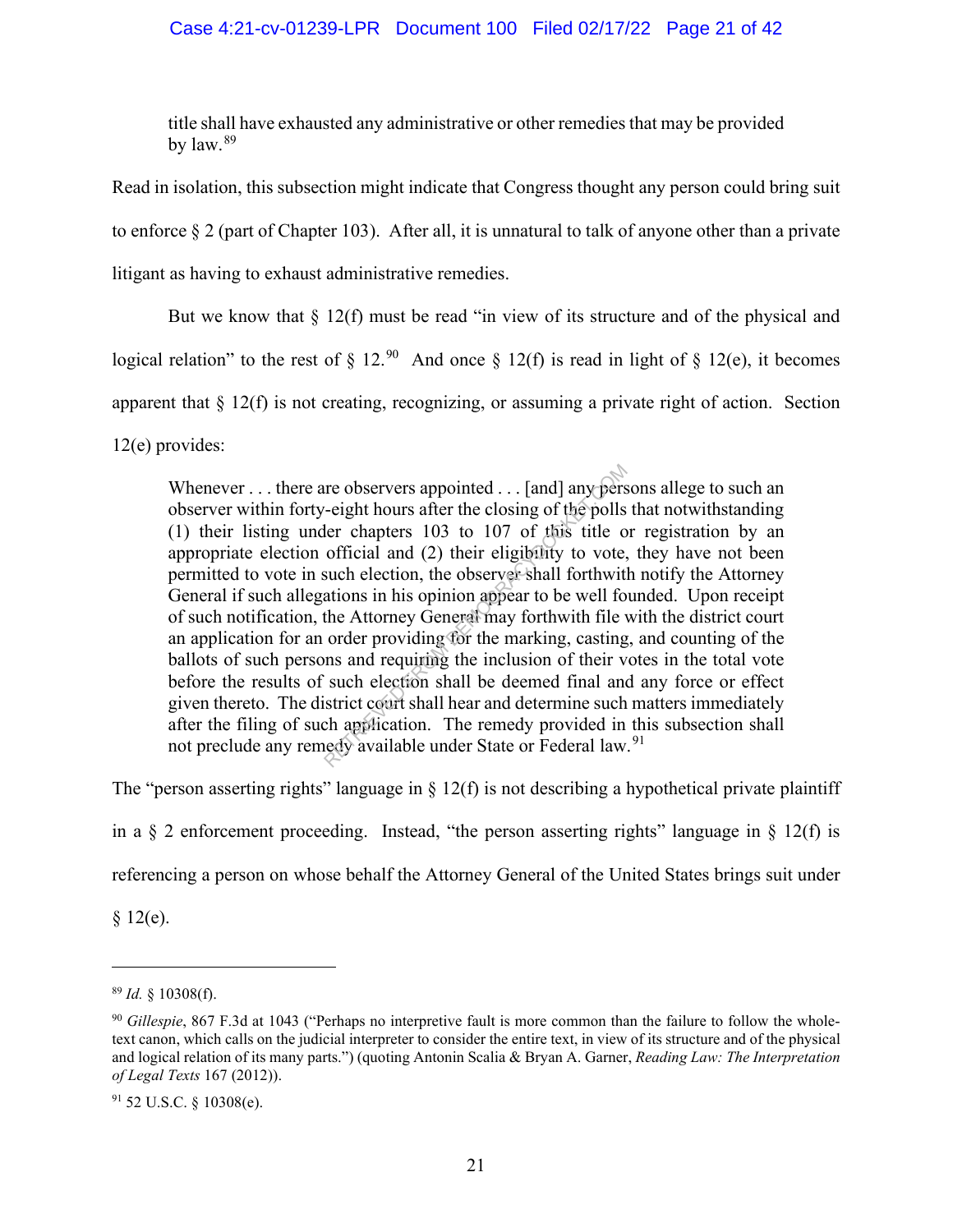#### Case 4:21-cv-01239-LPR Document 100 Filed 02/17/22 Page 22 of 42

On this read of the two subsections,  $\S 12(f)$ 's discussion of exhaustion of remedies makes perfect sense. It means that the Attorney General of the United States does not have to wait to pursue a  $\S$  12(e) action until the individual voter exhausts administrative remedies or other legal remedies (such as state law remedies or § 1983 litigation). Correspondingly, § 12(e) reserves for the voter "remed[ies] available under State or Federal law," but it does not create any new remedies.<sup>92</sup> Essentially, §§ 12(e) and (f) work in combination such that the Attorney General of the United States can quickly bring a  $\S$  12(e) suit on behalf of a voter, while the voter can individually bring his or her own suit under state law or other federal law if such law provides a private right of action. Nothing about this set-up suggests—much less requires—the conclusion that § 12(f) recognizes or assumes the private enforceability of § 2.

Plaintiffs primarily point to two other sections of the Voting Rights Act to suggest that the statute manifestly intended to create a private right of action to enforce § 2. Neither section carries the water they want it to. Let's first consider § 3 of the Voting Rights Act, which appears to authorize specific relief in certain lawsuits brought by either the Attorney General of the United States or an "aggrieved person" (*i.e.*, an injured potential voter).<sup>93</sup> The difficulty for Plaintiffs is that § 3 is speaking of relief only for cases where the Attorney General of the United States or an aggrieved person "institutes a proceeding under any statute to enforce the voting guarantees of the fourteenth or fifteenth amendment."<sup>94</sup> In 1982, Congress amended  $\S$  2 to reach conduct that would hing about this set-up suggests—much to<br>sumes the private enforceability of § 2.<br>oint to two other sections of the Voting F<br>o create a private right of action to enforce<br>Let's first consider § 3 of the Voting R<br>ertain law

<sup>92</sup> *Id.*

<sup>93</sup> *Id.* § 10302.

 $94$  The precise order of the words used, but not the words themselves, differ between  $\S$  3's subsections. Subsection (a) says "[w]henever the Attorney General or an aggrieved person institutes a proceeding under any statute to enforce the voting guarantees of the fourteenth or fifteenth amendment . . . ." 52 U.S.C. § 10302(a). Subsection (b) says "[i]f in a proceeding instituted by the Attorney General or an aggrieved person under any statute to enforce the voting guarantees of the fourteenth or fifteenth amendment . . . ." *Id.* § 10302(b). Finally, subsection (c) says "[i]f in any proceeding instituted by the Attorney General or an aggrieved person under any statute to enforce the voting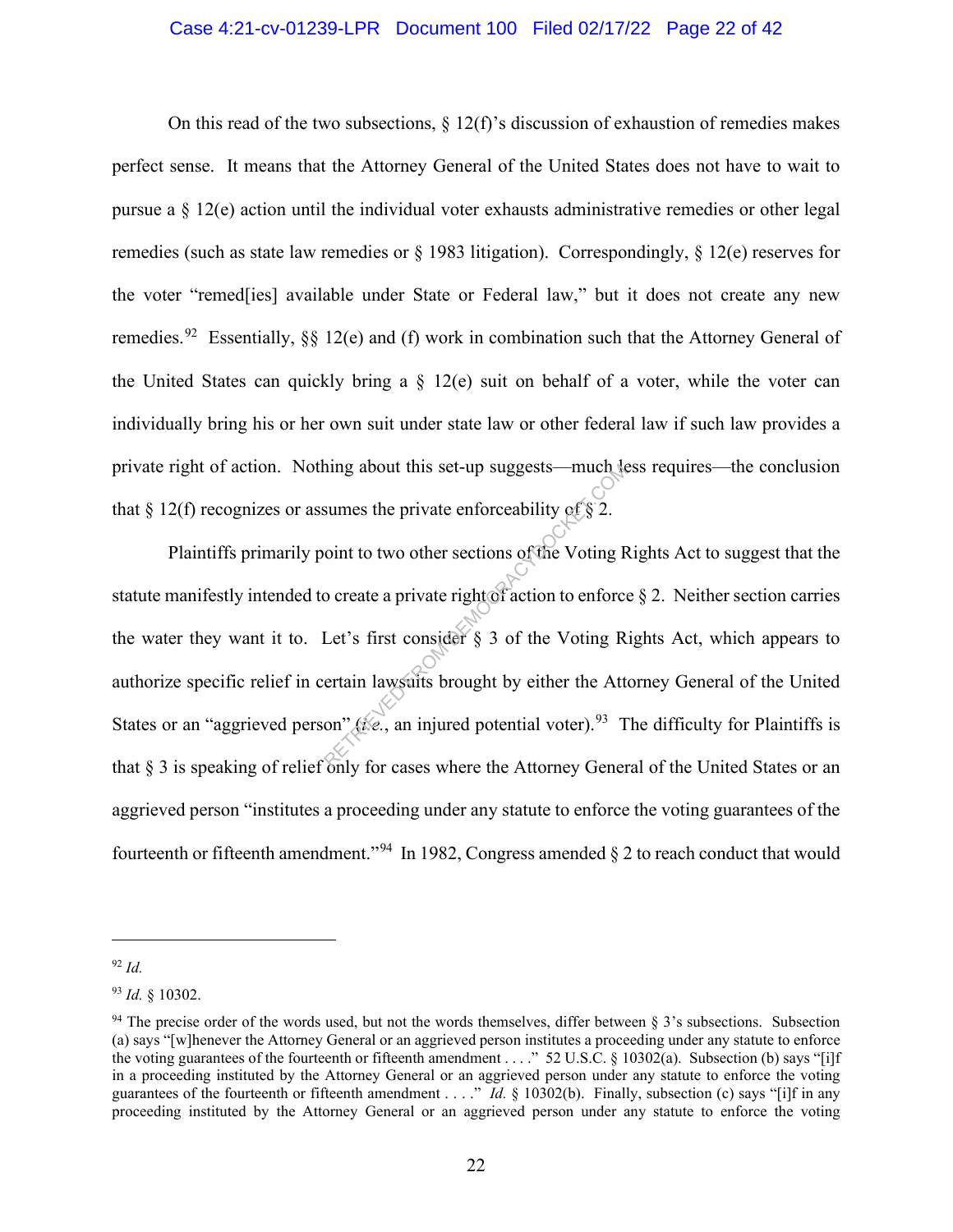#### Case 4:21-cv-01239-LPR Document 100 Filed 02/17/22 Page 23 of 42

not violate the Constitution.<sup>95</sup> After the 1982 amendment, a proceeding to enforce  $\S$  2 of the Voting Rights Act is not a proceeding "to enforce the voting guarantees of the fourteenth or fifteenth amendment<sup>"96</sup> because the voting rights protected by  $\delta$  2 are different from, and broader than, the far narrower guarantees in the Fourteenth and Fifteenth Amendments.<sup>97</sup>

Section 14 is no different. Section 14 allows for attorneys' fees, expert fees, and other litigation costs to be awarded to the "prevailing party, other than the United States," in "action[s] or proceeding[s] to enforce the voting guarantees of the fourteenth or fifteenth amendment."<sup>98</sup> By its text, § 14 is obviously concerned only with lawsuits brought to enforce the Fourteenth or Fifteenth Amendment. Plaintiffs' best argument here is that, contrary to the clear text of  $\S$  14, the Eighth Circuit has granted attorneys' fees in  $\S$  2 cases in reliance on this provision. But those cases can't bear the weight plaintiffs put on them. In those cases, no party argued that a § 2 claim falls outside the scope of § 14 because it is not a "proceeding to enforce the voting guarantees of the fourteenth or fifteenth amendment."99 So the Eighth Circuit did not resolve such an issue. The The state of the state of the state of the state of the state of the state of the state of the state of the state of the state of the state of the state of the state of the state of the state of the state of the state of

guarantees of the fourteenth or fifteenth amendment . . . ." *Id.* § 10302(c). These minor differences are irrelevant to the interpretative analysis.

<sup>95</sup> *Chisom v. Roemer*, 501 U.S. 380, 393 (1991).

<sup>96</sup> *Reno I*, 520 U.S. at 482 ("Because now the Constitution requires a showing of intent that § 2 does not, a violation of § 2 is no longer *a fortiori* a violation of the Constitution. Congress itself has acknowledged this fact.").

<sup>&</sup>lt;sup>97</sup> Plaintiffs contend that the Court is misreading § 3. Plaintiffs read the various subsections in § 3 to say that the *statute* under which the proceeding is instituted—not the proceeding itself—must enforce the voting guarantees of the Fourteenth or Fifteenth Amendment; Plaintiffs then contend that the Voting Rights Act is such a statute. *See* Prelim. Inj. Hr'g Tr., Vol. V (Doc. 94) at 1165:22–1167:19. The biggest flaw in this argument is that it violates the normal canons of statutory construction and the ordinary rules of grammar. To accept Plaintiffs' position, the Court would have to rewrite the relevant subsections. Instead of speaking of "a proceeding under any statute *to enforce* the voting guarantees of the fourteenth or fifteenth amendment," the hypothetically rewritten statute would speak of "a proceeding under any statute *that enforces* the voting guarantees of the fourteenth or fifteenth amendment." Without such a revision, it is unclear to the Court how Plaintiffs' reading could be the right one. And, obviously, courts don't just rewrite statutes. We assume Congress chose its words intentionally.

 $98$  52 U.S.C. § 10310(e).

<sup>99</sup> In *Shakopee Mdewakanton Sioux Cmty. v. City of Prior Lake*, the dispute was whether attorneys' fees were appropriate even though "the district court did not need to reach the [plaintiffs'] civil rights violations claims." 771 F.2d 1153, 1159 (8th Cir. 1985). Moreover, in that case the plaintiffs had brought a Fourteenth Amendment challenge. *Id.* at 1155. In *Jeffers v. Clinton*, only the amount of the fees awarded was at issue, and the plaintiffs' motion for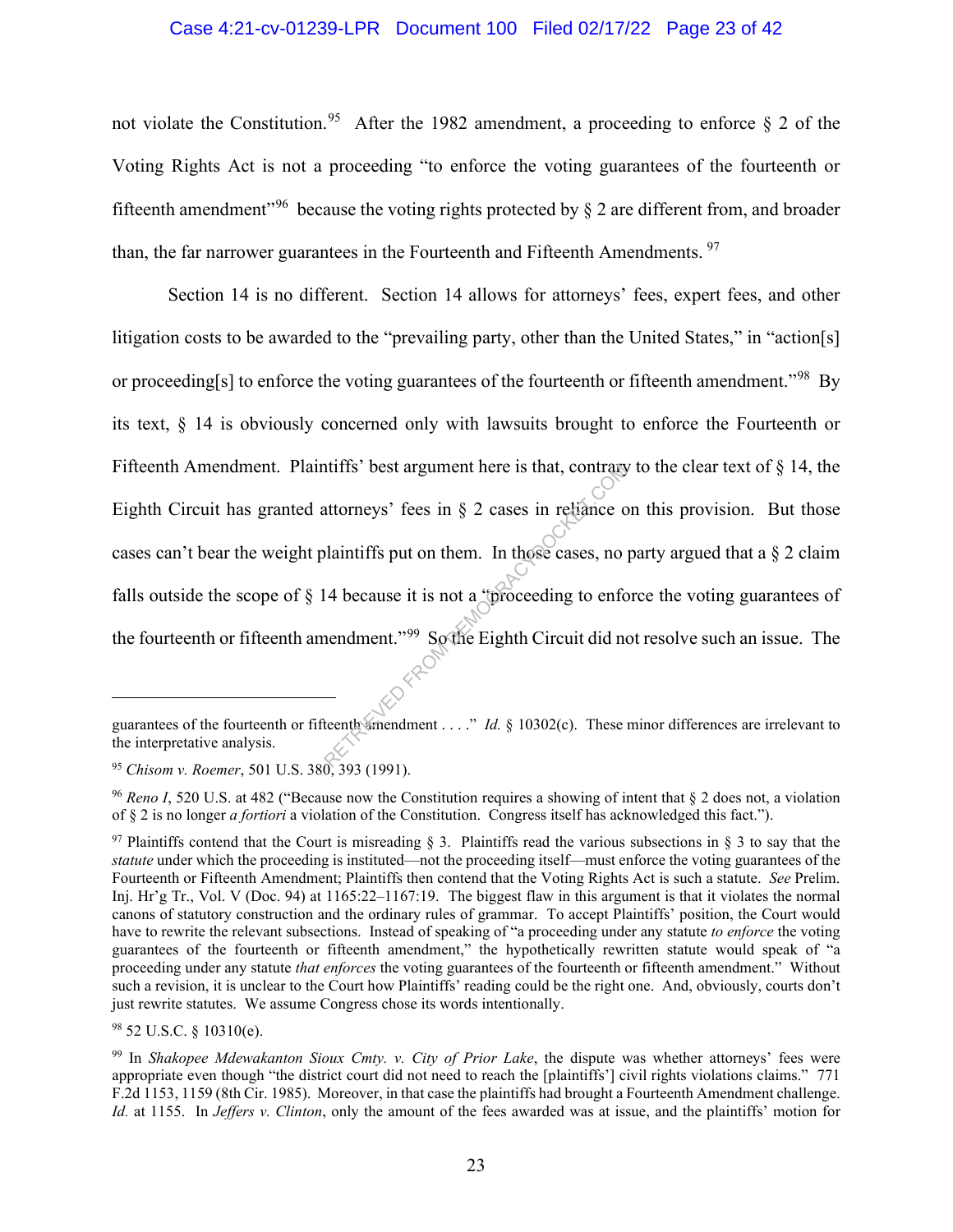#### Case 4:21-cv-01239-LPR Document 100 Filed 02/17/22 Page 24 of 42

assumption (or dicta) in those cases—that  $\S$  14 fees and costs are somehow applicable to a  $\S$  2 case—is not binding on this Court. Certainly, it is not controlling on the bigger question of whether § 2 is privately enforceable. The text of § 14 is clear. Section 14 is about proceedings to enforce the guarantees of the Fourteenth or Fifteenth Amendment. That is not what a  $\S$  2 case does.

For the reasons described above, the Court concludes that the text and structure of the Voting Rights Act does not "manifest[] an intent 'to create . . . a private remedy'" for § 2 violations.<sup>100</sup> If anything, the text and structure strongly suggest that exclusive enforcement authority resides in the Attorney General of the United States.<sup>101</sup> Accordingly, under the privateright-of-action jurisprudence that the Supreme Court currently employs, this Court cannot imply a private right of action to enforce  $\S 2$  of the Voting Rights Act.

# **b. Precedent Does Not Support a Private Right of Action**

Plaintiffs dedicated very little of their arguments to the text and structure of the Voting Rights Act. Most of their arguments were about precedent. Fair enough. But on closer examination, the precedent they cite is not all that they make it out to be. Private Riversity employees and the Voting Rights Actor of Support of Private Rivery little of their arguments to the text arguments were about precedent. Faithful and the set of all that they make it out to

attorneys' fees came after rulings that both § 2 and the Fifteenth Amendment had been violated. 992 F.2d 826, 828 (8th Cir. 1993). In *Emery v. Hunt*, the parties were not disputing whether "plaintiffs [were] entitled to an award of attorney fees under" § 14 and 42 U.S.C. § 1988. 272 F.3d 1042, 1046 (8th Cir. 2001). The issue was whether fees were appropriate where the plaintiffs were only successful on a state law claim. *Id.* The Eighth Circuit said the unsuccessful § 2 claim was sufficiently "related" to the successful state law claim to justify attorneys' fees. *Id.* at 1047. Finally, in *Bone Shirt v. Hazeltine*, the only issue in front of the Eighth Circuit was whether § 14's allowance of expert fees should be applied retroactively. 524 F.3d 863, 865 (8th Cir. 2008).

<sup>100</sup> *Gonzaga Univ.*, 536 U.S. at 284 (quoting *Sandoval*, 532 U.S. at 286).

<sup>&</sup>lt;sup>101</sup> Plaintiffs rely on the 1982 committee reports from the Senate and House. Specifically, Plaintiffs note that both reports include a brief statement that § 2 contains a private right of action. *See* Pls.' Reply in Supp. of Prelim. Inj. (Doc. 68) at 38–39. This is precisely the way legislative history should not be used. Where the text and structure give a clear answer, the inquiry is at an end. *Sandoval*, 532 U.S. at 288 n.7. Committee reports—which are neither passed by Congress nor signed by the President—are not law. *N.L.R.B. v. SW General, Inc.*, 137 S. Ct. 929, 942 (2017) ("What Congress ultimately agrees on is the text that it enacts, not the preferences expressed by certain legislators."); *Conroy v. Aniskoff*, 507 U.S. 511, 519 (1993) (Scalia, J., concurring in the judgment) ("The greatest defect of legislative history is its illegitimacy. We are governed by laws, not by the intentions of legislators."). Committee reports cannot be employed by unelected judges to alter the effect of the actual words used in the bill that became law.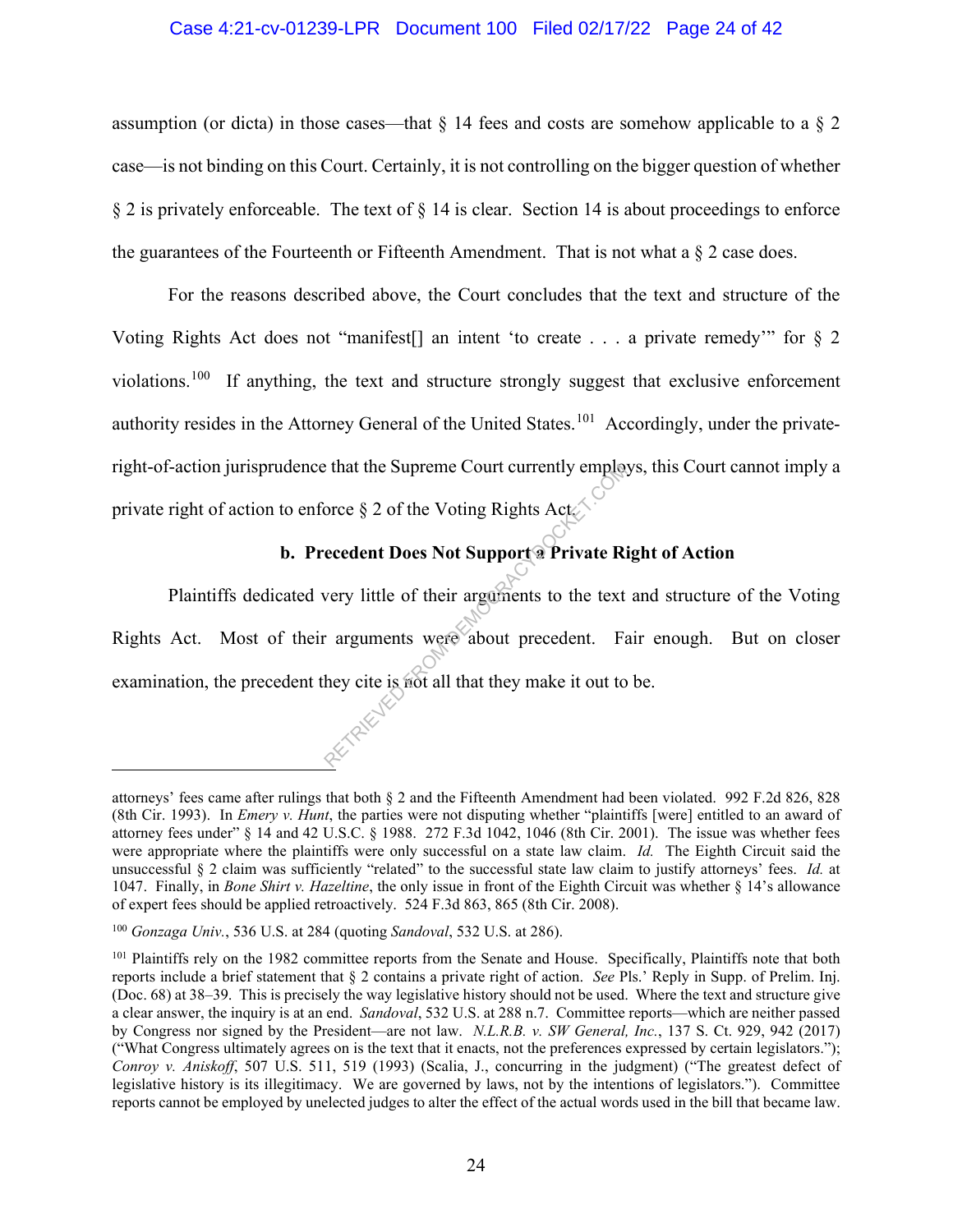#### Case 4:21-cv-01239-LPR Document 100 Filed 02/17/22 Page 25 of 42

We should start at (or close to) the beginning. In 1969, four years after the Voting Rights Act became law, the Supreme Court decided *Allen v. State Board of Elections*. <sup>102</sup> In *Allen*, the Supreme Court implied a private right of action to enforce § 5 of the Voting Rights Act. The *Allen*  Court readily acknowledged that Congress did not include in the text of the Voting Rights Act a private right of action. Nevertheless, the Court went on to judicially create just such a private right of action based on policy considerations:

The achievement of the Act's laudable goal could be severely hampered, however, if each citizen were required to depend solely on litigation instituted at the discretion of the Attorney General. For example, the provisions of the Act extend to States and the subdivisions thereof. The Attorney General has a limited staff and often might be unable to uncover quickly new regulations and enactments passed at the varying levels of state government.

…

The guarantee of [§] 5 that no person shall be denied the right to vote for failure to comply with an unapproved new enactment subject to  $\lceil \xi \rceil$  5, might well prove an empty promise unless the private citizen were allowed to seek judicial enforcement of the prohibition.<sup>103</sup>

*Allen* has been relegated to the dustbin of history. As far as its specific holding regarding private enforceability of § 5, the Supreme Court's 2013 *Shelby County v. Holder* decision essentially precludes any enforcement of § 5 (whether private enforcement or enforcement by the Attorney General of the United States).<sup>104</sup> And as far as *Allen*'s reasoning, the Supreme Court has since made clear that private rights of action are not to be implied merely because they are "desirable . . . as a policy matter, or [] compatible with the statute."105 *Allen* is a hallmark example of this sort of discredited rationale. In fact, the Supreme Court has specifically identified *Allen* as a defective RETRIEVED FROM THE SET OF SET AND NOTE OF STATISTICS STATE OF STATE OF STATE OF STATE OF STATE OF STATE OF STATE OF STATE OF STATE OF STATE OF STATE OF STATE OF STATE OF STATE OF STATE OF STATE OF STATE OF STATE OF STATE O

<sup>102</sup> 393 U.S. 544 (1969).

<sup>103</sup> *Id.* at 556–57.

<sup>&</sup>lt;sup>104</sup> 570 U.S. 529 (2013).

<sup>105</sup> *Sandoval*, 532 U.S. 286–87.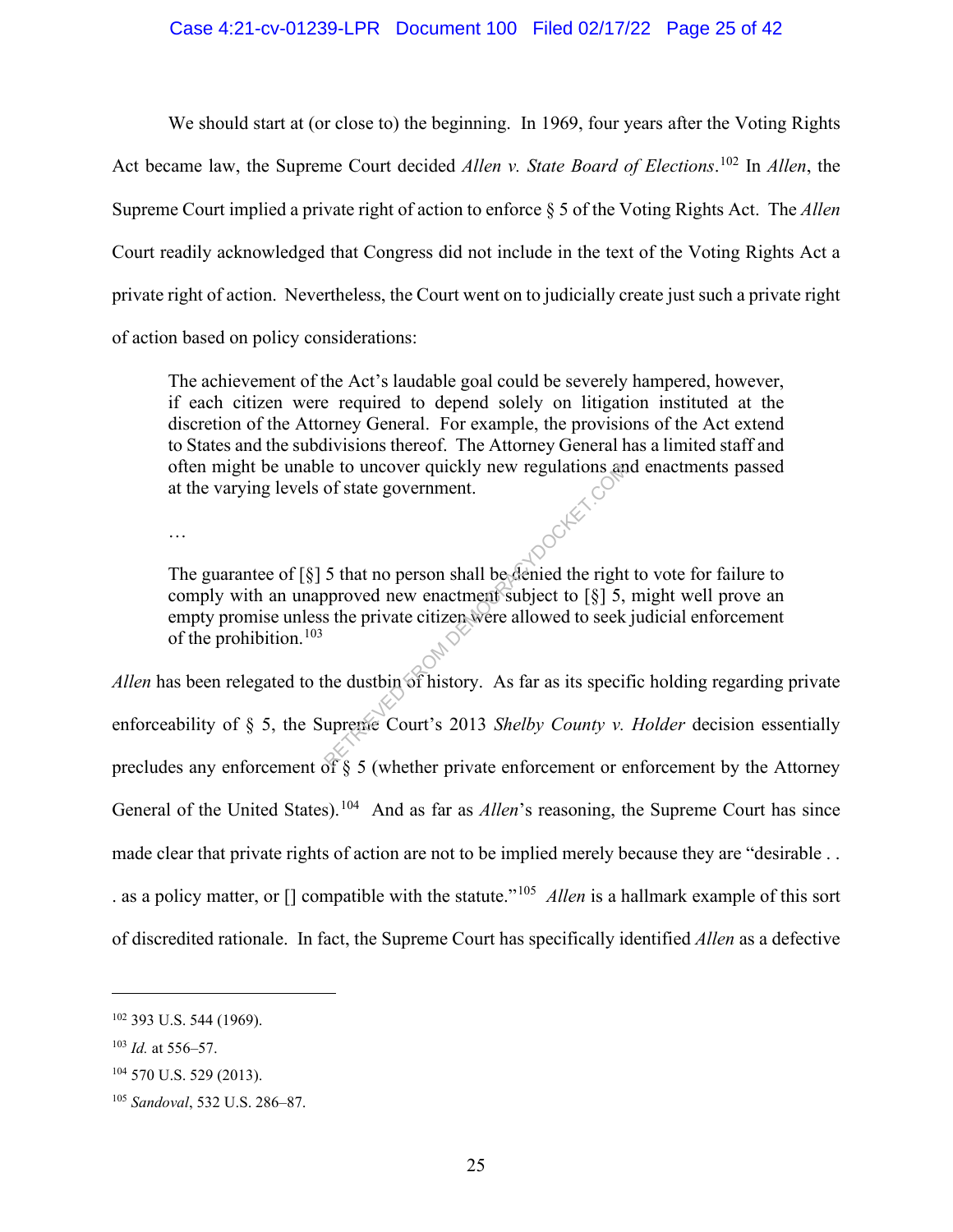#### Case 4:21-cv-01239-LPR Document 100 Filed 02/17/22 Page 26 of 42

product of an outdated jurisprudence that too loosely implied private rights of action where Congress had created none:

During this "*ancien regime*," the Court assumed it to be a proper judicial function to "provide such remedies as are necessary to make effective" a statute's purpose. Thus, as a routine matter with respect to statutes, the Court would imply causes of action not explicit in the statutory text itself.<sup>106</sup>

Long story short, everyone agrees that the Supreme Court's current private-right-of-action jurisprudence has abandoned the reasoning of *Allen* in favor of the newer, stricter standard set forth in *Sandoval* and its progeny.

This is not the end of the story. In 1996, well after the 1982 amendments to the Voting Rights Act, the Supreme Court decided *Morse v. Republican Party of Virginia*. 107 *Morse* had no majority opinion. Five of the Justices, however, agreed to imply a private right of action to enforce § 10 of the Voting Rights Act. Justice Stevens, writing for himself and Justice Ginsburg, announced the judgment of the Court. Justice Stevens explained that "[t]he District Court dismissed appellants' claim under § 10 of the Act because that section only authorizes enforcement proceedings brought by the Attorney General and does not expressly mention private actions."<sup>108</sup> But the Supreme Court reversed this ruling. urt decided *Morse v. Republican Party of*<br>E Justices, however, agreed to imply a priv<br>Act. Justice Stevens, writing for hin<br>f the Court. Justice Stevens explained<br>under § 10 of the Act because that section<br>Attorney Genera

Justice Stevens acknowledged that the district court's ruling "might have been correct if the Voting Rights Act had been enacted recently," but concluded that the ruling "fail[ed] to give effect to our cases holding that our evaluation of congressional action 'must take into account its contemporary legal context."<sup>109</sup> Justice Stevens seems to have recognized that the Supreme

<sup>106</sup> *Ziglar*, 137 S. Ct. at 1855 (internal citations omitted). *Ziglar* cited *Allen* as an example of this type of concerning judicial creativity. *Id.*

<sup>107</sup> 517 U.S. 186 (1996).

<sup>108</sup> *Id.* at 230.

<sup>109</sup> *Id.* at 230–31 (quoting *Cannon v. Univ. of Chicago*, 441 U.S. 677, 698–99 (1979)).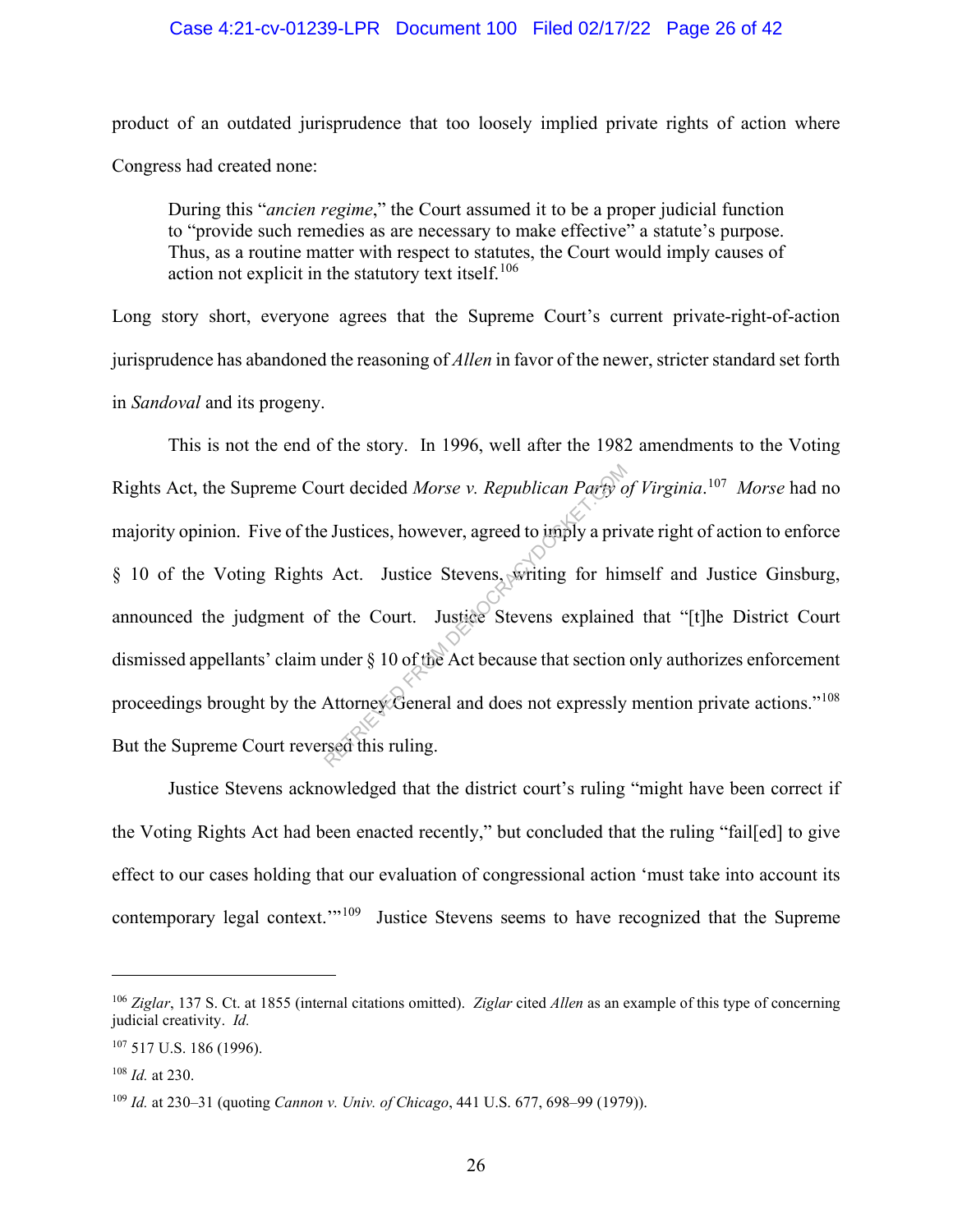#### Case 4:21-cv-01239-LPR Document 100 Filed 02/17/22 Page 27 of 42

Court's 1996 jurisprudence was far less likely than its 1965 jurisprudence to tolerate the freewheeling style of judicially implying private rights of action espoused by the *Allen* Court. (And that was even before *Sandoval*.) But despite this recognition, Justice Stevens believed that the implied-right-of-action analysis should still account for the "highly liberal standard for finding private remedies" that was commonplace in the 1960s.<sup>110</sup> According to Justice Stevens, considering this "contemporary legal context" was the proper way to determine what Congress wanted when it passed the Voting Rights Act.<sup>111</sup> So, for example, it was important to Justice Stevens (if not dispositive) that Congress "acted against a 'backdrop' of decisions in which implied causes of action were regularly found."112 The three Justices concurring in the judgment—Justices Breyer, O'Connor, and Souter—were far more succinct. Essentially, they found "that the rationale of  $\lceil$ *Allen* $\rceil$  applies with similar force" to  $\S$  10.<sup>113</sup>

Much like *Allen* itself, the *Morse* approach to the private-right-of-action analysis does not survive *Sandoval* and its progeny. In *Sandoval*, the Supreme Court expressly refused to "revert . . . to the understanding of private causes of action that held sway . . . when [the statute] was enacted."<sup>114</sup> The Court was explicit that use of "contemporary legal context" to smuggle the old Example 118 for the Hustress concurrence<br>
er—were far more succinct. Essentially, t<br>
ar force" to  $\S$  10.<sup>113</sup><br>
f, the *Morse* approach to the private-righ<br>
in Sandowal, the Supreme Court of<br>
private causes of action that

<sup>110</sup> *Id.* at 231.

<sup>111</sup> *Id.*

<sup>&</sup>lt;sup>112</sup> *Id.* Justice Stevens also pointed to § 3's "aggrieved person" language and § 14's allowance of attorneys' fees as implying a private right of action to enforce  $\S$  10. *Id.* at 233–34. He noted, however, that  $\S$  10 "*by its terms*" is "a statute designed for enforcement of the guarantees of the Fourteenth and Fifteenth Amendments." *Id.* at 234 (emphasis added). Section 2, on the other hand, is *by design* not such a statute. *See supra* notes 95–97 and accompanying text.

<sup>113</sup> *Id.* at 240 (Breyer, J., joined by O'Connor and Souter, JJ., concurring in the judgment) (citing S. Rep. No. 97-417, pt. 1, p. 30 (1982)). Justice Breyer also suggests that *Allen* applies to § 2. But this is purely dicta.

<sup>114</sup> *Sandoval*, 532 U.S. at 287. Consistent with this admonition, the Supreme Court has recently cautioned against employing outdated methods of statutory interpretation when construing § 2 of the Voting Rights Act. In *Brnovich*, the Supreme Court stated that when addressing § 2 in a new context, "a fresh look at the statutory text is appropriate" because current "statutory interpretation cases almost always start with a careful consideration of the text . . . ." 141 S. Ct. at 2337. Simply because previous § 2 cases had "jumped right to the" legislative history was not a reason to abandon the prevailing method of statutory interpretation in *Brnovich* and the same holds true here. *Id.* (discussing the dispositive weight given to legislative history in *Gingles* and subsequent vote-dilution cases).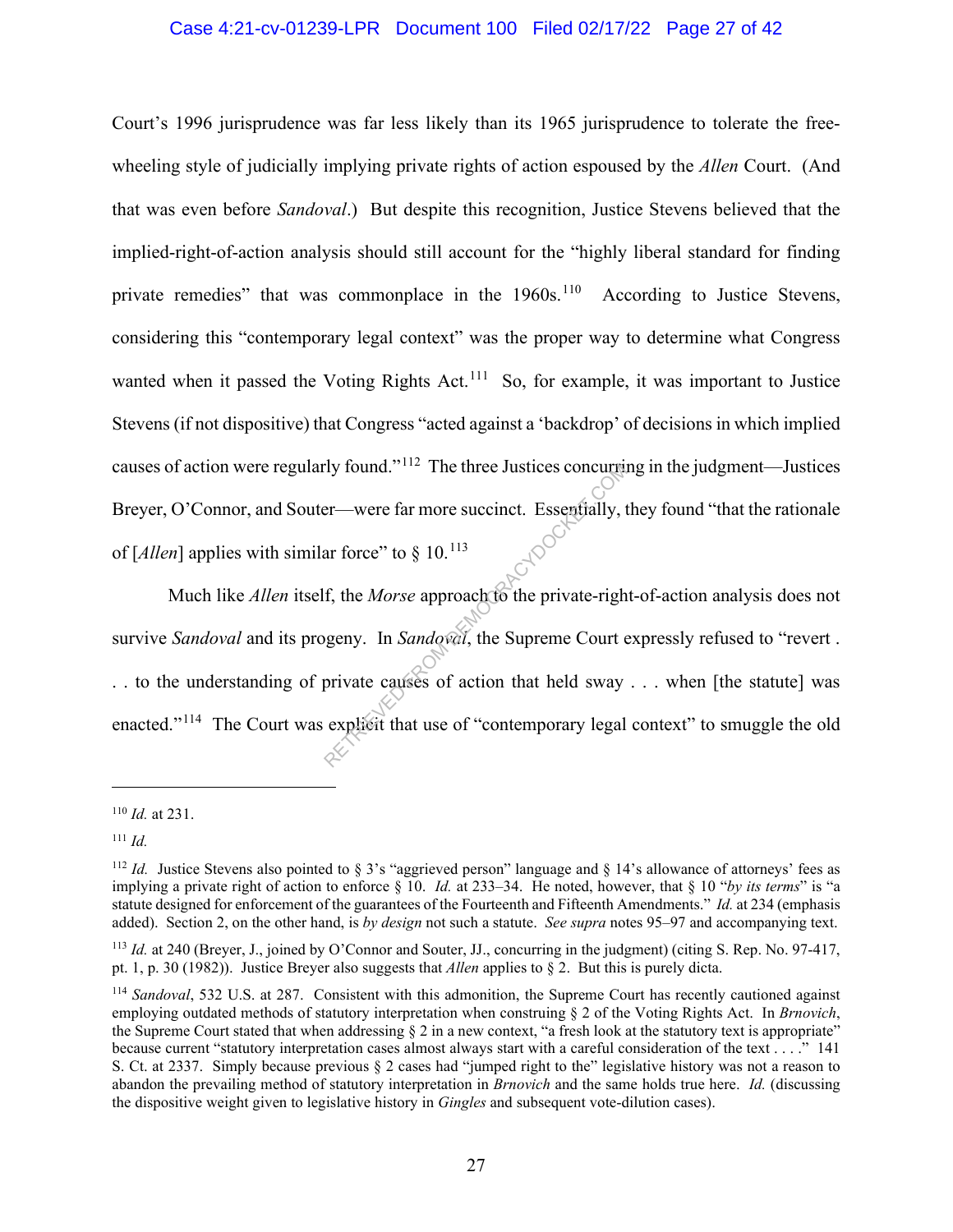#### Case 4:21-cv-01239-LPR Document 100 Filed 02/17/22 Page 28 of 42

ways of judicial invention into modern times was a non-starter.<sup>115</sup> According to *Sandoval*, "contemporary legal context" is only relevant "to the extent it clarifies text."<sup>116</sup> It cannot be used to read into a statute a private remedy that is not there.<sup>117</sup>

To be sure, *Allen* and *Morse* are binding precedent insofar as they held that §§ 5 and 10 are privately enforceable. But these cases cannot be stretched any further.<sup>118</sup> Any discussion about private enforcement of § 2 in those cases is not only dicta, but dicta based on methods of interpretation that the Supreme Court has long since abandoned. Absent binding precedent that extends *Allen* or *Morse* to § 2, those cases are simply inapplicable here.

 The only potentially binding precedent comes from a 1989 Eighth Circuit case, *Roberts v. Wamser*.<sup>119</sup> In that case, the Eighth Circuit framed "the precise issue [as] whether the Voting Rights Act can properly be understood as granting an unsuccessful candidate the right to maintain Y FROM DEMOCRACY

<sup>115</sup> *Sandoval*, 532 U.S. at 288.

<sup>116</sup> *Id.*

<sup>&</sup>lt;sup>117</sup> Even if the contemporary-legal-context principle were still in good standing, it wouldn't help Plaintiffs very much. Some courts have concluded that Congress' decision to add "or aggrieved person" to  $\S$  3 in 1975 indicated a desire for the entire Voting Rights Act to be privately enforceable. *See, e.g.*, *Ala. State Conf. of NAACP v. Alabama*, 949 F.3d 647, 652–53 (11th Cir. 2020), *cert. granted and judgment vacated*, 141 S. Ct. 2618 (2021); *Fla. State Conf. of NAACP v. Lee*, No. 4:21-cv-187, 2021 WL 6072197, at \*8–9 (N.D. Fla. Dec. 17, 2021). But that language could just as easily be nothing more than congressional recognition that there was now (because of *Allen*) an implied private right of action in § 5.

Indeed, that latter interpretation appears to get stronger with time. In 1982, when Congress intentionally divorced § 2 from the Fourteenth and Fifteenth Amendments, it left § 3 intact. Doing so when § 3 speaks only of proceedings to enforce constitutional voting rights at least suggests  $\S$  3 was not referencing a private right of action to enforce  $\S$  2. Congress knew, at the time of the 1982 amendments, that the Supreme Court was considerably narrowing its privateright-of-action jurisprudence, including by not treating prior cases implying private rights of action for one section of a statute as automatically creating a private right of action for other sections of the same statute. *See Touche Ross & Co. v. Redington*, 442 U.S. 560, 577–78 (1979) (refusing to extend the implied private right of action from *J.I. Case Co. v. Borak*, 377 U.S. 426 (1964)); *see also Allen*, 393 U.S. at 557 (relying on *Borak* to imply a private right of action in § 5 of the Voting Rights Act). Congress had every reason to know that, if it wanted to create a private right of action for § 2, it could have and should have spoken more clearly.

<sup>118</sup> *See Stoneridge*, 552 U.S. at 165 ("Concerns with judicial creation of a private cause of action caution against its expansion. The decision to extend the cause of action is for Congress, not for us. Though it remains the law, the [previously implied] private right should not be extended beyond its present boundaries.").

<sup>119</sup> 883 F.2d 617 (8th Cir. 1989).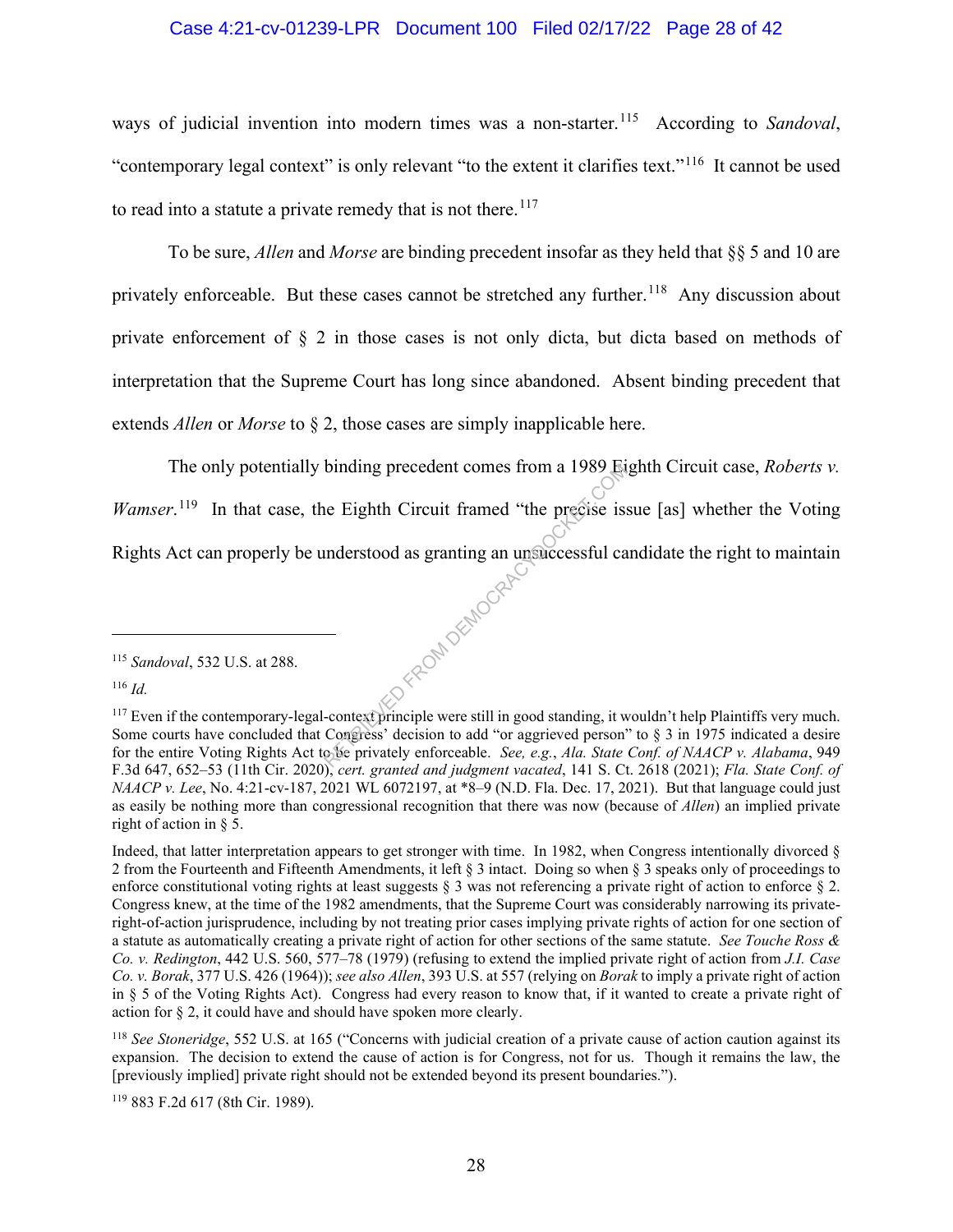#### Case 4:21-cv-01239-LPR Document 100 Filed 02/17/22 Page 29 of 42

a judicial challenge to allegedly discriminatory voting procedures that allegedly caused him to lose the election."<sup>120</sup> The Eighth Circuit treated  $\S 2$  of the Voting Rights Act as privately enforceable. Latching onto the "aggrieved person" language in § 3 of the Act, *Roberts* suggested that an "aggrieved person" could bring a § 2 lawsuit. Thus, the outcome of the case turned on whether an unsuccessful candidate counted as an "aggrieved person."121 Ultimately, the Eighth Circuit held that an unsuccessful candidate is not an "aggrieved person" because the candidate is not someone "whose voting rights have been denied or impaired."<sup>122</sup>

*Roberts*'s holding is simply that a losing candidate cannot bring suit to enforce § 2 of the Voting Rights Act. Even if one over-stretched the concept of a holding, *Roberts* at most controls the question of whether a losing candidate meets the definition of "aggrieved person" as that term is used in § 3. But *Roberts* did not purport to announce a sweeping rule that all voters can enforce § 2 of the Voting Rights Act. Even if it had wanted to do so, any such rule would have been unnecessary to the resolution of the case and would therefore have constituted non-binding dicta. *Roberts* is most fairly read as saying that *if* private enforcement of § 2 is authorized, then that authorization *would* be found in the "aggrieved person" language of § 3. And because an unsuccessful candidate does not fall within the definition of "aggrieved person," that candidate would not be authorized to sue *whether or not* § 3 in fact authorized or contemplated private enforcement of § 2 in other contexts. one over-stretched the concept of a holds<br>sing candidate meets the definition of "ag<br>lid not purport to announce asweeping ru<br>ct. Even if it had wanted to do so, any<br>n of the case and would therefore have co<br>as saying that

To be clear, *Roberts*'s 30,000-foot discussion of private enforcement of § 2 is dicta. Dicta from the Eighth Circuit, of course, is often of great persuasive value. However, *Roberts*'s brief

<sup>120</sup> *Id.* at 620.

<sup>121</sup> *Id.* at 621.

<sup>122</sup> *Id.* at 624.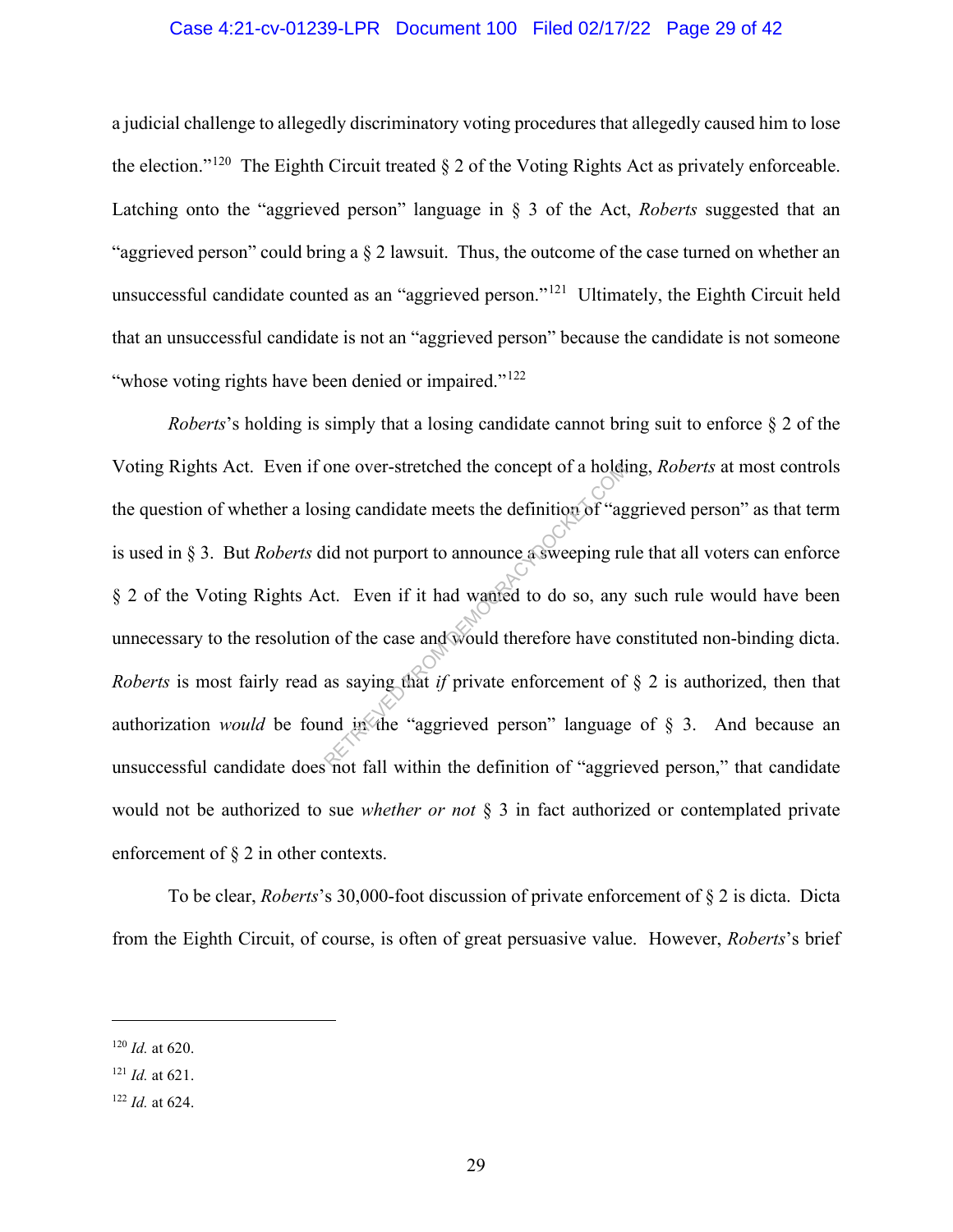#### Case 4:21-cv-01239-LPR Document 100 Filed 02/17/22 Page 30 of 42

and highly generalized discussion of *Allen* and § 3 has been seriously "enfeebled" by *Sandoval* and later Supreme Court cases in the same way that *Allen* and *Morse* have been.<sup>123</sup> Any persuasive value from *Roberts* has long since faded into jurisprudential oblivion.<sup>124</sup> Under the current Supreme Court framework, it would be inappropriate to imply a private right of action to enforce § 2 of the Voting Rights Act.<sup>125</sup> Section 2 can and should be enforced by the Attorney General of the United States.

# *2. Defendants' Potential Waiver of the Private-Right-of-Action Issue*

In addition to their substantive arguments on the private-right-of-action question, Plaintiffs also raise a procedural argument. Specifically, Plaintiffs contend that the Court should ignore the private-right-of-action question (at least for now) because Defendants did not raise it in their Opposition to the Motion for a Preliminary Injunction.<sup>126</sup> At bottom, Plaintiffs' argument is that the question of the existence of a private right of action to enforce a statute is not a jurisdictional question, but rather a merits question. If the private-right-of-action question is jurisdictional, the Court has an independent obligation to decide the issue. If, however, Plaintiffs are right that the ment. Specifically, Plaintiffs contend that<br>tion (at least for now) because Defendar<br>r a Preliminary Injunction.<sup>126</sup> At bottom<br>exists of a private right of action to enforce a<br>question. If the private-right-of-action of<br>o

<sup>123</sup> *See In re Pre-Filled Propane Tank Antitrust Litig.*, 860 F.3d 1059, 1064–65 (8th Cir. 2017).

<sup>&</sup>lt;sup>124</sup> The Eighth Circuit's silent assumption in *Cross v. Fox* that a private person could bring a  $\S$  2 case is not an affirmative holding that would control. 23 F.4th 797 (8th Cir. 2022).

 $125$  There's one further issue lurking at the margins that merits mention. Even if a court determined that a private right of action should be implied to enforce § 2, it is unclear why that right should be available to anyone other than a voter. In the context of this case, the question would be whether the implied private right of action is expansive enough to allow organizations to sue on behalf of voters. That seems to be a different question than the Article III associational standing question. *See Stoneridge*, 552 U.S. at 165 ("The determination of who can seek a remedy has significant consequences for the reach of federal power."); *United Food & Com. Workers Union v. Albertson's, Inc.*, 207 F.3d 1193, 1198 (10th Cir. 2000) (finding that labor organization was not statutorily authorized to bring suit on behalf of members); *Cnty., Mun. Emps' Supervisors & Foreman's Union Local No. 1001*, 240 F. Supp. 2d 827, 831 (N.D. Ill. 2003) ("[I]t would seem dubious at best to permit a carefully defined statutory provision to be overridden by [Article III associational standing]—a doctrine that Congress has not chosen to incorporate in ERISA . . . ."); *see also* Perry Grossman, *The Case for State Attorney General Enforcement of the Voting Rights Act Against Local Governments*, 50 Mich. J.L. Reform 565 (2017). In any event, the Court need not answer this question today as it concludes § 2 is not privately enforceable.

<sup>126</sup> Pls.' Reply in Supp. of Prelim. Inj. (Doc. 68) at 37.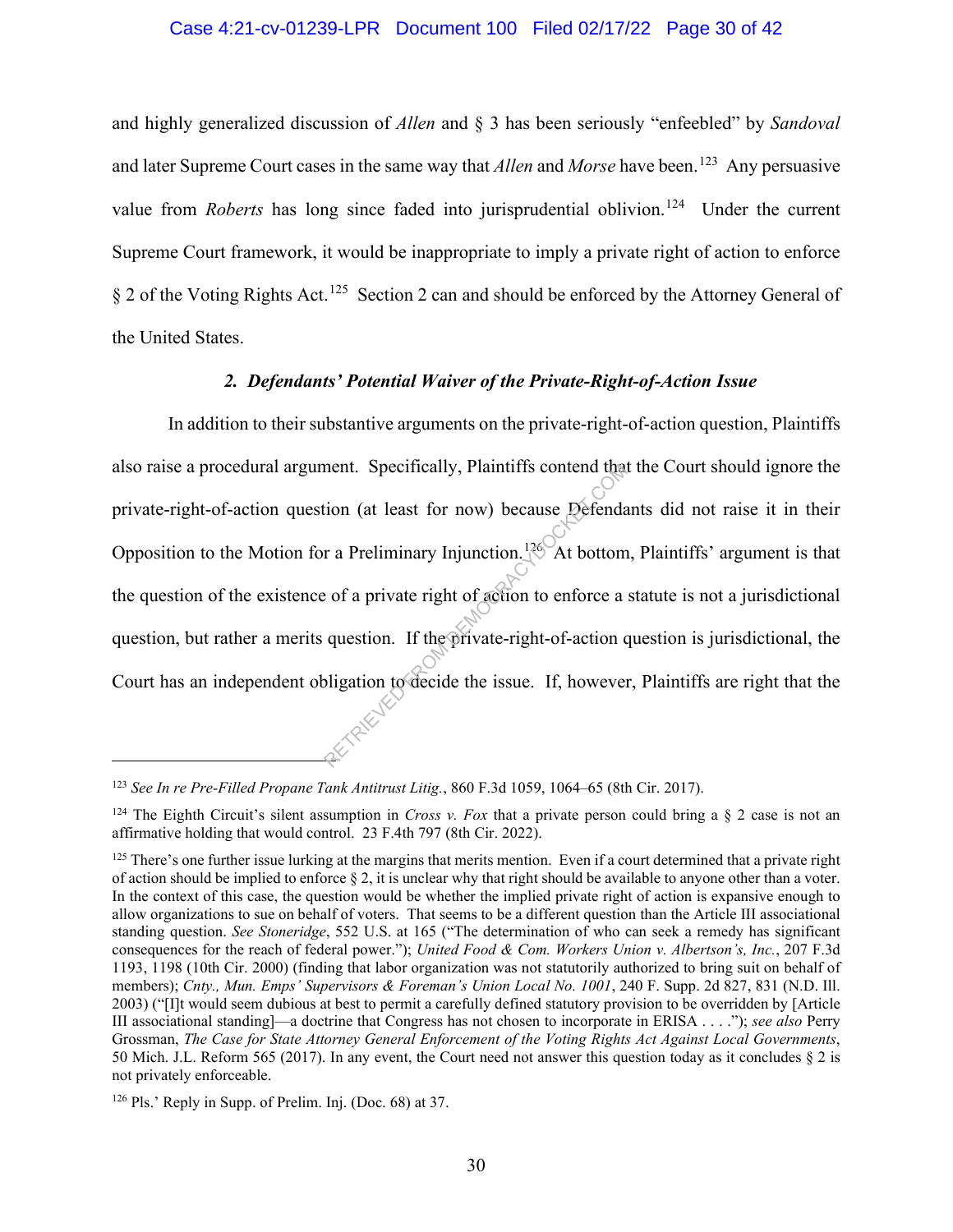#### Case 4:21-cv-01239-LPR Document 100 Filed 02/17/22 Page 31 of 42

private-right-of-action question is a merits question, then the issue is waivable and, in this instance, was waived by Defendants for purposes of the Motion for a Preliminary Injunction.

Plaintiffs' argument has some force to it. Indeed, in the Order requesting briefing on the private-right-of-action question, the Court specifically raised the potential waiver issue and asked the parties to address it.127 In response, Plaintiffs pointed to two Supreme Court cases: *Verizon Maryland, Inc. v. Public Service Commission of Maryland* and *Steel Co. v. Citizens for a Better Environment*. 128 In *Verizon*, while briefly addressing a party's argument that subject-matter jurisdiction was lacking because "the [statute being enforced] does not create a private cause of action," the Supreme Court quoted an oft-repeated line from *Steel Co.* that appears to settle the jurisdictional-vs.-merits issue:

It is firmly established in our cases that the absence of a valid (as opposed to arguable) cause of action does not implicate subject-matter jurisdiction, *i.e.*, the courts' statutory or constitutional *power* to adjudicate the case.<sup>129</sup>

Justice Gorsuch's concurrence in *Brnovich*—the very concurrence that flagged the private-rightof-action question as an "open question" in the lower courts—took the same position: "Because no party argues that the plaintiffs lack a cause of action here, and because the existence (or not) of a cause of action does not go to a court's subject-matter jurisdiction, this Court need not and does not address that issue today."<sup>130</sup> quoted an off-repeated line from *Steel*<br>e:<br>e:<br>ded in our cases that the absence of a<br>ction does not implicate subject-matter<br>onstitutional *power* to adjudicate the case<br>ce in *Brnovich*—the very concurrence the<br>en questi

 $127$  The Court directed the parties in the case at bar to address: (1) whether the Court has an independent obligation to determine whether the Voting Rights Act provides a private right of action to enforce § 2; and (2) whether the Voting Rights Act contains a private right of action. The Court made clear that if the private-right-of-action question was ultimately not jurisdictional, it would not raise the matter *sua sponte*. The Court likewise stated that Defendants would be considered as having waived any private-right-of-action arguments for purposes of the Motion for a Preliminary Injunction because they did not raise such arguments in their Response to the Motion. *See* Order (Doc. 55).

<sup>128</sup> Pls.' Reply in Supp. of Prelim. Inj. (Doc. 68) at 37 (citing *Verizon Md., Inc. v. Pub. Serv. Comm'n of Md.*, 535 U.S. 635, 642–43 (2002) (quoting *Steel Co.*, 523 U.S. at 89).

<sup>129</sup> *Verizon*, 535 U.S. at 642–43 (quoting *Steel Co.*, 523 U.S. at 89).

<sup>130</sup> *Brnovich*, 141 S. Ct. at 2350 (Gorsuch, J., concurring) (internal citations omitted).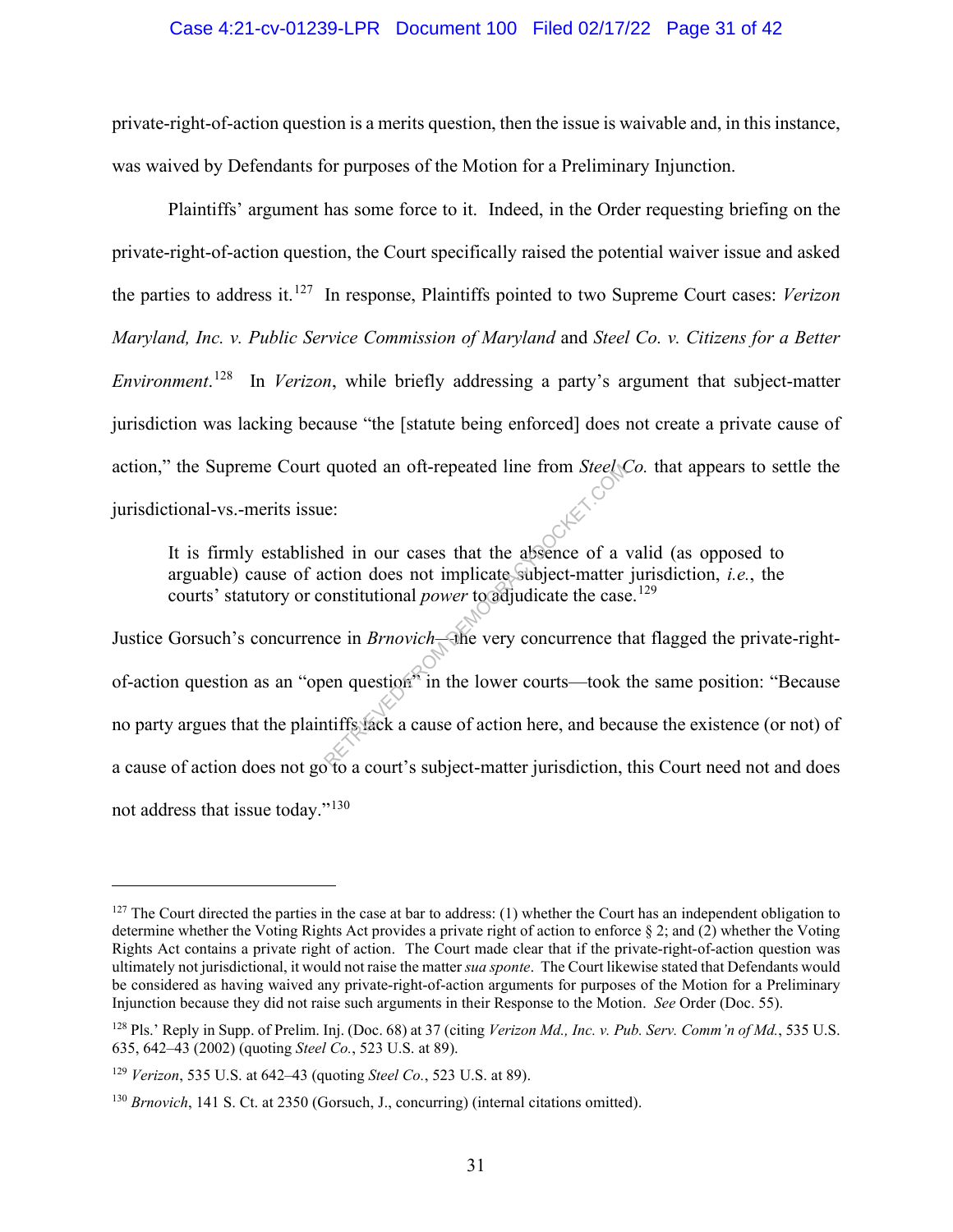# Case 4:21-cv-01239-LPR Document 100 Filed 02/17/22 Page 32 of 42

So far so good for the Plaintiffs. But there's a wrinkle. Just a few weeks ago, the Eighth

Circuit handed down a case called *Cross v. Fox*. 131 In *Cross*, the Eighth Circuit very clearly held

that the existence (or non-existence) of a private right of action is a jurisdictional question because

it is inextricably connected to a plaintiff's asserted basis for subject-matter jurisdiction.

[T]he ICRA does not contain a private right of action to seek injunctive or declaratory relief in federal court, and therefore, the district court lacked subjectmatter jurisdiction under 28 U.S.C. § 1331.

In *Santa Clara Pueblo*, the Supreme Court held that the ICRA does not "authorize the bringing of civil actions for declaratory or injunctive relief to enforce its substantive provisions." The only federal remedy for ICRA violations authorized by Congress is a writ of habeas corpus, which is not sought here. "Congress' failure to provide remedies other than habeas corpus was a deliberate one." Accordingly, "actions seeking other sorts of relief for tribal deprivations of rights must be resolved through tribal forums."

Absent a private right of action to enforce the ICRA in federal court for the relief sought, there can be no jurisdiction under  $28 \text{ US.C.} \& 1331$ . Therefore, the district court did not err in dismissing the ICRA claims.<sup>132</sup> other than habeas corpus was a deliberate<br>her sorts of relief for tribal deprivation<br>al forums."<br>to discuss of relief for tribal deprivation<br>al forums."<br>to discuss of the Eighth Circuit of this portion of *Cross*<br>n reveals

The conclusion reached by the Eighth Circuit in this portion of *Cross* was not haphazard. Indeed,

the rest of the *Cross* opinion reveals a court very intently focused on the jurisdiction-vs.-merits

question and very sensitive of the potential to conflate one with the other.<sup>133</sup>

<sup>131</sup> 23 F.4th 797 (8th Cir. 2022).

<sup>&</sup>lt;sup>132</sup> *Id.* at 802–03 (internal citations omitted). It is worth noting that the Eighth Circuit's jurisdictional holding on the ICRA claim in *Cross* was on an entirely "separate ground" than that of the district court. *Id.* at 802. The district court dismissed for failure to exhaust tribal remedies and acknowledged that the exhaustion requirement in that case was a "matter of comity, not a jurisdictional prerequisite." *Cross v. Fox*, 497 F. Supp. 3d 432, 436 (D.N.D. 2020) (quoting *Stanko v. Oglala Sioux Tribe*, 916 F.3d 694, 699 (8th Cir. 2019)).

<sup>133</sup> In a previous portion of the *Cross* opinion, the Eighth Circuit addressed a § 2 Voting Rights Act claim—specifically the argument that § 2 did not proscribe the activities of Indian tribes. 23 F.4th at 801. The *Cross* Court explained that, because § 2's language prohibits acts by "States and political subdivision[s]," and because Indian tribes are not "States [or] political subdivision[s]," § 2 does not apply to Indian tribes. *Id.* The *Cross* Court further explained that, unlike the ICRA issue, this issue was not jurisdictional:

Although we agree that the VRA does not regulate Indian tribes, the parties improperly treated this provision as jurisdictional. "Subject matter jurisdiction in federal-question cases is sometimes erroneously conflated with a plaintiff's need and ability to prove the defendant bound by the federal law asserted as the predicate for relief—a merits-related determination." The proper course is to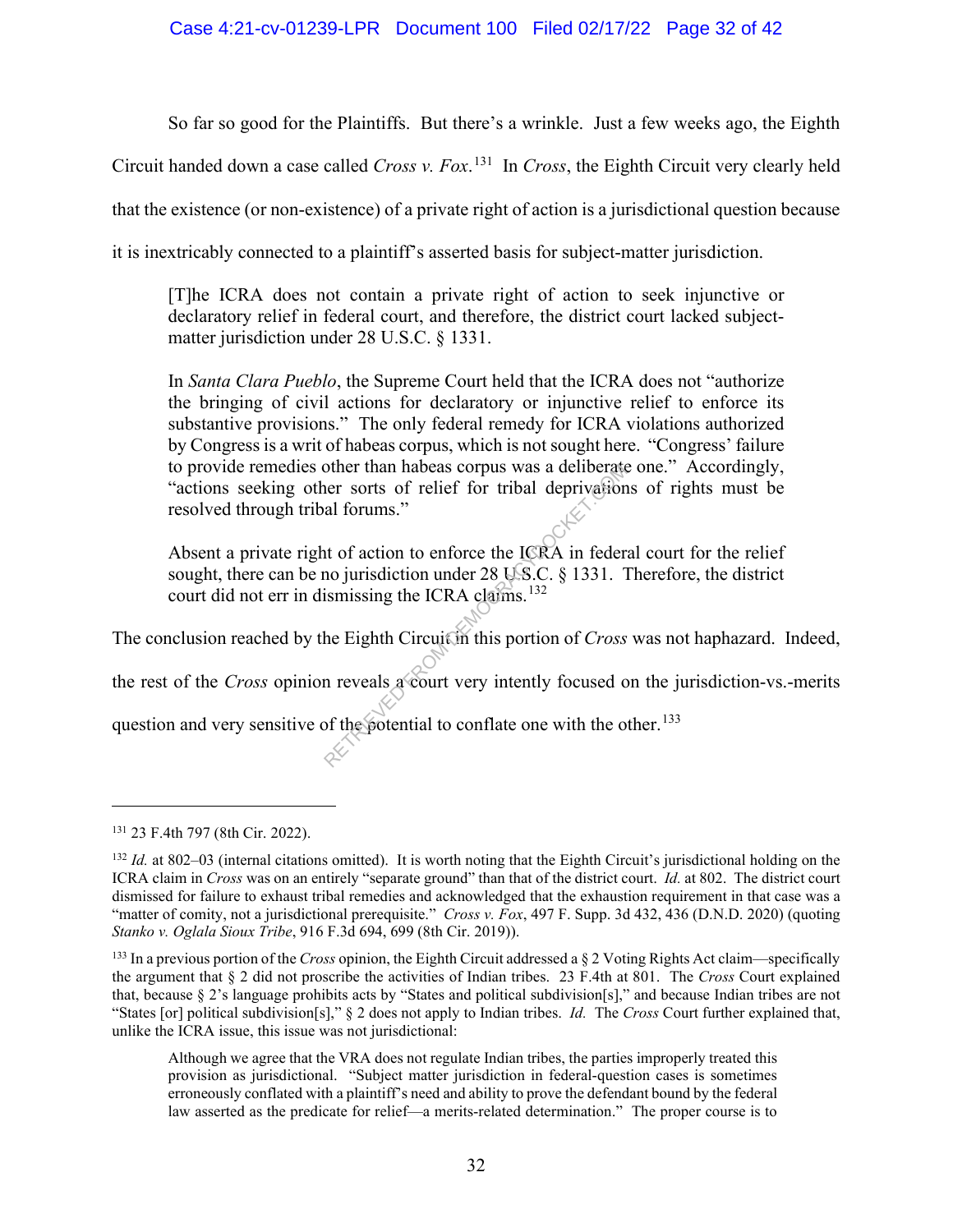### Case 4:21-cv-01239-LPR Document 100 Filed 02/17/22 Page 33 of 42

Before *Cross,* there was a fair level of confusion in the Eighth Circuit caselaw as to whether the existence of a private right of action implicated subject-matter jurisdiction. 134 *Cross* seems to answer the question—at least on this Court's reading of it. Defendants share this Court's reading of *Cross*, and Plaintiffs do not really contest this reading.<sup>135</sup>Instead, Plaintiffs argue that (1) *Cross*  is inconsistent with two other recent Eighth Circuit cases, and (2) *Cross* is inconsistent with Supreme Court precedent.<sup>136</sup>

With respect to their first argument, Plaintiffs point to *United States v. Harcevic*<sup>137</sup> and *Principal Securities, Inc. v. Agarwal*. 138 *Harcevic* was decided in 2021, and *Agarwal* was decided seventeen days after *Cross*.But neither of these cases touch on the presence (or absence) of a private right of action. Instead, both are concerned with what *Cross* would easily consider to be merits issues.

*Harcevic* involved a federal prosecution for providing material support to terrorists. That case reiterated the longstanding rule that a defect in a criminal indictment "affect[s] the merits of a case," but does not implicate a federal court's "jurisdiction to adjudicate the criminal case."<sup>139</sup> The Eighth Circuit held that the "district court had jurisdiction to adjudicate whether the indictment But nether of these cases touch on the<br>ead, both are concerned with what *Cross*<br>federal prosecution for providing material<br>ling rule that a defect in a criminal indict<br>ate a federal court's "jurisdiction to adjue<br>the "dis

<sup>135</sup> Prelim. Inj. Hr'g Tr., Vol. V (Doc. 94) at 1152:23–1154:22.

<sup>136</sup> *Id.*

<sup>139</sup> 999 F.3d at 1179.

determine whether the VRA's limitation on coverage to states and political subdivisions "is jurisdictional or simply an element of a plaintiff's claim for relief."

*Id.* (internal citations omitted).

<sup>134</sup> *Compare Charleston Hous. Auth. v. U.S. Dep't of Agric.*, 419 F.3d 729, 736 n.3 (8th Cir. 2005) ("Because the Housing Authority did not raise the issue, and because the question of whether a statute creates a private right of action is not a question of subject matter jurisdiction, we need not determine whether such a right exists."), *with Anthony v. Cattle Nat'l Bank & Tr. Co.*, 684 F.3d 738, 739 (8th Cir. 2012) (affirming district court's ruling that "federal-question jurisdiction did not exist" because there was no "private right of action").

<sup>137</sup> 999 F.3d 1172 (8th Cir. 2021).

<sup>138</sup> No. 20-3312, 2022 WL 273267 (8th Cir. 2022).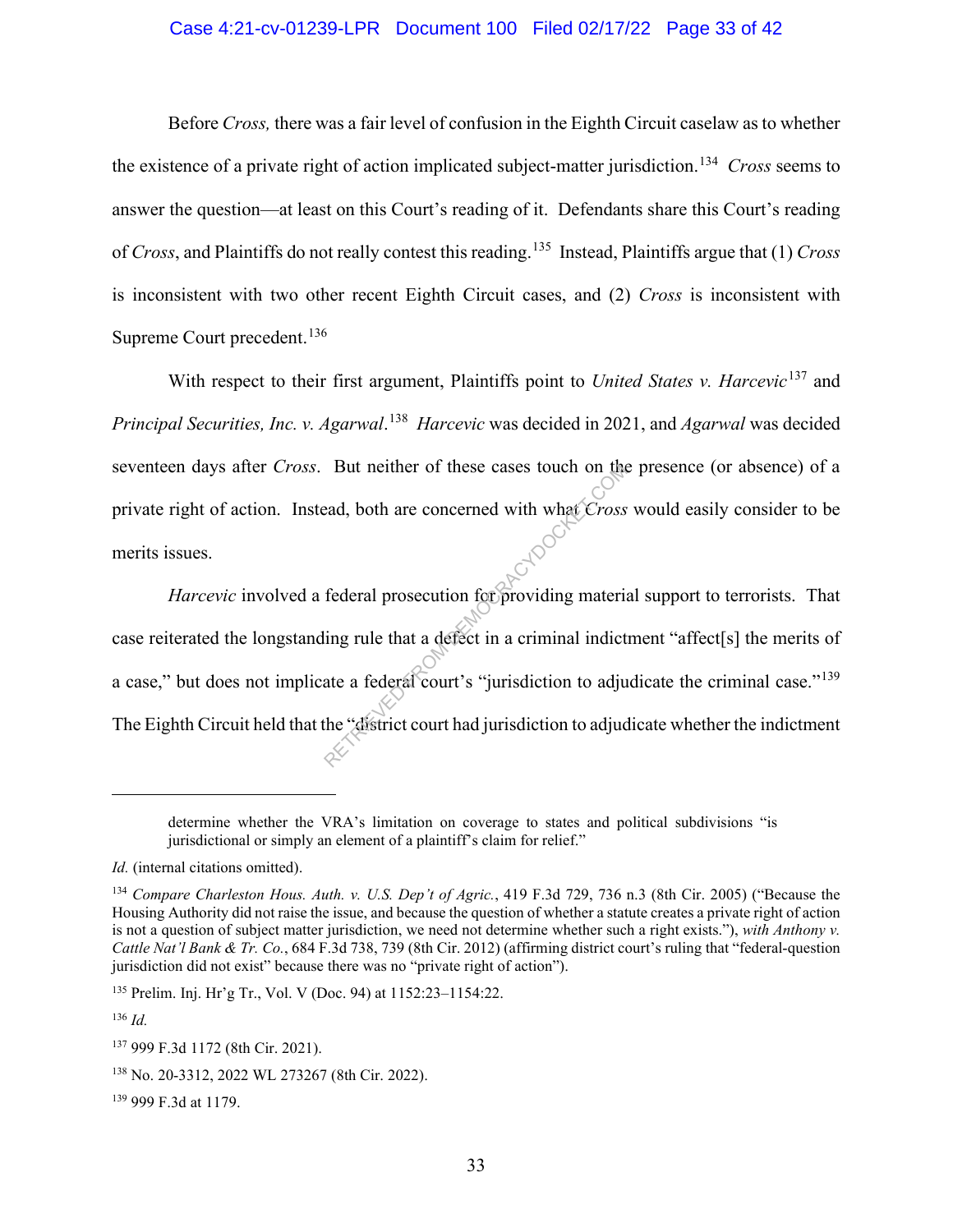#### Case 4:21-cv-01239-LPR Document 100 Filed 02/17/22 Page 34 of 42

charged Harcevic with conduct that violated [the statute]."140 *Harcevic* is about whether a claim had been established, not whether the United States had the legal authority to bring any such claim in the first place.

Likewise, *Agarwal* was not a private-right-of-action case. In *Agarwal,* a company sued Mr. and Mrs. Agarwal to enjoin an arbitration proceeding that the Agarwals had filed with the Financial Industry Regulatory Authority.<sup>141</sup> The district court issued the injunction, and the Agarwals appealed.<sup>142</sup> The Eighth Circuit noted that the Federal Arbitration Act "does not permit a court to enjoin arbitration based on an issue's nonarbitrability."143 However, the *Agarwal* Court ignored the problem because the Agarwals did not raise it: "The Agarwals have not raised an issue regarding the district court's authority to enter an injunction enjoining arbitration. Because the issue is not jurisdictional or in the nature of a jurisdictional bar, the Agarwals have waived the cause-of-action issue and we decline to address  $t^{3.144}$  The Eighth Circuit was not discussing whether the plaintiff-company had the legal authority to bring an action under the Federal Arbitration Act, which would be a private-right-of-action question. Instead, the *Agarwal* Court was discussing whether the Federal Arbitration Act contains a prohibition on "wrongful arbitration."145 That's a merits issue that does not implicate or call into question *Cross*'s holding. Example the Agarwals did not raise it: "The Agar<br>
is authority to enter an injunction enjoining<br>
in the nature of a jurisdictional bar, the<br>
ve decline to address it<br>  $\frac{1}{\sqrt{2}}$  The Eighth<br>
any had the legal authority t

With respect to Plaintiffs' second argument—that *Cross* is inconsistent with Supreme Court precedent—the short answer is that the Eighth Circuit's decision in *Cross* comes long after

<sup>140</sup> *Id.*

<sup>142</sup> *Id.*

<sup>141</sup> 2022 WL 273267, at \*1.

<sup>143</sup> *Id.* at \*3.

<sup>144</sup> *Id.* (citing *Steel Co.*, 523 U.S. at 89).

<sup>145</sup> *Id.*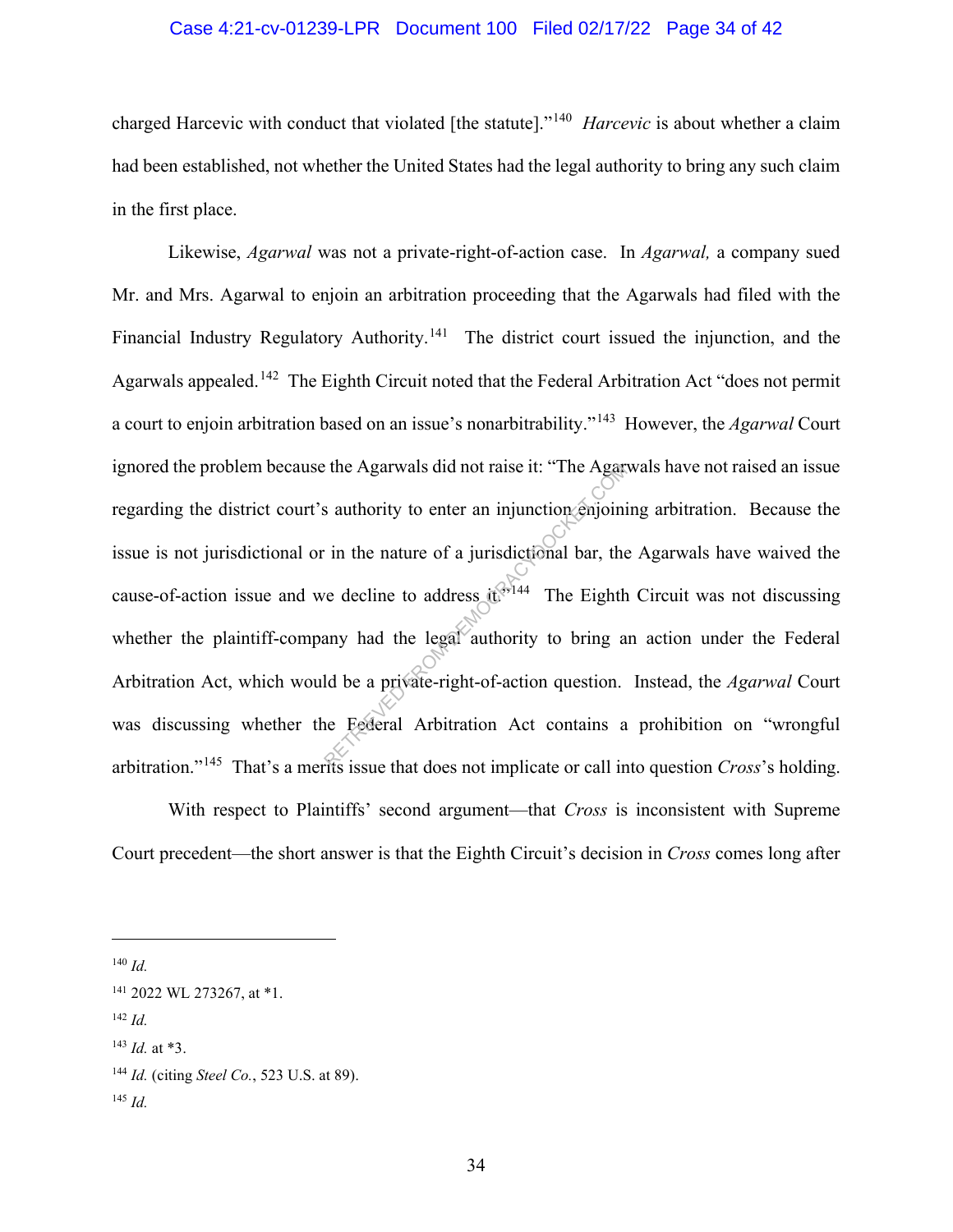#### Case 4:21-cv-01239-LPR Document 100 Filed 02/17/22 Page 35 of 42

the Supreme Court precedent that Plaintiffs identify. We are not in a situation where the Eighth Circuit has issued a ruling and then a later Supreme Court case overrules or otherwise clearly vitiates the Eighth Circuit's decision. Because *Cross* comes (significantly) after the Supreme Court precedents at issue, this Court has no choice but to follow *Cross*. This Court cannot assume that the Eighth Circuit missed, ignored, or acted contrary to the Supreme Court cases identified by Plaintiffs. Rather, this Court must assume the Eighth Circuit believes *Cross* is a faithful understanding and application of Supreme Court precedent. Said another way, whether Plaintiffs are correct that *Cross* contravenes *Verizon* and *Steel Co.* is a question that only the Eighth Circuit or the Supreme Court can address. Until one or both of them does so, this Court is bound by *Cross*.

This is especially true because *Cross* does not appear to be some kind of one-off outlier. 146 There are published cases in the First, Fifth, Sixth, Seventh, and Ninth Circuits containing language that suggests that the existence (or non-existence) of a private right of action is a jurisdictional inquiry because the absence of a private right of action is fatal to subject-matter jurisdiction.<sup>147</sup> Unpublished cases in the Third and Eleventh Circuits appear to say the same dress. Until one or both of them does so the because *Cross* does not appear to be sort in the First, Fifth, Sixth, Seventh, and the existence (or non-existence) of a see the absence of a private right of action decays in

<sup>146</sup> The *Cross* Court cites previous Eighth Circuit cases as holding that the private-right-of-action question is jurisdictional. 23 F.4th at 800.

<sup>147</sup> *See E. Cent. Ill. Pipe Trades Health & Welfare Fund v. Prather Plumbing & Heating, Inc.*, 3 F.4th 954, 961 (7th Cir. 2021) ("A federal right of action is a separate requirement, and § 1331 does not *itself* provide a right of action."); *Buntin v. City of Boston*, 857 F.3d 69, 72 (1st Cir. 2017) ("[T]he federal courts lack subject-matter jurisdiction if [the statute] does not provide [plaintiff] with a private right of action for damages."); *Stew Farm, Ltd. v. Nat. Res. Conservation Serv.*, 767 F.3d 554, 566 (6th Cir. 2014) ("Because the absence of a private right of action means the district court lacked subject-matter jurisdiction . . . ."); *Int'l Union of Operating Eng'rs, Loc. 150 v. Ward*, 563 F.3d 276, 281 (7th Cir. 2009) ("Thus, when the basis of the action is a federal statute, a federal cause of action must exist for a federal court to hear a given claim; the general grant of federal question jurisdiction contained in § 1331, without a federal cause of action, is not enough."); *In re Digimarc Corp. Derivative Litig.*, 549 F.3d 1223, 1229 (9th Cir. 2008) ("If, however, [the statute] does not contain a private right of action, the district court properly dismissed the [statutory] claim for lack of subject matter jurisdiction."); *Acara v. Banks*, 470 F.3d 569, 571–72 (5th Cir. 2006) ("We hold there is no private cause of action under HIPAA and therefore no federal subject matter jurisdiction over Acara's asserted claims.").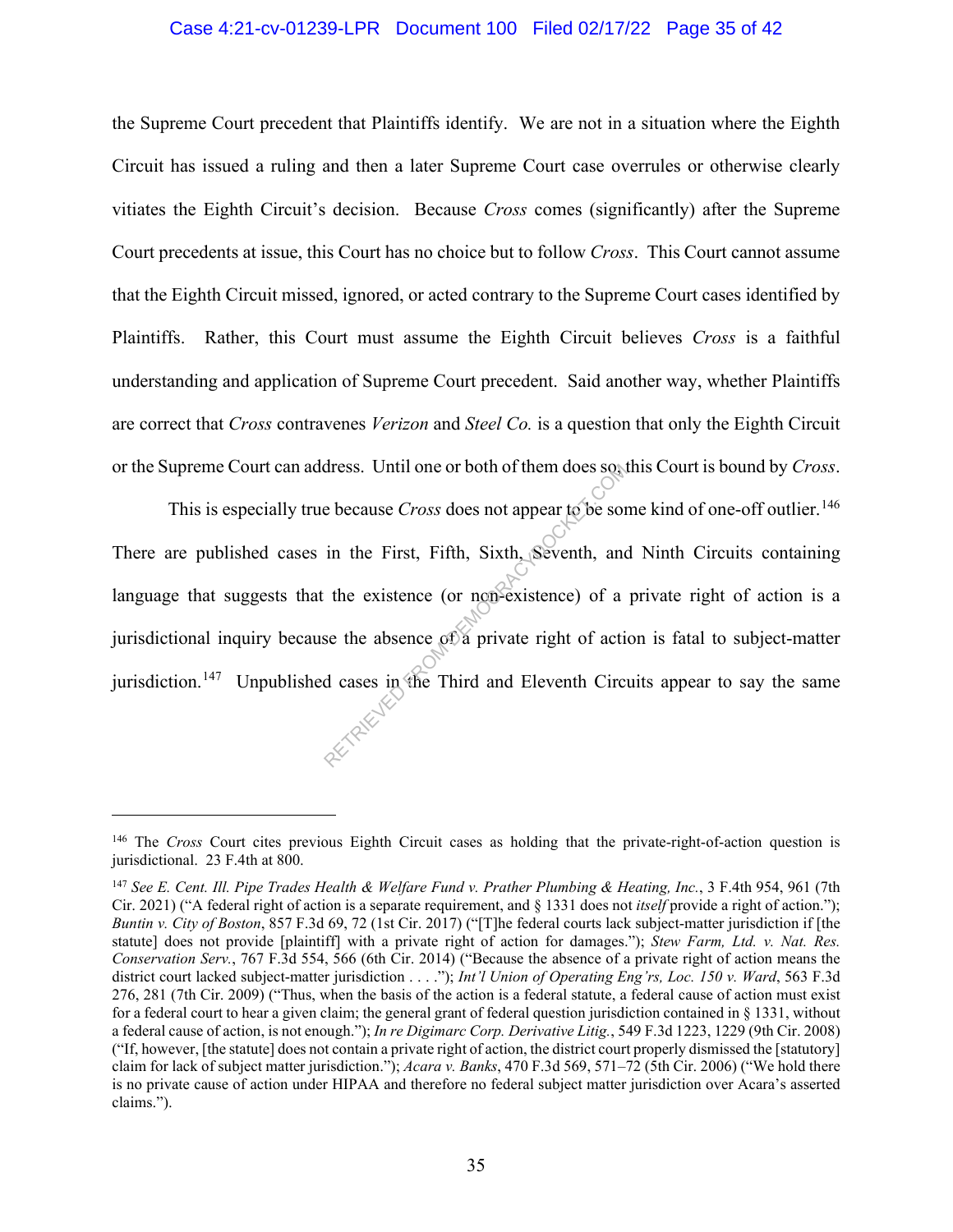### Case 4:21-cv-01239-LPR Document 100 Filed 02/17/22 Page 36 of 42

thing.<sup>148</sup> So do cases from federal district courts in the Fourth, Tenth, and D.C. Circuits.<sup>149</sup> It's difficult to believe that all these circuit and district courts would be openly flouting, or unaware of, Supreme Court precedent.<sup>150</sup>

Perhaps the Eighth Circuit (and other circuits) are trying to distinguish between elements of a claim on the one hand and a plaintiff's legal authority to bring suit on the other. For an example related to the case at bar, consider the following two questions: (1) does a private party have the ability to bring suit under § 2 of the Voting Rights Act *at all*; and (2) would the private party be able to successfully establish a violation of § 2. Might it be that the "firmly established" rule from *Steel Co.*—that "the absence of a valid (as opposed to arguable) cause of action does not implicate subject-matter jurisdiction"—is only concerned with the second question, and does not address whether the first question is jurisdictional? There's certainly a fair way to derive this Reflection  $\cdot$  and  $\cdot$  and  $\cdot$  and  $\cdot$  and  $\cdot$  and  $\cdot$  and  $\cdot$  and  $\cdot$  and  $\cdot$  and  $\cdot$  and  $\cdot$  and  $\cdot$  and  $\cdot$  and  $\cdot$  and  $\cdot$  and  $\cdot$  are  $\cdot$  and  $\cdot$  and  $\cdot$  and  $\cdot$  are  $\cdot$  and  $\cdot$  and  $\cdot$  are  $\cdot$ 

<sup>148</sup> *See Nelson v. Bank of Am., N.A.*, 446 F. App'x 158, 159 (11th Cir. 2011) (affirming district court's "holding that there was no private right of action under [the statute] and that, as a result, it lacked subject matter jurisdiction."); *Gallenthin Realty Dev., Inc. v. BP Prods. of N. Am.*, 163 F. App'x 146, 151 (3d Cir. 2006) ("Because no private right of action—express or implied—is provided by [the statute], the District Court properly concluded that [the statute] cannot serve as a basis for the exercise of federal question jurisdiction.").

<sup>149</sup> *See Volvo Group N. Am., LLC v. Int'l Union United Auto. Aerospace & Agric. Implement Workers of Am.*, 451 F. Supp. 3d 570, 576 (W.D. Va. 2020) ("Because . . . [the statute] does not create a private right of action, the court lacks subject matter jurisdiction over Volvo's claim."); *Elec. Priv. Info. Ctr. v. Drone Advisory Comm.*, 369 F. Supp. 3d 27, 36–38 (D.D.C. 2019) (dismissing "for lack of subject matter jurisdiction" because the statute provided "no private right of action"); *Hampton Univ. v. Accreditation Council for Pharmacy Educ.*, No. 4:20-cv-118, 2021 WL 3566867, at \*2 (E.D. Va. Aug. 12, 2021) ("A claim can be dismissed for lack of subject-matter jurisdiction when the federal law invoked by a private plaintiff does not include a private right of action."); *Express Dev., Inc. v. Okla. Hous. Fin. Agency*, No. CIV-14-280-C, 2014 WL 12843857, at \*2 (W.D. Okla. May 19, 2014) ("Consequently, there is no private right of action under [the statute] and the Court lacks subject matter jurisdiction to consider Plaintiffs' claims.").

<sup>&</sup>lt;sup>150</sup> A rule that private rights of action are jurisdictional seems more in line with the Supreme Court's emphasis on the separation-of-powers principles that underlie both the private-right-of-action analysis and the federal courts' obligation to assure themselves of their subject-matter jurisdiction. *See, e.g.*, *Patchak*, 138 S. Ct. at 907 ("Congress' power over federal jurisdiction is 'an essential ingredient of separation and equilibration of powers, restraining the courts from acting at certain times, and even restraining them from acting permanently regarding certain subjects.'") (quoting *Steel Co.*, 523 U.S. at 101); *Jesner v. Arab Bank, PLC*, 138 S. Ct. 1386, 1403 (2018) (noting the "separationof-powers concerns that counsel against courts creating private rights of action"); *Sosa v. Alvarez-Machain*, 542 U.S. 692, 727 (2004) ("[T]his Court has recently and repeatedly stated that a decision to create a private right of action is one better left to legislative judgment in the great majority of cases."). Congress holds the power to decide what cases the federal courts hear. *Bowles v. Russell*, 551 U.S. 205, 212–13 (2007). Congress' ability to decide exactly who gets to bring suit is a substantial aspect of that power. *Stoneridge*, 552 U.S. at 165.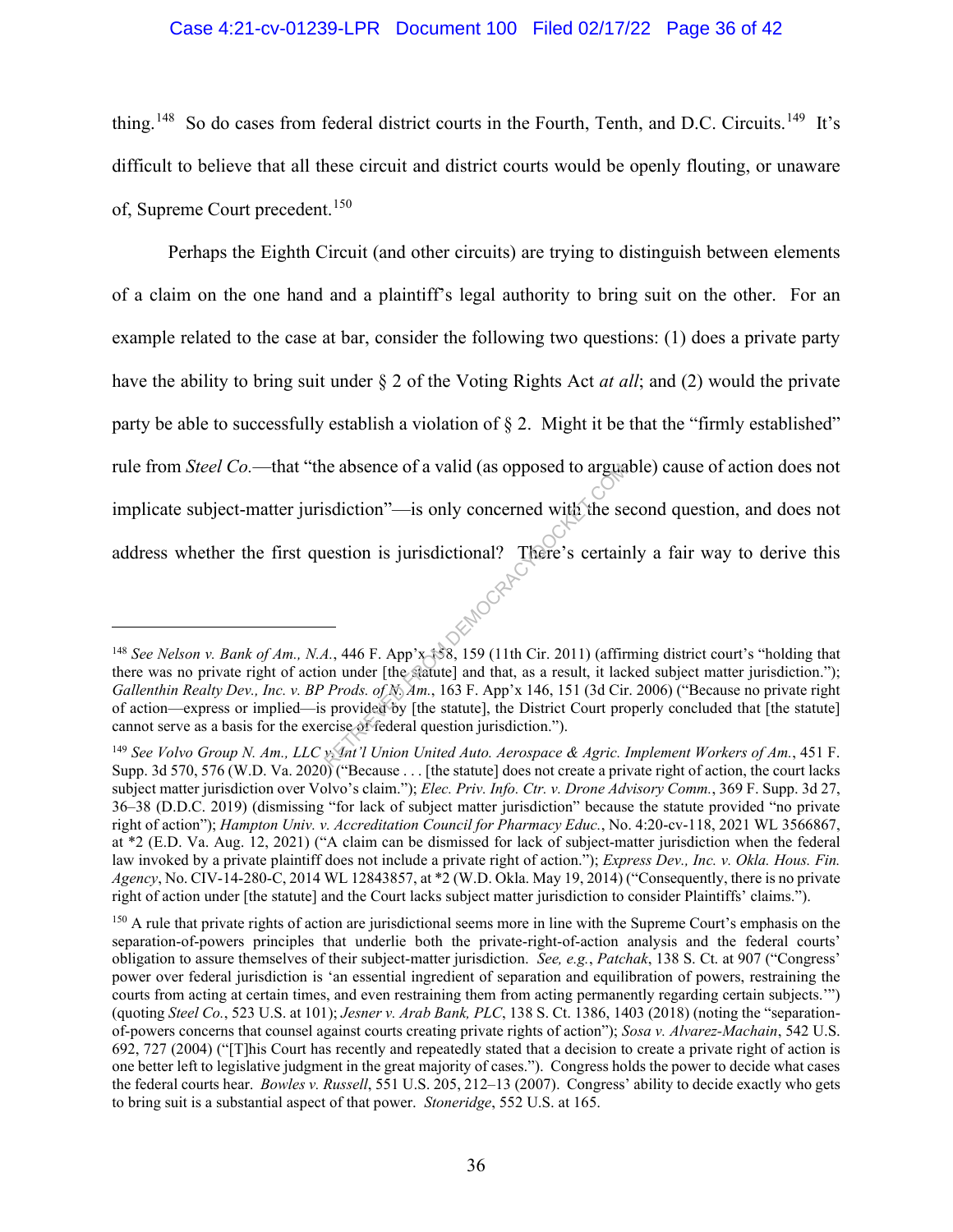# Case 4:21-cv-01239-LPR Document 100 Filed 02/17/22 Page 37 of 42

distinction from *Steel Co.* 151 The problem is that later Supreme Court cases (such as *Owasso Independent School District No. I-011 v. Falvo*<sup>152</sup> and *Verizon*<sup>153</sup>) apply the *Steel Co.* rule to private-right-of-action questions.<sup>154</sup> At any rate, the tension in the caselaw is something that is going to have to be resolved by the Eighth Circuit or the Supreme Court.<sup>155</sup> For now, this Court is duty-bound to follow the Eighth Circuit's recent holding in *Cross*.

In the present case, Plaintiffs base the Court's subject-matter jurisdiction on several statutes: 28 U.S.C. § 1331,<sup>156</sup> 28 U.S.C. § 1343(a)(3)–(4),<sup>157</sup> 28 U.S.C. § 1357,<sup>158</sup> 28 U.S.C. §

<sup>152</sup> 534 U.S. 426 (2002).

<sup>153</sup> 535 U.S. 635 (2002).

<sup>156</sup> 28 U.S.C. § 1331 provides subject-matter jurisdiction over "all civil actions arising under the Constitution, laws, or treaties of the United States."

<sup>&</sup>lt;sup>151</sup> In *Steel Co.*, there was no dispute that a private right of action existed. 523 U.S. at 87 (discussing the statute's "citizen-suit provision" that authorized "any person [to] commence a civil action"); *see also Rockwell Int'l Corp. v. United States*, 549 U.S. 457, 467–68 (2007) ("[W]e concluded in [*Steel Co.*] that establishing the elements of an offense was not made a jurisdictional matter merely because the statute creating the cause of action was phrased as<br>providing for 'jurisdiction' over such suit.").<br><sup>152</sup> 534 U.S. 426 (2002).<br><sup>153</sup> 535 U.S. 635 (2002). providing for 'jurisdiction' over such suit.").

<sup>154</sup> The Supreme Court's decision in *Lexmark Int'l, Inc. v. Static Control Components, Inc.* is different. 572 U.S. 118 (2014). In that case, the Supreme Court acknowledged that the statutory provision at issue was privately enforceable and analyzed whether a particular private plaintiff was among the class of private plaintiffs to which the private right of action extended. *Id.* at 128–29. *Lexmark* boiled down to a question of whether the plaintiff's asserted injury was "within the zone of interests protected by the statute," and whether that injury was "proximately caused by" the defendant's statutory violation. *Id.* at 137. *Lexmark*'s treatment of this issue as a merits question does not suggest that the question of whether a statute is privately enforceable at all is a merits question. The that a private right of action existed 523 U<br>
rized "any person [to] commence a civil action"<br>
-68 (2007) ("[W]e concluded in [Sieel Co.] that<br>
onal matter merely because the statute creating t<br>
uch suit.").<br>
in Lexmar

<sup>155</sup> In some sense, Justice Gorsuch's concurrence in *Brnovich* helps illustrate the lack of clarity on this topic. Justice Gorsuch cites *Mata v. Lynch*, 576 U.S. 143 (2015) (which in turn cites *Steel Co.*) for the proposition that private-rightof-action questions are not jurisdictional. *Brnovich*, 141 S. Ct. at 2350 (Gorsuch, J., concurring). But neither *Mata* nor *Steel Co.* were private-right-of-action cases. Instead, just like *Steel Co.*, the issue in *Mata* went to whether the plaintiff *could succeed* on the merits of the underlying claim. *Mata*, 576 U.S. at 149–50 (noting a court "retains jurisdiction even if [a plaintiff's] appeal *lacks merit*") (emphasis added). Whether the plaintiff was statutorily authorized to bring that claim at all was not in dispute in *Mata*. *Id.*

<sup>157</sup> 28 U.S.C. § 1343(a)(3)–(4) provide subject-matter jurisdiction over "any civil action *authorized by law to be commenced by any person* to redress the deprivation, under color of any State law . . . of any right, privilege or immunity secured by the Constitution of the United States or by any Act of Congress providing for equal rights of citizens or of all persons within the jurisdiction of the United States; [or to] recover damages or to secure equitable or other relief under any Act of Congress providing for the protection of civil rights, including the right to vote." (emphasis added).

<sup>158</sup> 28 U.S.C. § 1357 provides subject-matter jurisdiction over "any civil action commenced by any person . . . to enforce the right of citizens of the United States to vote in any State."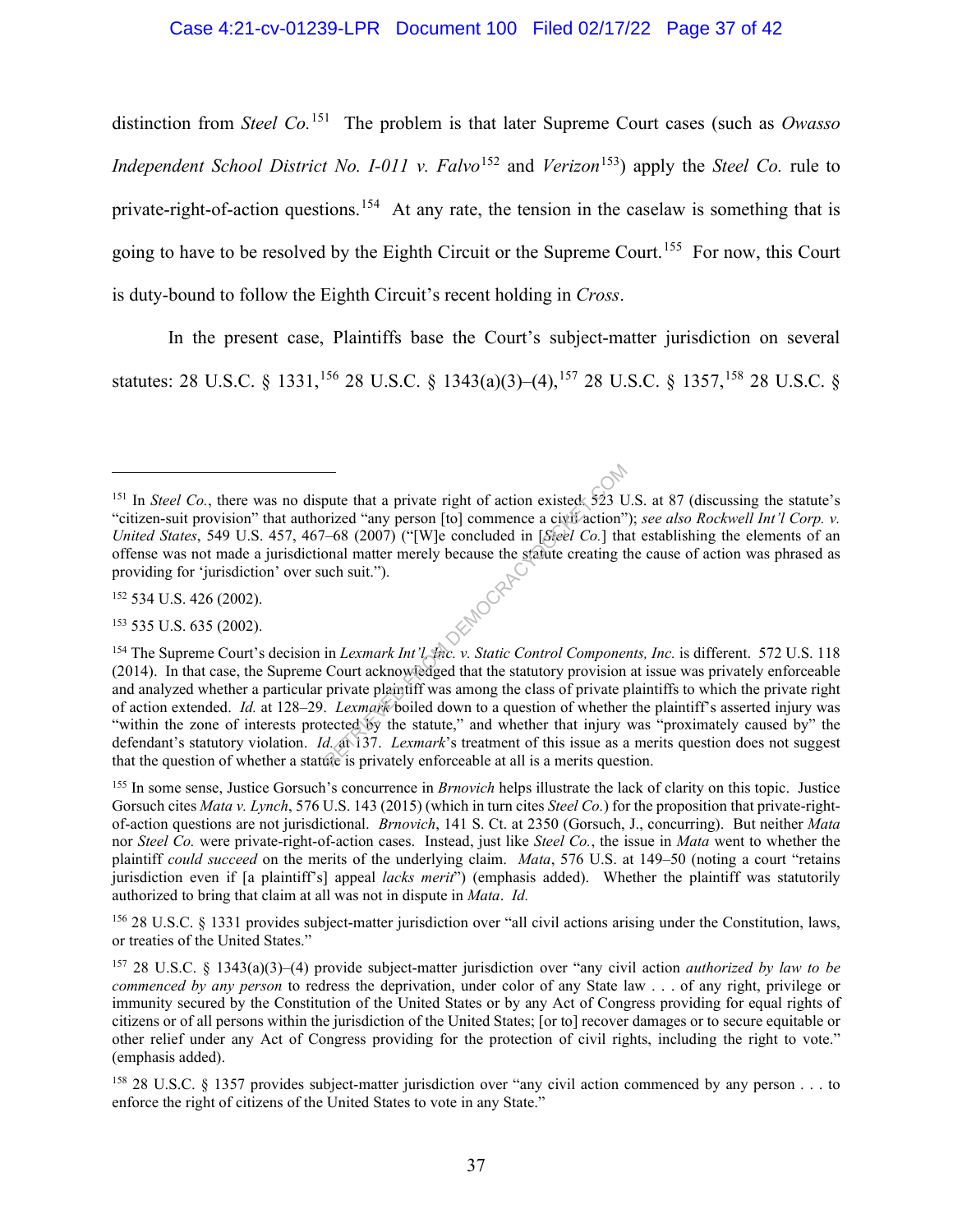$2201(a)$ ,<sup>159</sup> and 52 U.S.C. § 10308(f).<sup>160</sup> But, of course, jurisdictional statutes do not create private rights of action.<sup>161</sup> Each of these statutes only confer jurisdiction on the Court if the Voting Rights Act provides a private right of action to enforce  $\S 2$ . Because the Court has concluded above that the Voting Rights Act does not provide such a private right of action, these jurisdictional statutes do not confer jurisdiction on the Court. This is not a problem that Defendants can waive.<sup>162</sup> Therefore, the Court is without jurisdiction to hear and decide this matter, unless and until the Attorney General of the United States joins the case. <sup>163</sup>

# **CONCLUSION**

Earlier in this Order, the Court wrote of the genius of our Constitution. The Court would be remiss not to point out that the Constitution was and is an imperfect document, as any document

<sup>&</sup>lt;sup>159</sup> 28 U.S.C. § 2201(a) provides that "[i]n a case of actual controversy within its jurisdiction . . . any court of the United States, upon the filing of an appropriate pleading, may declare the rights and other legal obligations of any interested party seeking such declaration, whether or not further relief is or could be sought." CRACYDOCI

<sup>&</sup>lt;sup>160</sup> 52 U.S.C. § 10308(f) provides subject-matter jurisdiction over "proceedings instituted pursuant to [§12 of the Voting Rights Act]."

<sup>&</sup>lt;sup>161</sup> *Touche Ross & Co.*, 442 U.S. at 577 ("The source of plaintiffs' rights must be found, if at all, in the substantive provisions of the [statute] which they seek to enforce, not in the jurisdictional provision."); *see also Ohlendorf v. United Food & Com. Workers Int'l Union*, 883 F.3d 636, 642 (6th Cir. 2018) (citing *Touche Ross & Co.*, 442 U.S. at 577).

<sup>&</sup>lt;sup>162</sup> Given the fairly unique procedural posture of this case, the waiver discussion may well be an academic exercise. Here's why. Upon agreement of the parties, the Court extended the deadline for an answer or a motion to dismiss to fourteen days after the Court resolved the Motion for a Preliminary Injunction. *See* Order Granting Unopposed Motion to Extend Responsive Pleading Deadline (Doc. 47). So, Defendants have not yet filed an answer or a motion to dismiss. Accordingly, if the private-right-of-action question is really a merits question, Defendants would have waived the argument only for purposes of the Motion for a Preliminary Injunction. They remain free to raise the issue in their answer or a motion to dismiss. And it seems like they will do so, considering that they extensively briefed the issue in their Surreply in Opposition to Plaintiffs' Motion for a Preliminary Injunction, and argued the issue during the preliminary injunction hearing. Moreover, given the Court's ruling today, not raising the private-right-of-action issue in an eventual answer or motion to dismiss would be close to malpractice.

<sup>163</sup> Defendants agree that, under *Cross*, the private-right-of-action question is jurisdictional. Defs.' Surreply in Opp'n to Pls.' Mot. for Prelim. Inj. (Doc. 77) at 5–6. Defendants also agree that no private right of action exists. *Id.* at 7– 12. However, Defendants nevertheless ask this Court to reach the merits of the Motion for a Preliminary Injunction. *Id.* at 6. After reviewing the applicable caselaw, the Court does not believe it can reach the merits of the Motion after determining it does not have jurisdiction to hear the case. *See Pub. Sch. Sys. of Mo. v. State Street Bank & Trust Co.*, 640 F.3d 821, 825 (8th Cir. 2011); *Ark. Blue Cross & Blue Shield v. Little Rock Cardiology Clinic, P.A.*, 551 F.3d 812, 816 (8th Cir 2009).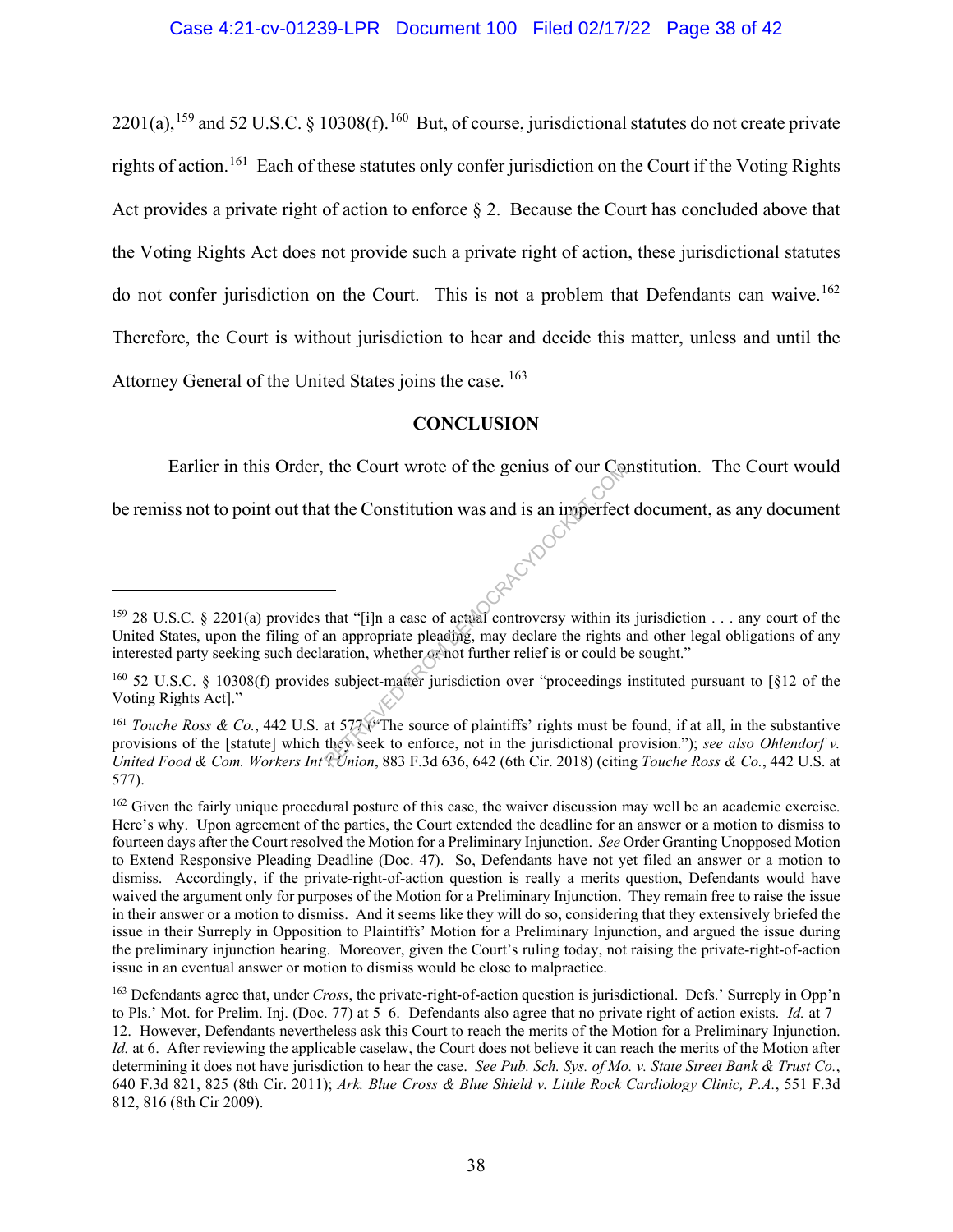#### Case 4:21-cv-01239-LPR Document 100 Filed 02/17/22 Page 39 of 42

created by people is likely to be. Everyone knows the Constitution had many defects—ranging from minor to serious—that required attention from later generations of Americans.<sup>164</sup> In addition to its defects, the Constitution had one vile sin: The acceptance and prolonging of the subjugation and enslavement of nearly an entire race of Americans. This depravity led to a Civil War, but that War and the Amendments that followed have yet to fully root out the vestiges of our country's original sin. The Court is keenly aware that the Voting Rights Act has been and continues to be an important instrument for ensuring racial equality in voting, which in turn helps to advance racial equality in society. And the Court is keenly aware that many people are concerned about whether the Voting Rights Act will remain a strong tool for equality in the future. It is to them the Court wishes to convey the following.

First, as explained elsewhere in today's Order, nothing in this Order forecloses enforcement of § 2 of the Voting Rights Act. Today's Order simply means that the Attorney General of the United States must be the plaintiff in such an enforcement action. It is true that the Statement of Interest filed by the Department of Justice in this case says that there "are limited federal resources available for Voting Rights Act enforcement . . . . "<sup>165</sup> But this has the recognizable scent of a litigating position that doesn't necessarily line up with reality. Indeed, in June of 2021, the Attorney General of the United States made clear that the Department of Justice intends to prioritize enforcement of the Voting Rights Act: The teman a strong tool for equality in the turns<br>ing.<br>elsewhere in today's Order, nothing<br>Voting Rights Act. Today's Order simp<br>must be the plaintiff in such an enforcem<br>by the Department of Justice in this case<br>for Votin

To meet the challenge of the current moment, we must rededicate the resources of the Department of Justice to a critical part of its original mission: enforcing federal law to protect the franchise for all voters.

<sup>164</sup> *See, e.g*, U.S. Const. am. XII (fixing the manner in which the President and Vice-President were elected so as to avoid those officials being from two different parties); U.S. Const. am. XXII (limiting the President to essentially two terms); U.S. Const. am. XIX (providing women the right to vote).

<sup>165</sup> United States' Statement of Interest (Doc. 71) at 8.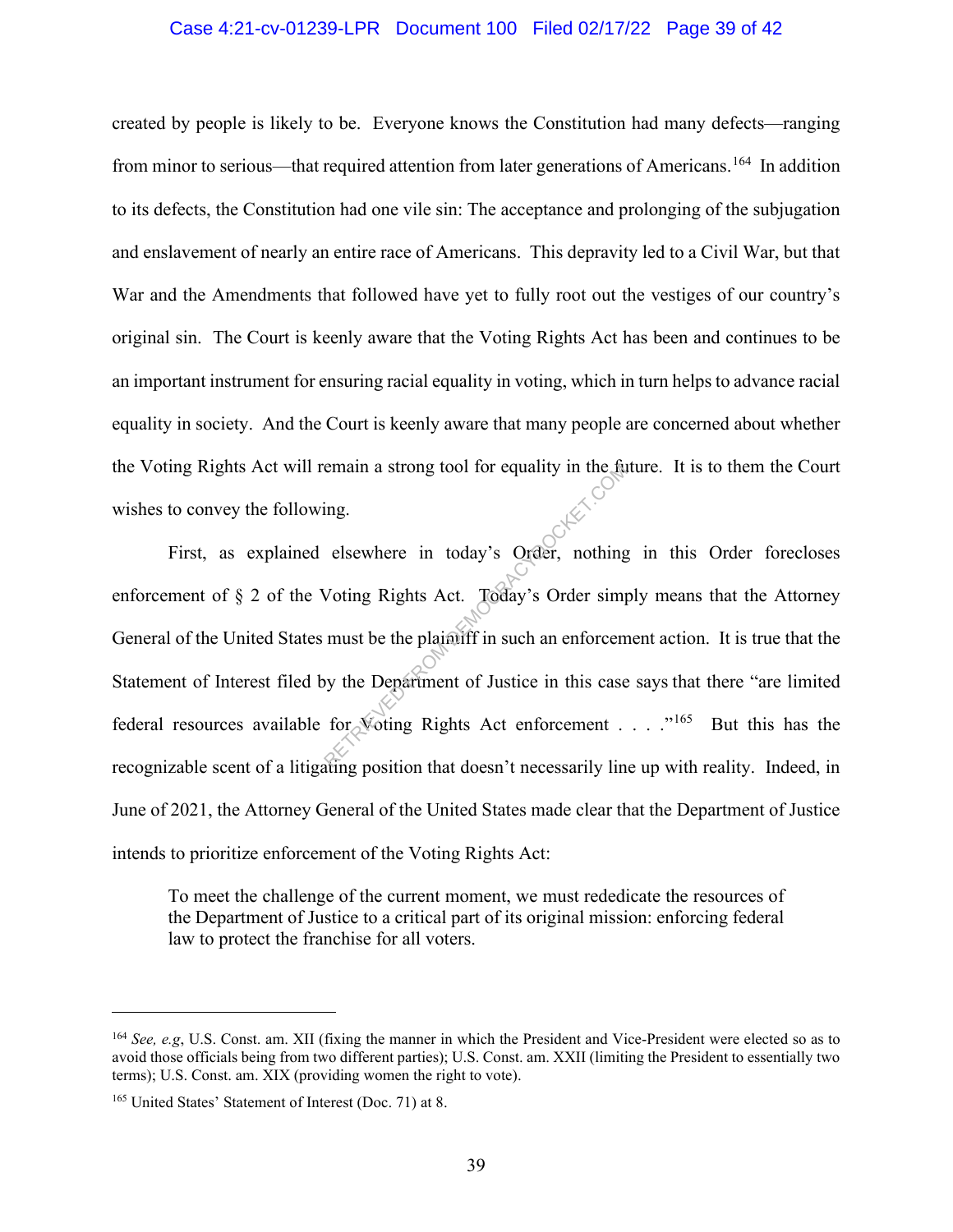In 1961, Attorney General Robert Kennedy called into his office the newly appointed Assistant Attorney General for Civil Rights, Burke Marshall; and Marshall's now First Assistant, John Doar. At that time, before the 1965 Act with its preclearance provision was enacted, the only way to guarantee the right of Black Americans to vote was to bring individual actions in each county and parish that discriminated against them.

Kennedy told his assistants that was what he wanted to do. "Well General," Burke Marshall replied, "if you want that, we've got to have a lot more lawyers."

Well, today we are again without a preclearance provision. So again, the Civil Rights Division is going to need more lawyers. Accordingly, today I am announcing that—within the next thirty days—we will double the division's enforcement staff for protecting the right to vote.

We will use all existing provisions of the Voting Rights Act, the National Voter Registration Act, the Help America Vote Act, and the Uniformed and Overseas Citizens Absentee Voting Act to ensure that we protect every qualified American seeking to participate in our democracy. RETRIEVED America Vote Act, and the Unit of the Unit of the Unit of the Unit of the Server of the Server of the Unit of the Server of the Server of the Server of the Unit of Black Americans has been it interesting current

We are scrutinizing new laws that seek to curb voter access, and where we see violations, we will not hesitate to act.

We are also scrutinizing current laws and practices in order to determine whether they discriminate against Black voters and other voters of color.<sup>166</sup>

Protecting the civil and political rights of Black Americans has been a primary mission of the

Department of Justice since its inception.<sup>167</sup> In the Voting Rights Act itself, Congress "authorized

to be appropriated such sums as are necessary to carry out the provisions of [the Voting Rights

Act]."<sup>168</sup> The Court is confident that the Attorney General of the United States has the resources

to litigate this Voting Rights Act case.

<sup>&</sup>lt;sup>166</sup> Merrick B. Garland, Att'y Gen. of the United States, Policy Address Regarding Voting Rights (June 11, 2021), https://www.justice.gov/opa/speech/attorney-general-merrick-b-garland-delivered-policy-address-regarding-votingrights. The Court takes judicial notice of the fact that this speech appears on the Department of Justice's website. *See*  Fed. R. Evid. 201.

<sup>167</sup> Garland, *supra* note 166 (noting that "only a few weeks after [ratification of the Fifteenth Amendment], Congress created the Department of Justice, and President Grant charged it with enforcing the [Ku Klux Klan] Act and protecting the rights promised by the Fourteenth and Fifteenth Amendments").

<sup>168</sup> 52 U.S.C. § 10312.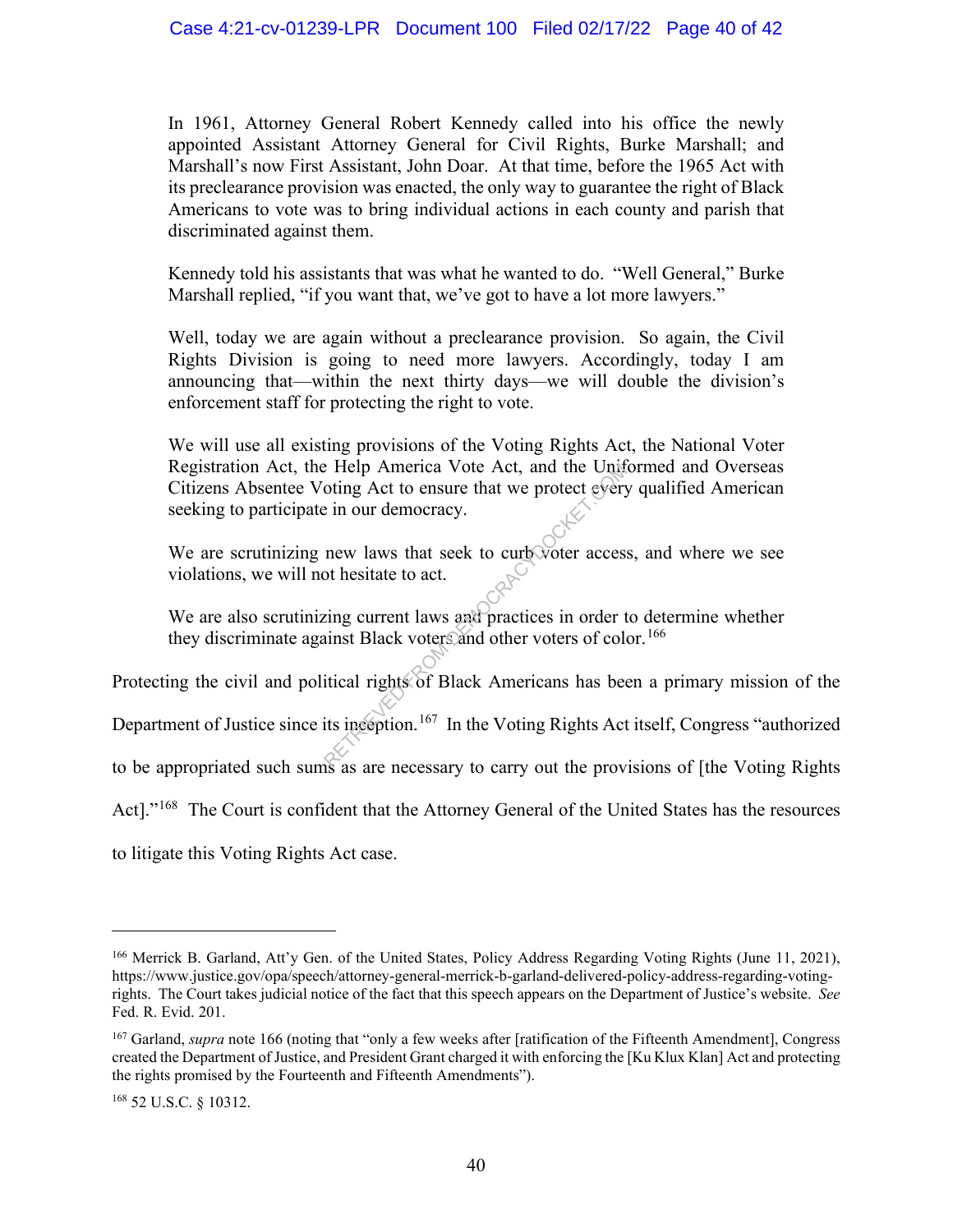#### Case 4:21-cv-01239-LPR Document 100 Filed 02/17/22 Page 41 of 42

Second, the private-right-of-action question is an important one. This Court will not be the last word on it. And this Court is thankful for that. Judges should not be allergic to acknowledging that any one of our legal conclusions might be wrong. Judges are just humans in robes. We try to have as high a batting average as possible, but no one can get it right all of the time. All a judge can do is try his or her best to fairly, honestly, and faithfully interpret and apply the statute at issue and the relevant caselaw. If the strength of Plaintiffs' private-right-of-action arguments is really as overwhelming as they suggest it is, then the Eighth Circuit or the Supreme Court will overrule today's decision.<sup>169</sup> And even if the Eighth Circuit or Supreme Court affirm today's ruling that a private right of action cannot be implied to enforce § 2 of the Voting Rights Act, Congress has the power to enact an express private right of action in the Voting Rights Act if it so chooses.

 Finally, it is important to note that today's decision has nothing to do with lawsuits to enforce the protections of the Fourteenth and Fifteenth Amendments. Voters can still bring suits to prevent violations of their constitutional rights, including the right to vote and the right to equal protection under the law. But only the Attorney General of the United States may bring suit to enforce § 2 of the Voting Rights Act. The Court will hold the Judgment of Dismissal in this case for five calendar days to allow the Attorney General of the United States time to decide whether to join this case as a plaintiff and press on with this litigation. tivate right of action in the Voting Rights<br>
ivate right of action in the Voting Rights<br>
ant to note that today's decision has not<br>
e Fourteenth and Fifteenth Amendments<br>
constitutional rights, including the right<br>
But onl

<sup>169</sup> It is true, of course, that appeals take time. But here, where the Supreme Court has essentially made clear in *Merrill* that a district court should not order a new redistricting map and alter election-related deadlines at this point in the election cycle, this Court would almost certainly not have been able to require a new map be used in the 2022 election anyway. Whether or not this Court agrees with the Supreme Court's decision in *Merrill*, this Court would have had to faithfully apply its reasoning.